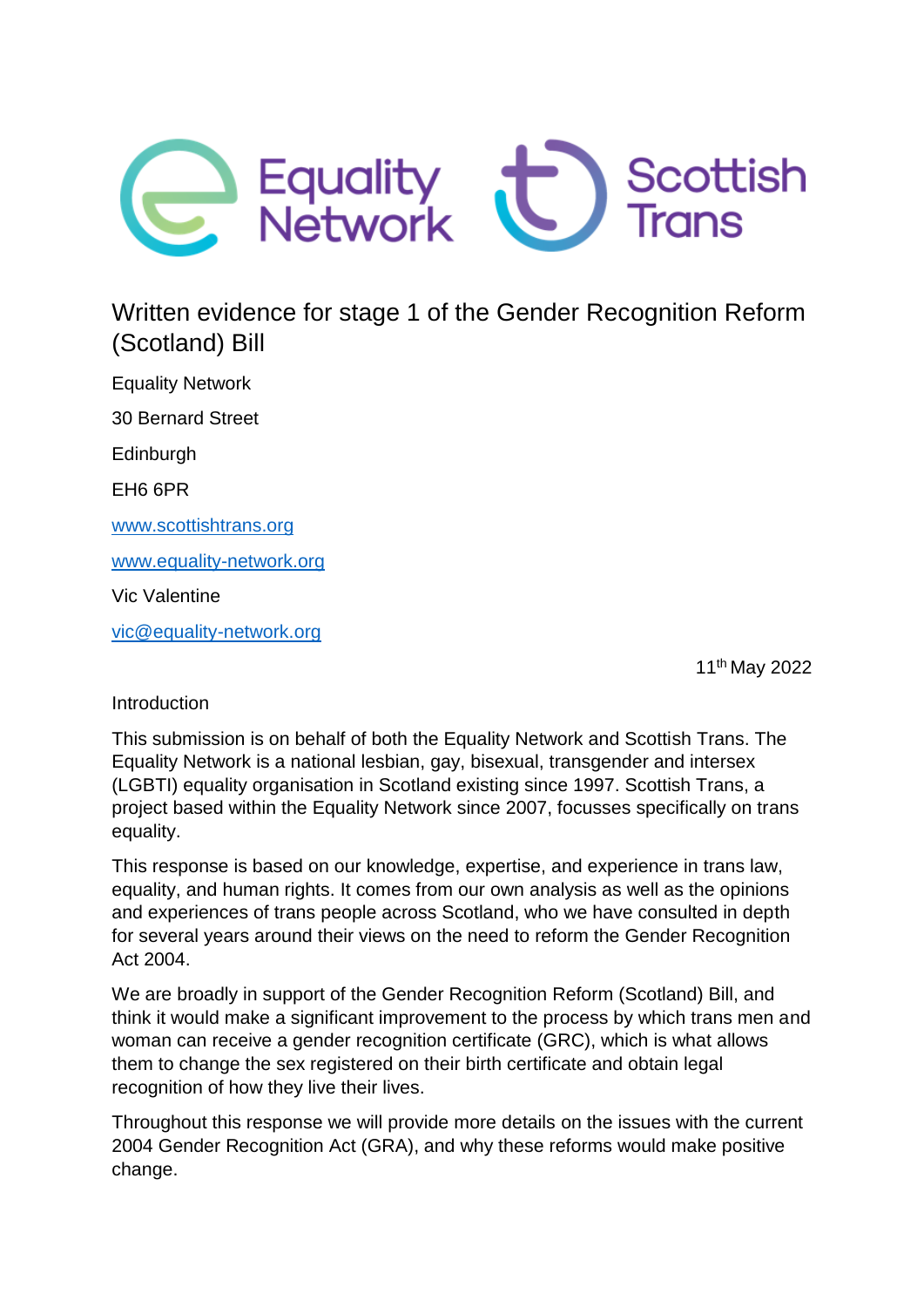The key problems with the process required to obtain a Gender Recognition Certificate prescribed by the current Act are that:

it pathologises and stigmatises trans people by requiring a psychiatric diagnosis as part of the application, as well as detailed medical evidence reports,

it is difficult, humiliating, and inaccessible for many trans people, requiring a large amount of time, money, and evidence to apply, and

it is not in-line with international human rights best practice in this area, which acknowledges that trans people themselves should be able to take decisions about obtaining legal recognition of their gender, and instead places the opinions of doctors and judges above the self-knowledge of trans people.

While we think that the Bill still falls short of international best practice in this area, and provide further details of how it would need to be amended to be a truly worldleading piece of legislation in the questions below, we are strongly supportive of the significant improvements that the Bill would make to the existing process by which trans men and trans women can obtain legal gender recognition in Scotland.

The current Gender Recognition Act 2004 (GRA) and the provisions in the Bill provide trans people who have transitioned and are living permanently in their gender the ability to apply for legal gender recognition. Therefore throughout this response, when we use the term "trans" (short for transgender) we will be using it as an inclusive umbrella term for trans men, trans women and non-binary people, who have transitioned or who intend to transition to permanently live in their gender.

As both the current law, and the proposed reforms, would only allow trans people to change the sex recorded on their birth certificate to "male" or "female", we sometimes will instead refer to "trans men and women". This is to explicitly acknowledge that non-binary people do not currently have access to legal gender recognition, and would not as a result of the Bill's provisions.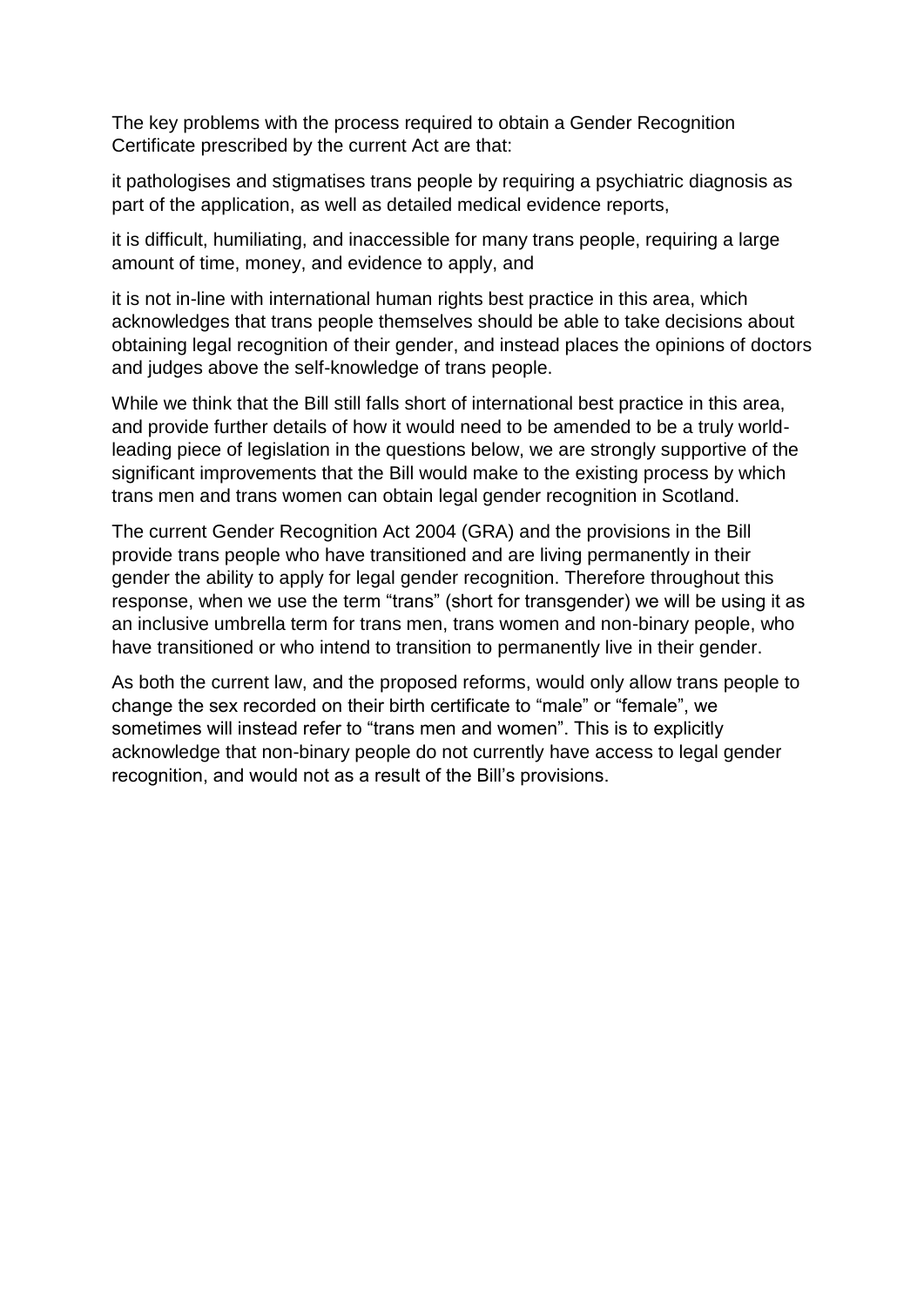## Q1 The removal of the requirement for a medical diagnosis of gender dysphoria and supporting medical evidence

We strongly support the removal of the requirement for a medical diagnosis of gender dysphoria and supporting medical evidence proposed in the Gender Recognition Reform (Scotland) Bill.

As the Scottish Government acknowledges in its Policy Memorandum on the Bill, a number of jurisdictions (the ones listed are Belgium, Colombia, Denmark, France, Ireland, Malta and Norway) have now introduced legal gender recognition processes that are entirely de-medicalised, administrative processes. <sup>1</sup> Rather than requiring evidence of any medical treatments or diagnoses, or evidence that a person has been living in their gender, instead it relies on the declaration of the individual applying. This type of gender recognition process is commonly referred to as a 'selfdeclaration' system.

As well as the countries listed in paragraph 31 of the Policy Memorandum, we are also aware of such systems in: Australia (Tasmania)<sup>2</sup>, Argentina<sup>3</sup>, Canada (Alberta<sup>4</sup>, Newfoundland and Labrador<sup>5</sup>, Northwest Territories<sup>6</sup>, Nova Scotia<sup>7</sup>, Yukon<sup>8</sup>),

**<sup>.</sup>** <sup>1</sup> Gender Recognition Reform (Scotland) Bill Policy Memorandum: [https://www.parliament.scot/-/media/files/legislation/bills/s6-bills/gender-recognition](https://www.parliament.scot/-/media/files/legislation/bills/s6-bills/gender-recognition-reform-scotland-bill/introduced/policy-memorandum-accessible.pdf)[reform-scotland-bill/introduced/policy-memorandum-accessible.pdf](https://www.parliament.scot/-/media/files/legislation/bills/s6-bills/gender-recognition-reform-scotland-bill/introduced/policy-memorandum-accessible.pdf)

<sup>2</sup> "How Tasmania is going from worst to best on transgender rights" *The Guardian* Martine Delaney 8<sup>th</sup> April 2019:

[https://www.theguardian.com/commentisfree/2019/apr/08/how-tasmania-is-going](https://www.theguardian.com/commentisfree/2019/apr/08/how-tasmania-is-going-from-worst-to-best-on-transgender-human-rights)[from-worst-to-best-on-transgender-human-rights](https://www.theguardian.com/commentisfree/2019/apr/08/how-tasmania-is-going-from-worst-to-best-on-transgender-human-rights)

<sup>3</sup> TGEU webpage on Argentinian gender identity law: https://tgeu.org/argentinagender-identity-law/

Human Rights Watch news report: https://www.hrw.org/news/2021/07/22/argentinarecognizes-non-binary-identities

<sup>4</sup> Sex indicator amendment on an Alberta birth record: [https://www.alberta.ca/birth](https://www.alberta.ca/birth-record-sex-amendment.aspx)[record-sex-amendment.aspx](https://www.alberta.ca/birth-record-sex-amendment.aspx)

<sup>&</sup>lt;sup>5</sup> Newfoundland & Labrador Digital Government and Service NL Changing your sex designation:<https://www.gov.nl.ca/snl/birth/changing-your-sex-designation/>

<sup>6</sup> Northwest Territories Changing your sex designation:

<https://www.hss.gov.nt.ca/en/services/changing-your-sex-designation> <sup>7</sup> Justice Trans webpage: [https://justicetrans.org/en/nova-](https://justicetrans.org/en/nova-scotia/#:~:text=If%20you%20would%20like%20to,toll%20free%20in%20Nova%20Scotia)

[scotia/#:~:text=If%20you%20would%20like%20to,toll%20free%20in%20Nova%20Sc](https://justicetrans.org/en/nova-scotia/#:~:text=If%20you%20would%20like%20to,toll%20free%20in%20Nova%20Scotia) [otia\)](https://justicetrans.org/en/nova-scotia/#:~:text=If%20you%20would%20like%20to,toll%20free%20in%20Nova%20Scotia).

<sup>8</sup> Yukon Change sex on a birth certificate: [https://yukon.ca/en/births-marriages-and](https://yukon.ca/en/births-marriages-and-deaths/births/change-sex-birth-registration)[deaths/births/change-sex-birth-registration](https://yukon.ca/en/births-marriages-and-deaths/births/change-sex-birth-registration)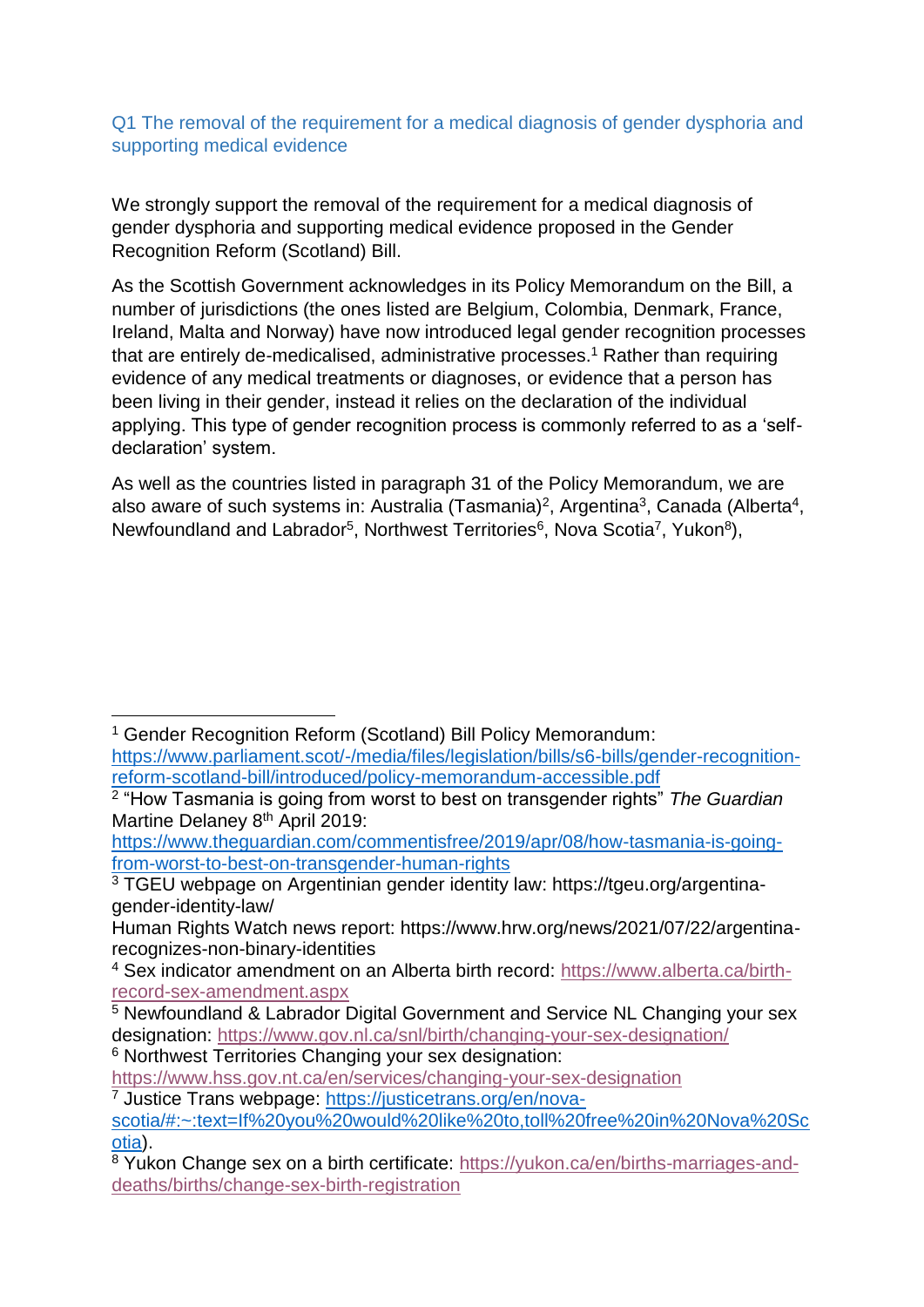Iceland<sup>9</sup>, Luxembourg<sup>10</sup>, Mexico<sup>11</sup> (Mexico City, Michoacán, Nayarit), Portugal<sup>12</sup>, Spain (Andalucía<sup>13</sup> and Community of Madrid<sup>14</sup>), United States of America (California<sup>15</sup>, Montana<sup>16</sup>, Nevada<sup>17</sup>, New Jersey<sup>18</sup>, New York City<sup>19</sup>, New York

[https://www.cdph.ca.gov/CDPH%20Document%20Library/ControlledForms/VS24.pd](https://www.cdph.ca.gov/CDPH%20Document%20Library/ControlledForms/VS24.pdf) [f](https://www.cdph.ca.gov/CDPH%20Document%20Library/ControlledForms/VS24.pdf)

 $16$  NBC News "Jude blocks Montana's transgender birth certificate law: [https://www.nbcnews.com/nbc-out/out-news/judge-blocks-montanas-transgender](https://www.nbcnews.com/nbc-out/out-news/judge-blocks-montanas-transgender-birth-certificate-law-rcna25563)[birth-certificate-law-rcna25563](https://www.nbcnews.com/nbc-out/out-news/judge-blocks-montanas-transgender-birth-certificate-law-rcna25563) 17

[https://www.njleg.state.nj.us/2018/Bills/A2000/1718\\_R2.PDF](https://www.njleg.state.nj.us/2018/Bills/A2000/1718_R2.PDF)

**<sup>.</sup>** <sup>9</sup> Iceland review news story: [https://www.icelandreview.com/news/icelands-gender](https://www.icelandreview.com/news/icelands-gender-autonomy-act-is-a-step-forward-for-trans-and-intersex-rights/)[autonomy-act-is-a-step-forward-for-trans-and-intersex-rights/](https://www.icelandreview.com/news/icelands-gender-autonomy-act-is-a-step-forward-for-trans-and-intersex-rights/)

<sup>&</sup>lt;sup>10</sup> TGEU webpage on Luxembourg gender recognition reform: <https://tgeu.org/luxembourg-adopts-self-determination-law/>

<sup>11</sup> Human Rights Watch News Report: [https://www.hrw.org/news/2018/10/29/mexico](https://www.hrw.org/news/2018/10/29/mexico-transgender-ruling-beacon-change)[transgender-ruling-beacon-change](https://www.hrw.org/news/2018/10/29/mexico-transgender-ruling-beacon-change)

<sup>12</sup> TGEU webpage on Portuguese gender recognition reform:

[https://tgeu.org/portugual-votes-for-self-determination-keeps-medicalization-for](https://tgeu.org/portugual-votes-for-self-determination-keeps-medicalization-for-minors/)[minors/](https://tgeu.org/portugual-votes-for-self-determination-keeps-medicalization-for-minors/)

<sup>13</sup> ILGA "Trans Legal Mapping Report" 2016:

[https://ilga.org/downloads/TLMR\\_ENG.pdf](https://ilga.org/downloads/TLMR_ENG.pdf) (page 79)

<sup>14</sup> Ibid

<sup>15</sup> State of California, Department of Public Health – Vital Records "Affidavit to amend a record:

[http://dpbh.nv.gov/uploadedFiles/dpbhnvgov/content/Programs/BirthDeath/Packet%2](http://dpbh.nv.gov/uploadedFiles/dpbhnvgov/content/Programs/BirthDeath/Packet%20-%20Transgender.pdf) [0-%20Transgender.pdf](http://dpbh.nv.gov/uploadedFiles/dpbhnvgov/content/Programs/BirthDeath/Packet%20-%20Transgender.pdf)

<sup>&</sup>lt;sup>18</sup> Changing Sex (Gender) and Name on a Birth Certificate Per Nevada Administrative Code 440.030 and 440.035:

<sup>19</sup> NEW YORK CITY DEPARTMENT OF HEALTH AND MENTAL HYGIENE BOARD OF HEALTH Notice of Adoption of Amendment to Article 207 of the New York City Health Code: [https://www1.nyc.gov/assets/doh/downloads/pdf/notice/2018/noa](https://www1.nyc.gov/assets/doh/downloads/pdf/notice/2018/noa-amend-article207-section207-05.pdf)[amend-article207-section207-05.pdf](https://www1.nyc.gov/assets/doh/downloads/pdf/notice/2018/noa-amend-article207-section207-05.pdf)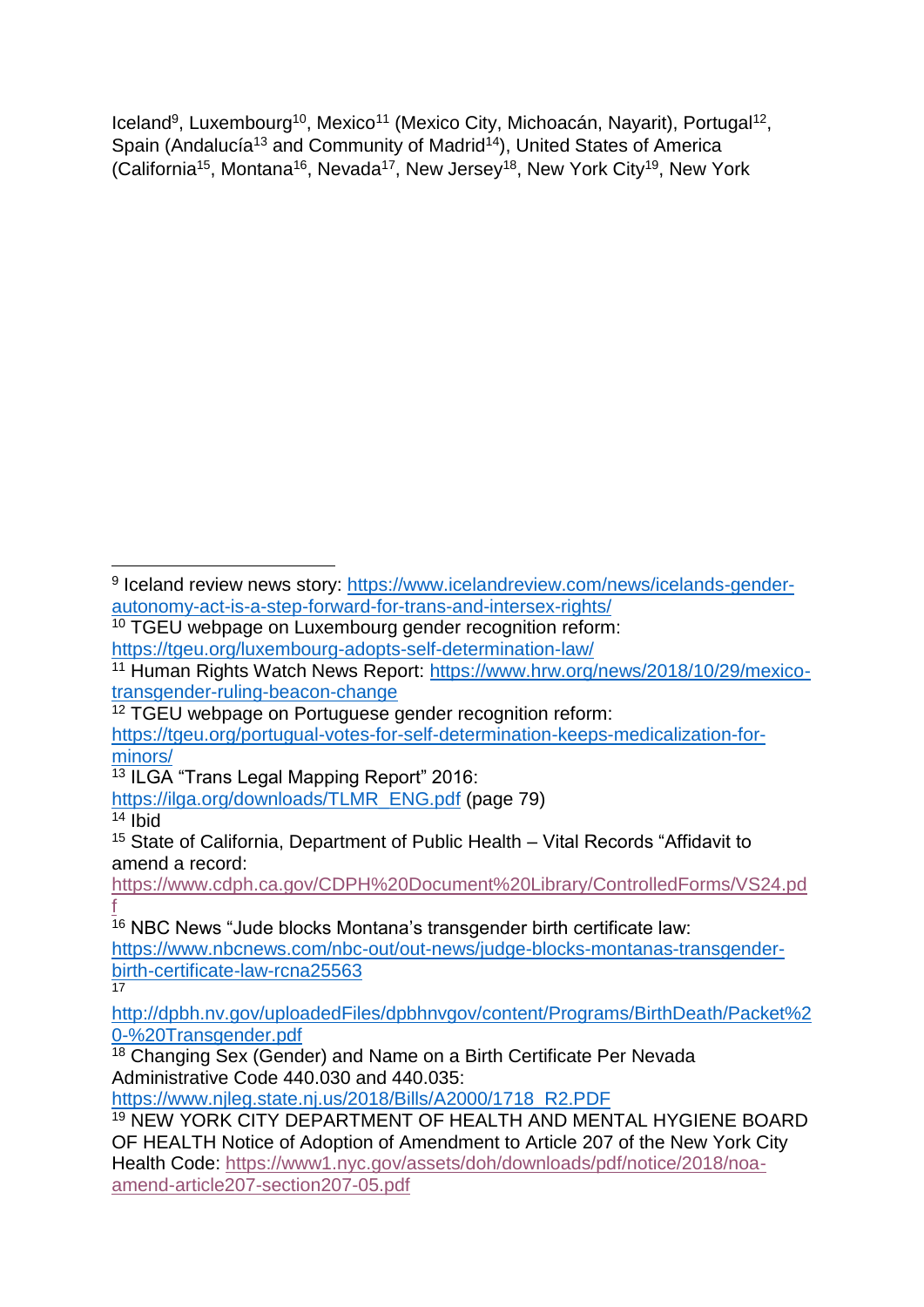State<sup>20</sup>, Oregon<sup>21</sup>, Washington State<sup>22</sup>), Uruguay<sup>23</sup>, New Zealand<sup>24</sup>, and Switzerland<sup>25</sup>.

The first country to pass a legal gender recognition law based on a self-declaration model was Argentina, in 2012. The most recent state in Europe to do so was Switzerland, at the beginning of this year. Changes in these jurisdictions to a selfdeclaration model of legal gender recognition reflect a growing international consensus that such models are the appropriate way to uphold trans people's human right to recognition of their identity, and the best way to realise international human rights standards.

The Gender Recognition Act 2004 was a world-leading law at the time of its introduction due to it not requiring trans men or women to be sterilised in order to obtain legal gender recognition. Subsequent developments in the understanding of trans people, and how to ensure they have equal access to their human rights, mean that the requirements of the current process now see it fall far short of human rights best practice.

For example, the 2006 Yogyakarta Principles, which are a summary of existing international human rights protections applying to LGBT people, state that governments should "Take all necessary legislative, administrative and other measures to fully respect and legally recognise each person's self-defined gender identity."<sup>26</sup> It is acknowledged in international human rights that gender identity is a

 $\overline{a}$ <sup>20</sup> Lambda Legal blog on New York State gender recognition reform: [https://www.lambdalegal.org/blog/20200310\\_victory-new-york-state-transgender](https://www.lambdalegal.org/blog/20200310_victory-new-york-state-transgender-minors-birth-certificates)[minors-birth-certificates](https://www.lambdalegal.org/blog/20200310_victory-new-york-state-transgender-minors-birth-certificates) 

[https://www.oregon.gov/oha/PH/BIRTHDEATHCERTIFICATES/CHANGEVITALREC](https://www.oregon.gov/oha/PH/BIRTHDEATHCERTIFICATES/CHANGEVITALRECORDS/Documents/OHA-2673.pdf) [ORDS/Documents/OHA-2673.pdf](https://www.oregon.gov/oha/PH/BIRTHDEATHCERTIFICATES/CHANGEVITALRECORDS/Documents/OHA-2673.pdf)

[certificate#:~:text=The%20422%2D143%2DRequest%20to,\(i.e.%20certified%20cour](https://doh.wa.gov/licenses-permits-and-certificates/vital-records/sex-designation-change-birth-certificate#:~:text=The%20422%2D143%2DRequest%20to,(i.e.%20certified%20court%20order)) [t%20order\).](https://doh.wa.gov/licenses-permits-and-certificates/vital-records/sex-designation-change-birth-certificate#:~:text=The%20422%2D143%2DRequest%20to,(i.e.%20certified%20court%20order))

<sup>&</sup>lt;sup>21</sup> Oregon Health Authority Application to change the Name and/or Sex on a Record of Live Birth to Support Gender Identity Information Sheet:

<sup>&</sup>lt;sup>22</sup> Washington State Sex Designation Change on a Birth Certificate: [https://doh.wa.gov/licenses-permits-and-certificates/vital-records/sex-designation](https://doh.wa.gov/licenses-permits-and-certificates/vital-records/sex-designation-change-birth-certificate#:~:text=The%20422%2D143%2DRequest%20to,(i.e.%20certified%20court%20order))[change-birth-](https://doh.wa.gov/licenses-permits-and-certificates/vital-records/sex-designation-change-birth-certificate#:~:text=The%20422%2D143%2DRequest%20to,(i.e.%20certified%20court%20order))

<sup>23</sup> Pink News report on Uruguay gender recognition reform:

<https://www.pinknews.co.uk/2018/10/22/uruguay-trans-rights-law/>

<sup>&</sup>lt;sup>24</sup> New Zealand Births, Deaths, Marriages and Relationships Registration Bill: [https://www.parliament.nz/en/pb/bills-and-laws/bills-proposed-](https://www.parliament.nz/en/pb/bills-and-laws/bills-proposed-laws/document/BILL_74854/births-deaths-marriages-and-relationships-registration)

[laws/document/BILL\\_74854/births-deaths-marriages-and-relationships-registration](https://www.parliament.nz/en/pb/bills-and-laws/bills-proposed-laws/document/BILL_74854/births-deaths-marriages-and-relationships-registration) <sup>25</sup> Reuters news report on Swiss gender recognition reform:

[https://www.reuters.com/world/europe/swiss-allow-simple-legal-gender-transition](https://www.reuters.com/world/europe/swiss-allow-simple-legal-gender-transition-jan-1-2021-12-26/)[jan-1-2021-12-26/](https://www.reuters.com/world/europe/swiss-allow-simple-legal-gender-transition-jan-1-2021-12-26/)

<sup>26</sup> The Yogyakarta Principles: Principles on the Application of International Human Rights Law in Relation to Sexual Orientation and Gender Identity (2007): <https://yogyakartaprinciples.org/>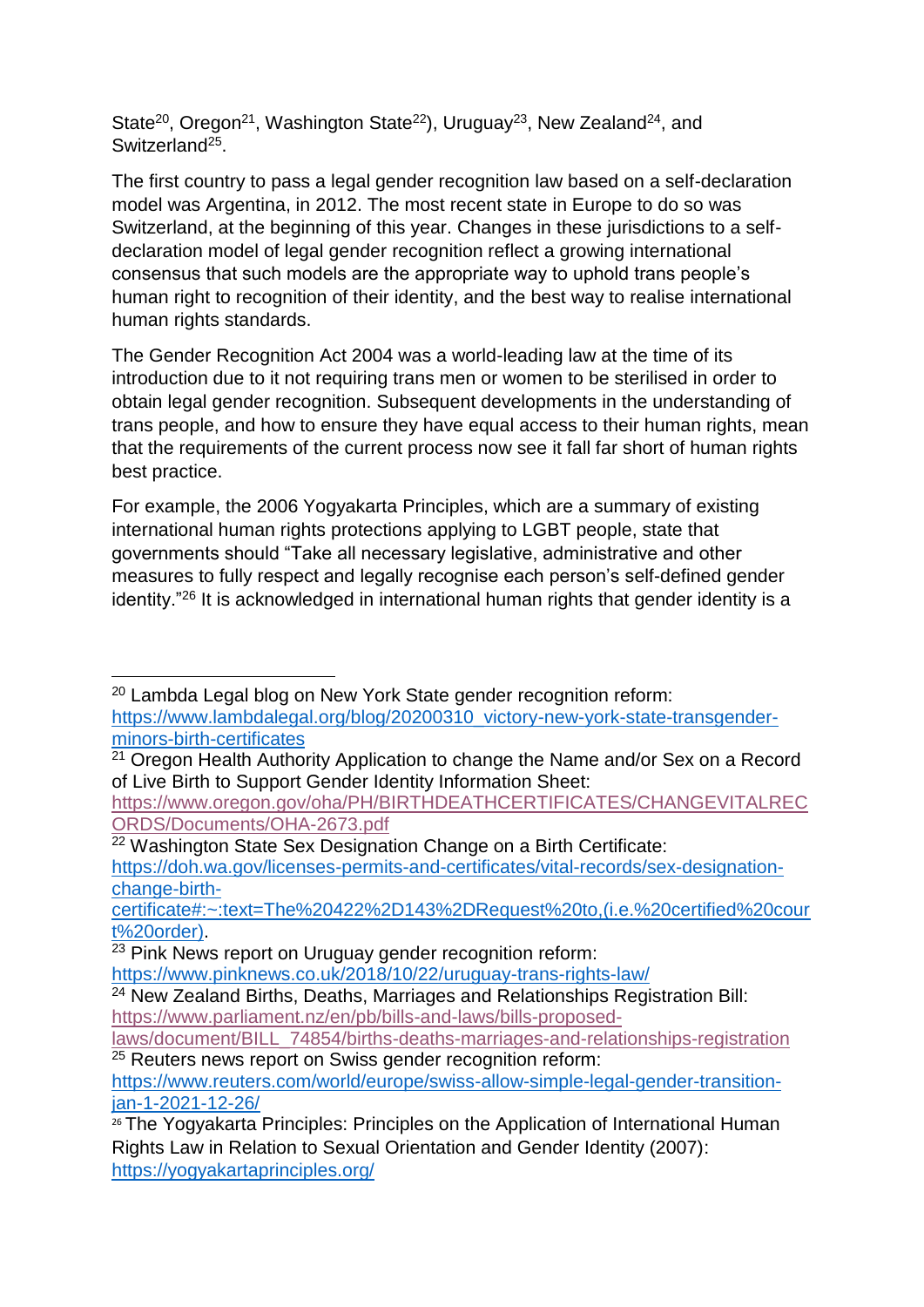deeply personal characteristic, and that only individuals are able to know their gender identity.<sup>27</sup>

The Council of Europe passed Resolution 2048 in 2015, which calls for 'quick, transparent and accessible' legal gender recognition processes 'based on selfdetermination'.<sup>28</sup> The Resolution also calls for member states to "abolish sterilisation and other compulsory medical treatment, as well as a mental health diagnosis, as a necessary legal requirement to recognise a person's gender identity in law".<sup>29</sup>

In 2018, the UN Independent Expert on protection against violence and discrimination on the basis of sexual orientation and gender identity recommended that legal gender recognition procedures should:

- "Be based on self-determination by the applicant
- Be a simple administrative process
- Not require applicants to fulfil abusive requirements, such as medical certification, surgery, treatment, sterilization or divorce"<sup>30</sup>

The current requirements to provide a psychiatric diagnosis and supporting medical evidence clearly fall short of international best practice and human rights principles in this area. By requiring the corroboration of medical practitioners to obtain legal gender recognition, trans men and trans women are unable to access their human right to recognition of their gender identity. The UN Independent Expert on protection against violence and discrimination on the basis of sexual orientation and gender identity oulines that:

"The right to effective recognition of one's gender identity is linked to the right to equal recognition before the law established in article 6 of the Universal Declaration of Human Rights, subsequently set out in international human rights law, beginning with article 16 of the International Covenant on Civil and Political Rights, and also present in other universal human rights treaties and regional human rights instruments."<sup>31</sup> .

Removing the requirement for a psychiatric diagnosis (which many trans people do not wish to obtain as they do not see their identity as a mental illness) would also significantly destigmatise the current process. In 2019, The World Health Organisation reclassified "gender identity disorder" as "gender incongruence", and moved the diagnosis from the "mental and behavioural disorders" chapter into the "conditions related to sexual health" chapter of the International Classification of

<https://assembly.coe.int/nw/xml/XRef/Xref-XML2HTML-EN.asp?fileid=21736>  $28$  Ibid

**<sup>.</sup>** <sup>27</sup> 'Council of Europe Parliamentary Assembly Resolution 2048 on discrimination against transgender people in Europe', 2015:

<sup>29</sup> Ibid

<sup>&</sup>lt;sup>30</sup> Report of the Independent Expert on protection against violence and discrimination based on sexual orientation and gender identity A/73/152 (2018): [https://documents-dds-](https://documents-dds-ny.un.org/doc/UNDOC/GEN/N18/220/41/PDF/N1822041.pdf?OpenElement)

[ny.un.org/doc/UNDOC/GEN/N18/220/41/PDF/N1822041.pdf?OpenElement](https://documents-dds-ny.un.org/doc/UNDOC/GEN/N18/220/41/PDF/N1822041.pdf?OpenElement)  $31$  Ibid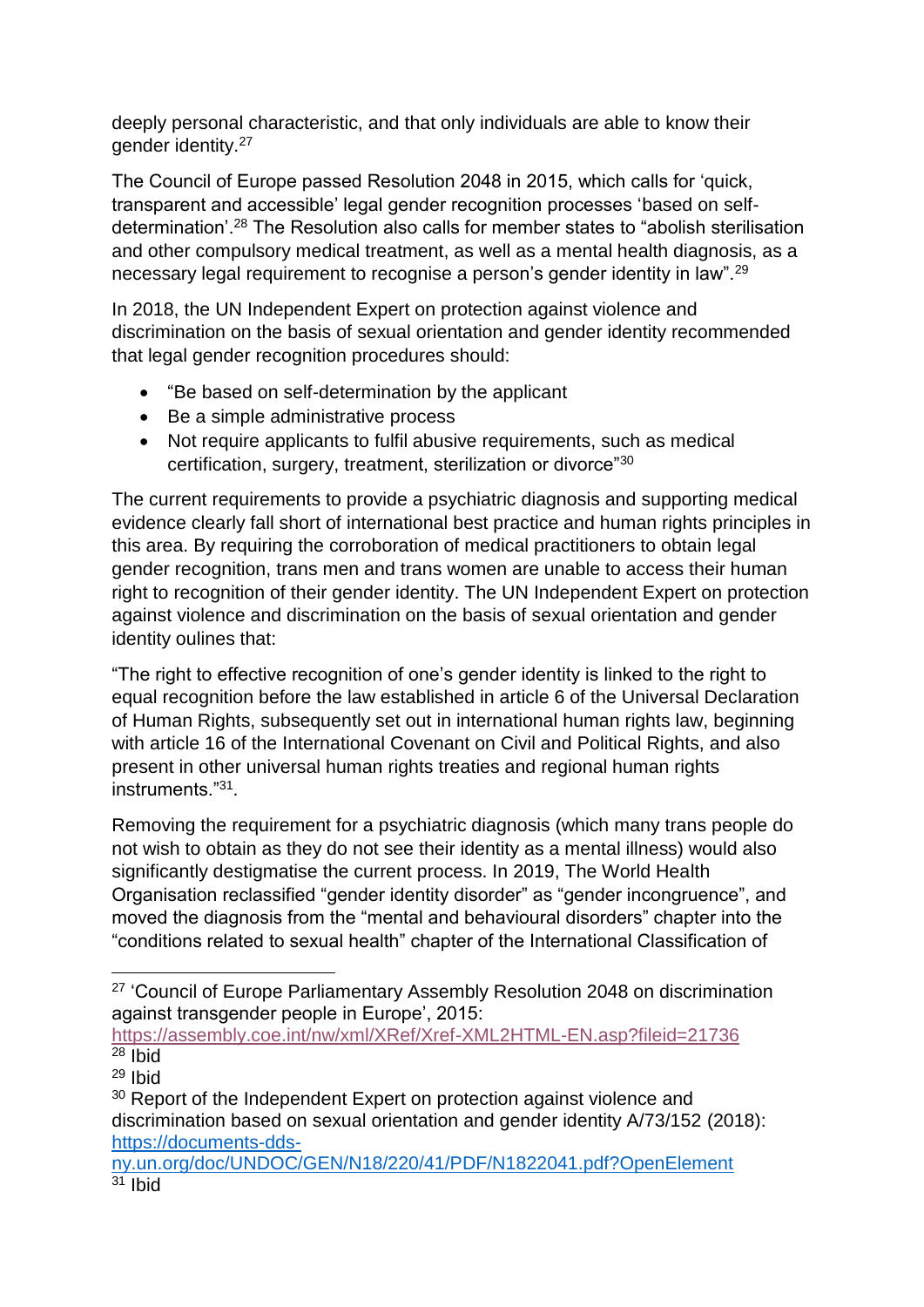Diseases 11. They stated that this "reflects evidence that trans-related and gender diverse identities are not conditions of mental ill health, and classifying them as such can cause enormous stigma."<sup>32</sup> By removing the psychiatric diagnosis requirement to obtain legal gender recognition as proposed in the Bill, this will bring Scotland's approach to legally recognising trans people in line with current understandings that trans identities should not be seen as a mental health condition.

When using mental health services, 29% of trans people have had their gender identity treated as a symptom of a mental health issue, rather than a genuine identity.<sup>33</sup> Trans identities have historically been conflated with mental illness, and continue to be misunderstood in this way, not just by the general public but also in parts of the medical profession. Requiring trans people to have a diagnosis of gender dysphoria in order to have their gender legally recognised reinforces this outdated assumption that being trans is a mental health problem.

Under the current process, medical treatments are not necessary to obtain gender recognition. However, applicants still need to provide detailed medical evidence reports to the Gender Recognition Panel, outlining what medical interventions they have or have not had.<sup>34</sup> This is an intensely intrusive and humiliating requirement, and it is unacceptable that trans people are required to provide detailed information about their bodies and medical history, even when these are not conditions to obtaining legal gender recognition. By no longer requiring these reports the Bill's proposals would result in a process of obtaining legal gender recognition that is far less intrusive for applicants than the current one.

Many trans people encounter problems with fulfilling the medical evidence requirements for the current process. This is often because the Gender Recognition Panel (GRP) require medical reports to be worded in a very particular way, meaning trans people often have to return to medical practitioners several times to ensure their evidence will be deemed satisfactory. This is due to a precedent set soon after the formation of the GRP around the level of detail needed for medical reports.

We have been contacted by trans people who have had their medical evidence report rejected by the GRP simply because it does not give the exact dosage of their current hormone treatment, even though the report would have been accepted if they had never had any hormone treatment. Likewise, we have been contacted by trans people who have had their medical report rejected simply for using less specific terminology such as 'genital reconstruction surgery' rather than 'penile inversion vaginoplasty', or such as 'chest reconstruction surgery' rather than 'masculinising chest reconstruction surgery involving bilateral mastectomy with nipple grafts'.

**.** <sup>32</sup> World Health Organisation Regional Office for Europe [https://www.euro.who.int/en/health-topics/health-determinants/gender/gender](https://www.euro.who.int/en/health-topics/health-determinants/gender/gender-definitions/whoeurope-brief-transgender-health-in-the-context-of-icd-11)[definitions/whoeurope-brief-transgender-health-in-the-context-of-icd-11](https://www.euro.who.int/en/health-topics/health-determinants/gender/gender-definitions/whoeurope-brief-transgender-health-in-the-context-of-icd-11)

<sup>33</sup> *Trans Mental Health Study* (2012) McNeil, J., Bailey, L., Ellis, S., Morton, J. and Regan, M.

<sup>34</sup> GOV.UK: Apply for a Gender Recognition Certificate: [https://www.gov.uk/apply](https://www.gov.uk/apply-gender-recognition-certificate/documents-you-must-provide)[gender-recognition-certificate/documents-you-must-provide](https://www.gov.uk/apply-gender-recognition-certificate/documents-you-must-provide)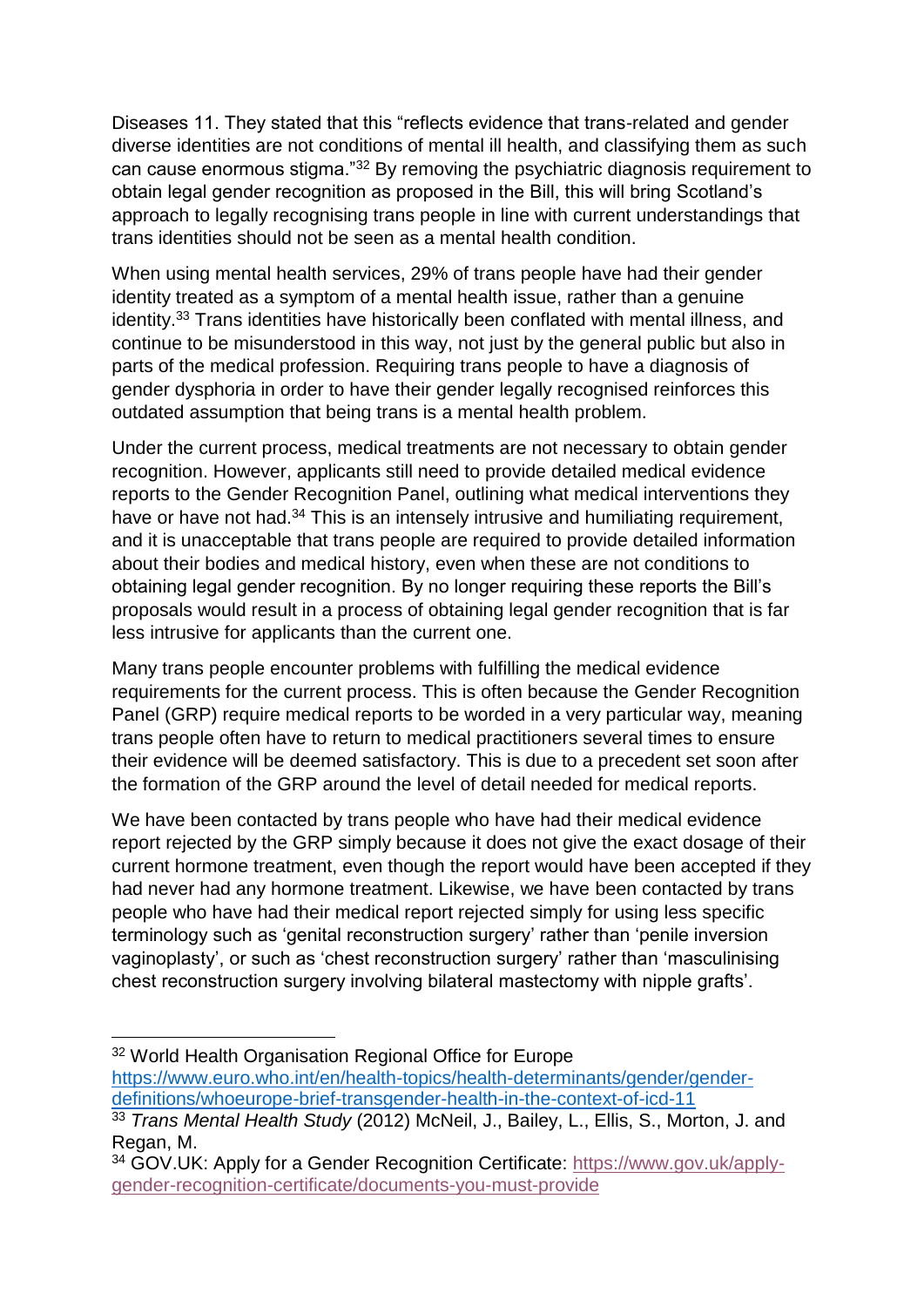The current gender recognition process, by virtue of requesting medical evidence, causes confusion about whether trans people who decide against surgery will be treated fairly by the GRP. The UK Government's National LGBT Survey found that 15% of trans respondents who didn't have a GRC incorrectly thought that surgery was a requirement of the current process.<sup>35</sup> In a particularly disturbing case, we were contacted by an extremely distressed young trans person in their early 20s who had been informed by the gender recognition panel that they would not grant her legal gender recognition until she decided for certain whether or not to undergo genital surgery. She had been transitioned for several years but had not yet had any sexual relationship and did not wish to make a decision about genital surgery until she was older and had the chance to explore her sexuality. She was being expected to dangerously rush her decision about irreversible major surgery purely to overcome the bureaucratic pedantry of a faceless tribunal panel.

In addition, for trans people who do not want to access medical transition treatments, there may be no reason for them to seek a psychiatric diagnosis of gender dysphoria, as this would not be necessary for them to access mental health support, peer support, or to socially transition. This effectively excludes them from the current process, or forces them to join a years-long Gender Identity Clinic waiting list to obtain a diagnosis, to be able to apply for a GRC.

In our experience the current medical evidence requirements for obtaining a GRC also often include many "unseen" costs. In particular, trans men and women may have to spend several hundred pounds to obtain the medical evidence required alongside their application. This has been particularly true for the last several years, as waiting lists at NHS Gender Identity Clinics have been prohibitively long – the current waiting time for a first appointment at Scotland's largest Clinic, in Glasgow, is around four years. This means that if people want to obtain legal gender recognition sooner than waiting times at NHS services would allow, they may have to spend a significant amount of money on accessing private healthcare. As a result, these unseen costs involved in producing the required evidence for obtaining legal gender recognition mean that some trans men and women (such as those with lower incomes/living in poverty) do not currently have access to having their gender legal recognised.

In the European Commission's report on Legal Gender Recognition in the EU (including the UK), they note that many trans people's negative experiences within trans-specific healthcare and healthcare in general may create barriers to them accessing vital healthcare. This suggests that relying on their access to healthcare for medical and psychiatric evidence is problematic, especially if being awarded "evidence" relies on a trans person's conformity to the expectations of medical professionals: "Studies highlight that those who do not conform to certain gender stereotypes, including people who are not heterosexual, those who are non-binary,

1

<sup>35</sup> Government Equalities Office (2018) National LGBT Survey Research Report: [https://assets.publishing.service.gov.uk/government/uploads/system/uploads/attach](https://assets.publishing.service.gov.uk/government/uploads/system/uploads/attachment_data/file/721704/LGBT-survey-research-report.pdf) [ment\\_data/file/721704/LGBT-survey-research-report.pdf](https://assets.publishing.service.gov.uk/government/uploads/system/uploads/attachment_data/file/721704/LGBT-survey-research-report.pdf)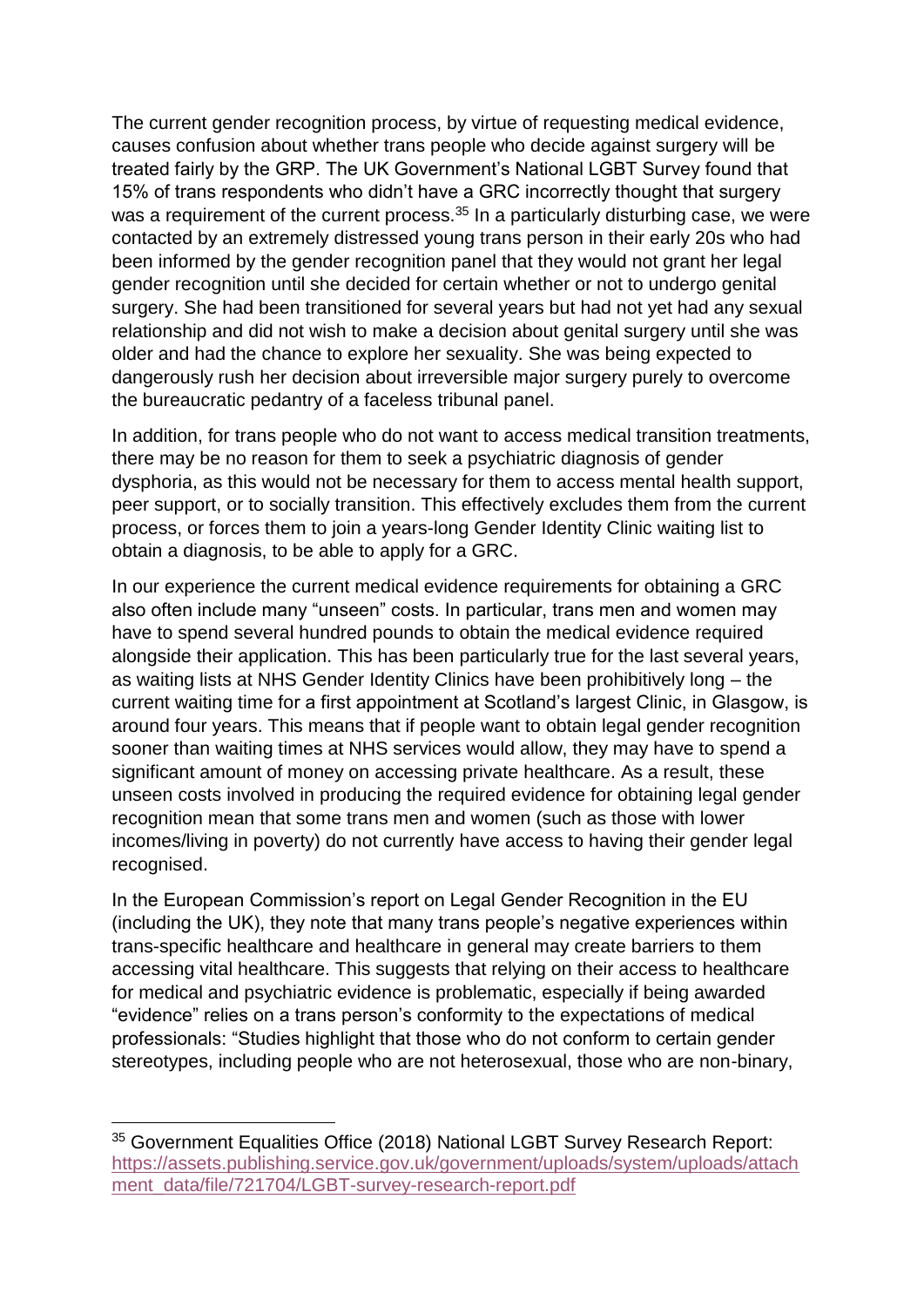and those who do not want to undergo a full medical transition, may be at greater risk of discrimination."<sup>36</sup>

Furthermore, the Commission's report also makes an important point about the impacts of these requirements on the mental wellbeing of the trans people subject to them: "Some [participants] also felt that trans individuals may internalise the stigma of having to receive a medical diagnosis or treatment."<sup>37</sup>

The current psychiatric diagnosis and medical evidence requirements are intrusive and humiliating, violate trans people's right to privacy, and further stigmatise trans identities. They fall far short of international best practice in this area, with a growing number of jurisdictions around the world introducing 'quick, accessible and transparent' processes, on the basis of self-determination.

We therefore strongly support the proposals in the Gender Recognition Reform (Scotland) Bill to remove these requirements, as this would result in a significant improvement to how trans men and women are able to obtain legal recognition of who they are.

Q2 Provisions enabling applicants to make a statutory declaration that they have lived in the acquired gender for a minimum of three months (rather than the current period of two years) and that they intend to live permanently in their acquired gender

We support the provision to reduce the amount of time in which a person is required to have lived in their acquired gender, before they can make an application for gender recognition, and believe that three months is significantly more preferable and practical than two years. We also strongly support the removal of the requirement to provide evidence that a person has been living in their acquired gender.

Trans men and trans women find the current requirement to have been living in their acquired gender for two years, and the evidence they need to provide to demonstrate this to the Gender Recognition Panel, to be a significant barrier in obtaining legal gender recognition. The vast majority of trans people we engage with express significant confusion and anxiety about how much evidence they need to provide to prove they have been living in their acquired gender for over two years. The UK Government's National LGBT Survey found that 38% of trans respondents

[https://ec.europa.eu/info/sites/default/files/legal\\_gender\\_recognition\\_in\\_the\\_eu\\_the\\_j](https://ec.europa.eu/info/sites/default/files/legal_gender_recognition_in_the_eu_the_journeys_of_trans_people_towards_full_equality_sept_en.pdf) ourneys of trans people towards full equality sept en.pdf

**.** 

<sup>&</sup>lt;sup>36</sup> European Commission "Legal gender recognition in the EU The journeys of trans people towards full equality" Section 8: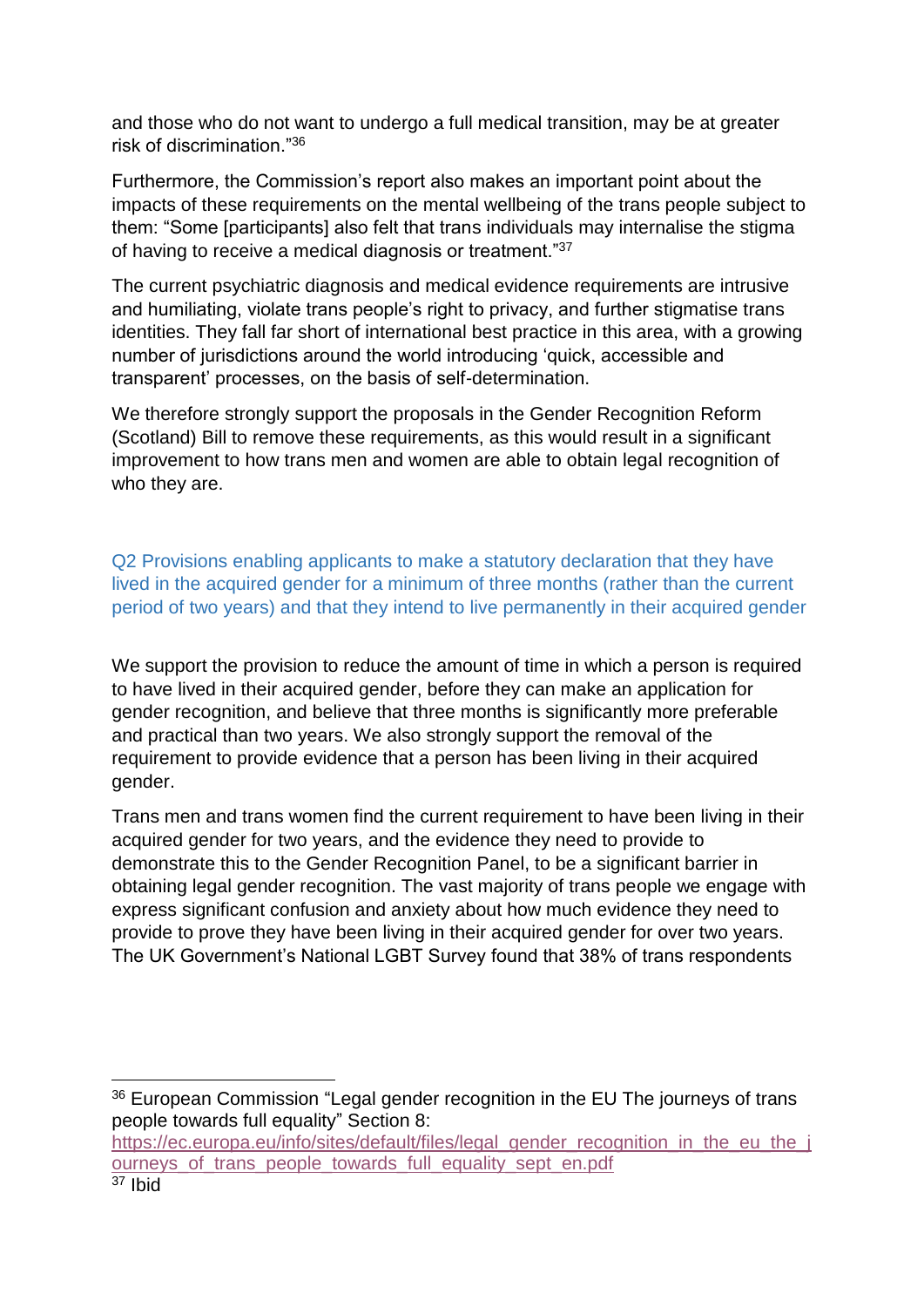who did not have a GRC had not applied for one because the process is too bureaucratic.<sup>38</sup>

We have been informed by some trans people that they have been verbally chastised by the administrators who assist the Gender Recognition Panel for submitting 'too much evidence'. We are aware of a trans person who had their application rejected at first, but then accepted afterwards when it was resubmitted with less evidence. The panel appears to be very inconsistent and unclear in the degree to which it requires evidence to be spread across the entire two year time period.

Furthermore, the complexity of the different kinds of evidence required causes many trans people to struggle to complete their application. When they make errors with their evidence, the tribunal panel's requests for further information are often written in very difficult to follow, legalistic phrasings that even our Scottish Trans staff have struggled to understand. We are in contact with trans people who have abandoned their gender recognition applications due to frustration at not being able to understand the panel's requests for further information. The UK Government's National LGBT Survey found that 17% of trans women and 23% of trans men who responded and did not have a GRC had not applied because they could not get the help they needed to make an application.<sup>39</sup>

We have also been contacted by trans people who have been unable to apply for legal gender recognition despite having transitioned many years ago. In some instances, this is because they have lost paperwork due to homelessness, fleeing domestic violence, or fire or flood damage to their home.

We feel strongly that the existing complex and onerous evidence requirements are a direct product of the current system which, rather than being underpinned by the right to self-determination, instead pathologises trans identities and allows a panel to scrutinise the choices and identity of individuals before granting them legal gender recognition. Built into the current process is the notion that trans people's identities are up for debate, and that their privacy and dignity is secondary to the knowledge and expertise of other professionals who can verify whether they are deemed "trans enough" to received legal gender recognition.

This is why, alongside demedicalising the process, replacing the evidence requirements with a process based on self-declaration is so crucial, because it removes the idea that there is any external 'expert' required to verify trans people's identities, and acknowledges that trans people themselves are the only experts on who they are, in line with human rights principles.

Due to the complexity, cost and indignity of the current GRA process, most eligible trans people have not applied for a GRC to change their birth certificate. This leaves them in a risky legal limbo, where all their day-to-day identity documents, such as

 $\overline{a}$ 

<sup>38</sup> Government Equalities Office (2018) National LGBT Survey Research Report: [https://assets.publishing.service.gov.uk/government/uploads/system/uploads/attach](https://assets.publishing.service.gov.uk/government/uploads/system/uploads/attachment_data/file/721704/LGBT-survey-research-report.pdf) [ment\\_data/file/721704/LGBT-survey-research-report.pdf](https://assets.publishing.service.gov.uk/government/uploads/system/uploads/attachment_data/file/721704/LGBT-survey-research-report.pdf)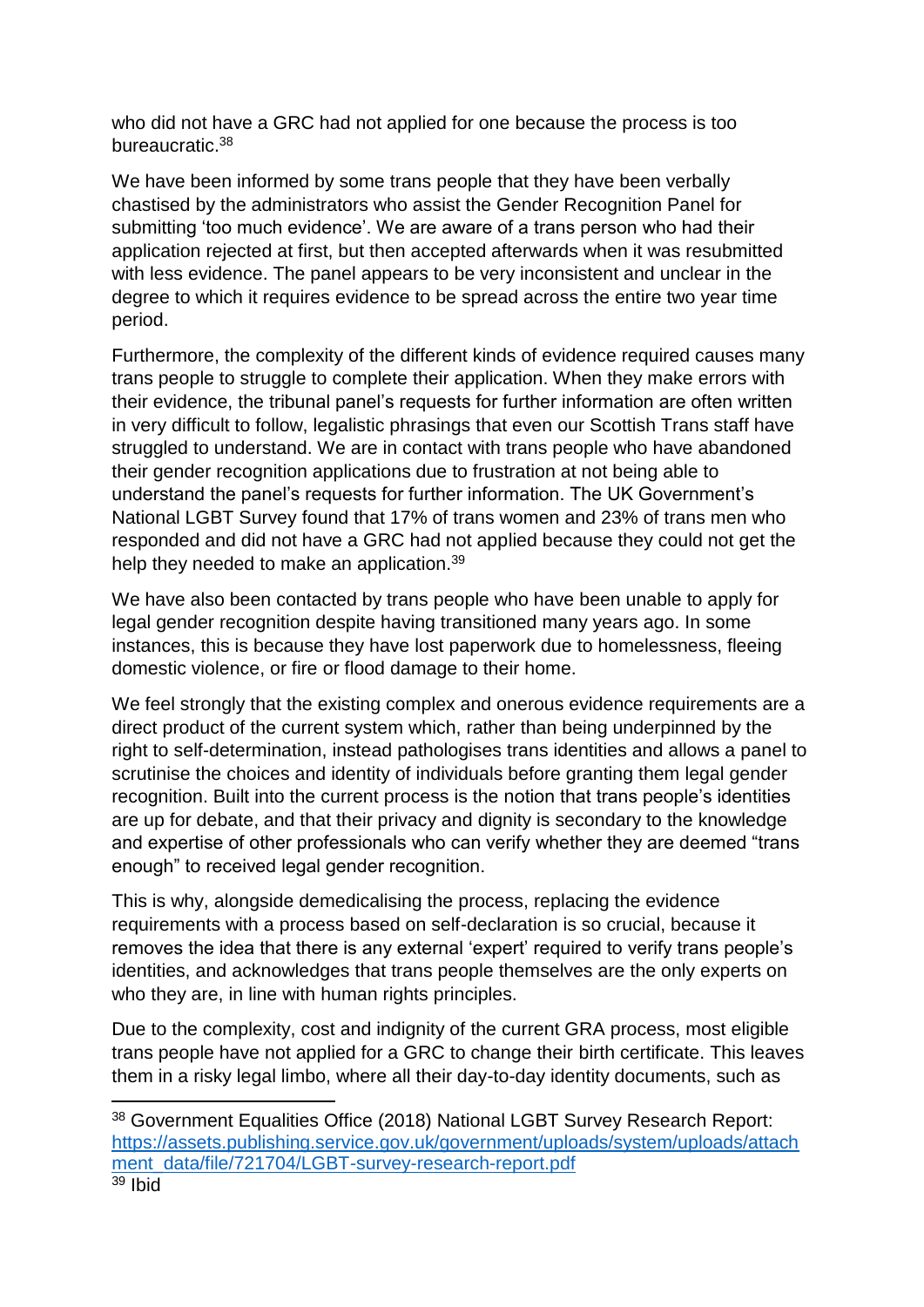driving licence and passport, can be updated through self-declaration to reflect their gender identity, but where their birth certificate remains in contradiction to how they live and identify. This can result in trans people unwittingly experiencing serious harmful errors, inconsistencies and difficulties, such as with pension eligibility, proving their right to work in the UK, and a lack of privacy about their trans status in employment and when accessing services.

The provisions in the Bill that would remove the requirement that a trans man or woman has been living in their acquired gender for two years, and to provide evidence that they have done so, is therefore very welcome.

However, we do not feel that it is necessary for someone to have been living in their 'acquired gender' for three months, and to state this in their statutory declaration, to be eligible to apply for legal gender recognition, and believe that this requirement should be removed.

Including a requirement that an applicant has been living in their 'acquired gender' for three months before being able to apply for a GRC, and that they state this in their statutory declaration, is arbitrary and not supported by evidence. We are unaware of any jurisdiction anywhere in the world which uses a self-declaration model that sets a time requirement before a person can make an application for legal gender recognition.

In explaining their rationale for taking this approach, the Scottish Government states in paragraph 80 of the Policy Memorandum: "a three month period living in the acquired gender before application is a reasonable length of time to demonstrate a serious commitment behind the application."<sup>40</sup>

While we agree that obtaining legal gender recognition is a serious step for trans people, we do not see how the proposed intention to require an applicant to have lived in their acquired gender for three months prior to applying, and to state this in their statutory declaration, is necessary. We believe that the requirement for an applicant to swear a legal oath that they are living permanently in their acquired gender, and that they intend to live permanently in their gender for the rest of their life, in a statutory declaration witnessed by a notary public, is a suitable mechanism for ensuring that only those trans men and trans women who have thought seriously about their transition, and who are certain that they are ready to apply for legal gender recognition, will do so.

As many trans people spend several years considering their own gender, identity, and transition before "coming out", 3 months is an arbitrary amount of time to require a trans person to wait before making their application for legal gender recognition. Even for those who do not come out after a long period of reflection, the wording of the statutory declaration, and the fact that it is a witnessed legal oath, means that it is highly unlikely that someone will apply for legal gender recognition until they are

1

<sup>40</sup> Gender Recognition Reform (Scotland) Bill Policy Memorandum: [https://www.parliament.scot/-/media/files/legislation/bills/s6-bills/gender-recognition](https://www.parliament.scot/-/media/files/legislation/bills/s6-bills/gender-recognition-reform-scotland-bill/introduced/policy-memorandum-accessible.pdf)[reform-scotland-bill/introduced/policy-memorandum-accessible.pdf](https://www.parliament.scot/-/media/files/legislation/bills/s6-bills/gender-recognition-reform-scotland-bill/introduced/policy-memorandum-accessible.pdf)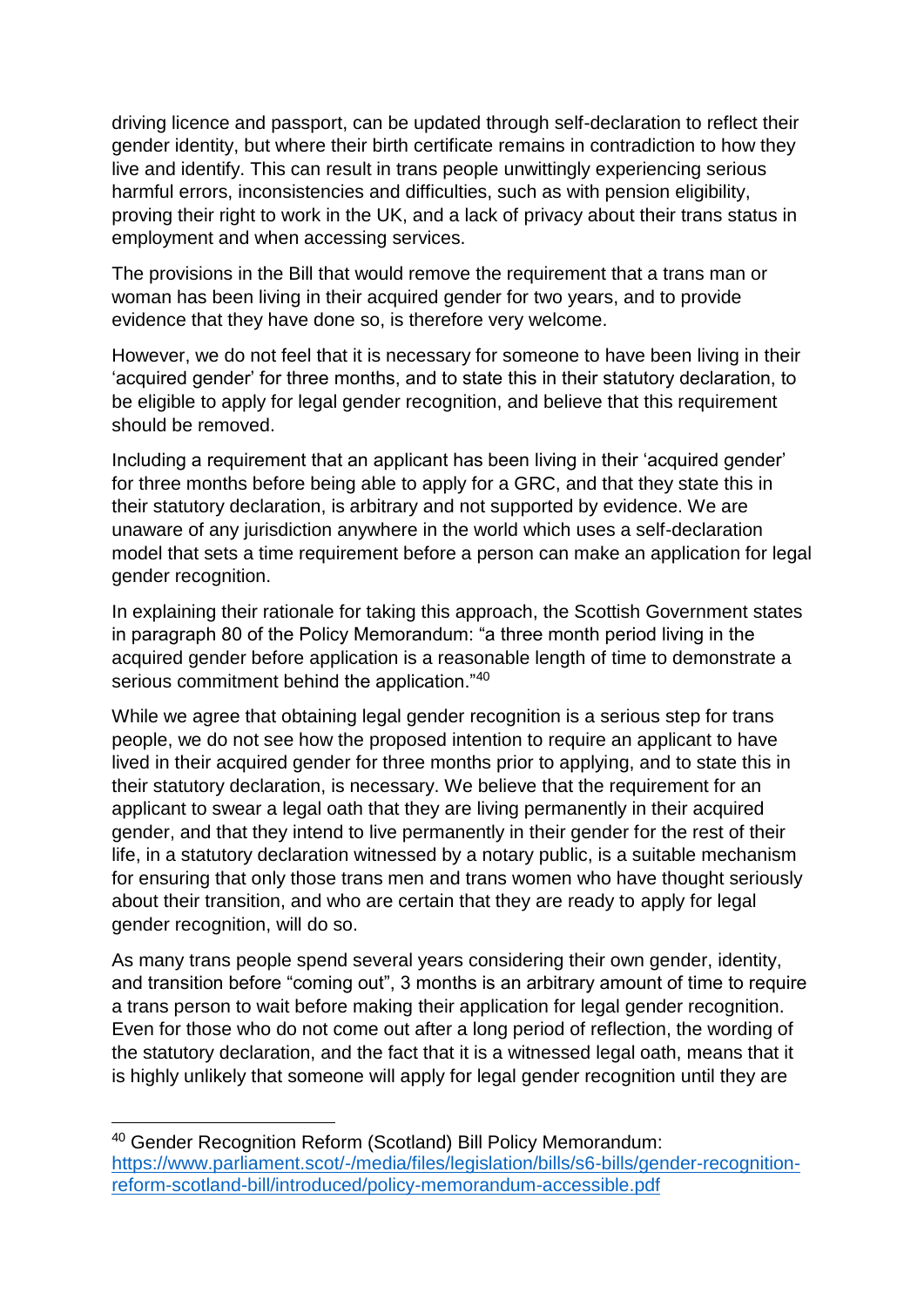ready to do so, and where obtaining legal gender recognition is appropriate for their circumstances. Whilst we imagine that in the vast majority of circumstances this will be after a period of three months of having been permanently living as a man or a woman (and indeed in most circumstances we imagine that this period may be longer than three months), individual trans men and women should be able to make the application when they feel ready, not after a certain amount of time has passed for which they are given no explanation.

We therefore think that new Section 8C(1)(a)(iii), the three month requirement, should be removed from the Bill.

In addition to this, we have concerns about the way that the requirement for a trans man or woman to have been living in their acquired gender for three months may interact with new Section 8U of the Bill. This includes new Section 8U(1)(c), which allows for the Registrar General by regulations to make provision for or about "information or evidence to be included in an application or a notice 10 under section 8B(3) (in addition to the information and evidence required by this Act)". We are concerned that this may include the introduction of evidence from applicants that they have been living in their acquired gender for three months, in addition to stating that they have done so within their statutory declaration. This would fundamentally undermine the purpose and intentions of the Bill – reintroducing scrutiny of evidence from applicants, and removing the principle of self-declaration that is central to the rationale for reforms to the current Act, and the most welcome part of the Bill's provisions.

We think that the balance of ensuring that only those trans men and trans women who are certain that they wish to obtain legal gender recognition apply, and do so in full knowledge that it is a serious decision with legal consequences, is adequately achieved by having to make a statutory declaration saying they are living permanently in their acquired gender and intend to do so until death. Knowingly making a false statutory declaration is a criminal offence.

#### Q3 Whether applications should be made to the Registrar General for Scotland instead of the Gender Recognition Panel, a UK Tribunal

We believe that applications being made to the Registrar General instead of the GRP would be a great improvement on the current system, and a necessary change alongside the proposals in the Bill to demedicalise the current process, ensuring that Scotland has a system of legal gender recognition underpinned by the human rights principle of self-determination.

Under the current system, we are aware of trans people who have encountered difficulties providing the evidence requested by the GRP, as covered in our answers to questions 1 and 2. This is not necessarily due to these people being ineligible for a GRC under the current requirements of the law, but instead due to the panel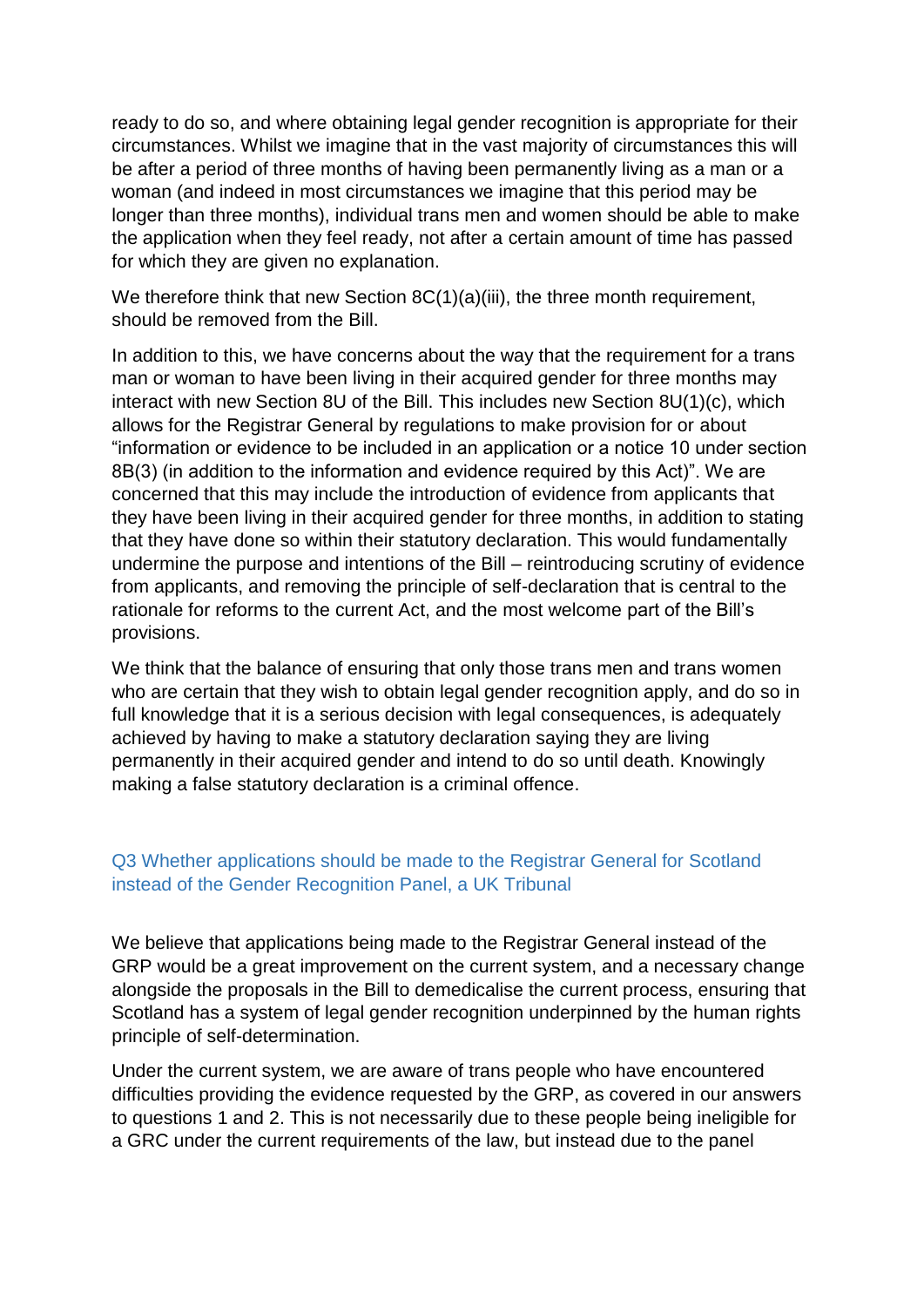demanding unreasonable levels of detail, or highly specific wording, in the evidence submitted alongside an application.

We have been contacted by trans people who feel deeply upset and angry that, not only is a psychiatric diagnosis report required, but also that the Gender Recognition Panel rejected their diagnosis reports as inadequate unless they included information about their childhood gender expression, including what toys they played with as a child. This is a grossly offensive reinforcement of gender stereotypes, and does not even relate to the (now outdated) ICD-10 diagnostic criteria used for 'gender identity disorder'. Similarly, we have had trans people tell us that the panel expected details of their sexual orientation and current relationships to be included in the psychiatric diagnosis report, which is completely unacceptable and irrelevant to whether or not someone has experienced gender dysphoria.

We have been contacted by trans people who had their psychiatric diagnosis report rejected by the Gender Recognition Panel simply because the report did not specify the exact number and dates of the gender identity clinic appointments the person attended prior to the diagnosis being made.

A trans man, who had been living permanently as a man for several years and had undergone hormone treatment, informed us that his application for gender recognition was rejected by the panel because he had given birth to a child while living as a man. This could be viewed as the panel punishing trans people for utilising their reproductive rights.

We have also been contacted by a trans person who had their application for gender recognition rejected, despite them having transitioned to live permanently as a woman, because their psychiatric diagnosis report mentioned that they had discussed a non-binary aspect of their gender identity.

We have also been contacted by several trans people who have been transitioned for decades, including having undergone hormones and surgeries, who are unable to get legal gender recognition because the doctors who diagnosed them and approved their hormones and surgeries never applied to be added to GRP's tiny list of named specialists they will accept diagnoses from.

The current requirements of a psychiatric diagnosis, medical evidence reports, and making an application to the GRP positions trans people's gender as something in need of validation or scrutiny by an external source before it can be legally recognised. As the model of self-declaration positions trans people as experts on their own gender and experience, it is incongruous with this view for them to submit "evidence" of their transition or identity to a panel or tribunal.

Moving applications to the Registrar General would allow the process to be quicker, simpler for applicants, and more transparent, in line with Council of Europe resolution 2048. This would make Scotland's process for legal gender recognition closer to that of other countries with self-declaration models such as Ireland and Iceland, where the process of obtaining legal gender recognition is an administrative one, rather than one which requires scrutiny from a tribunal of doctors and judges.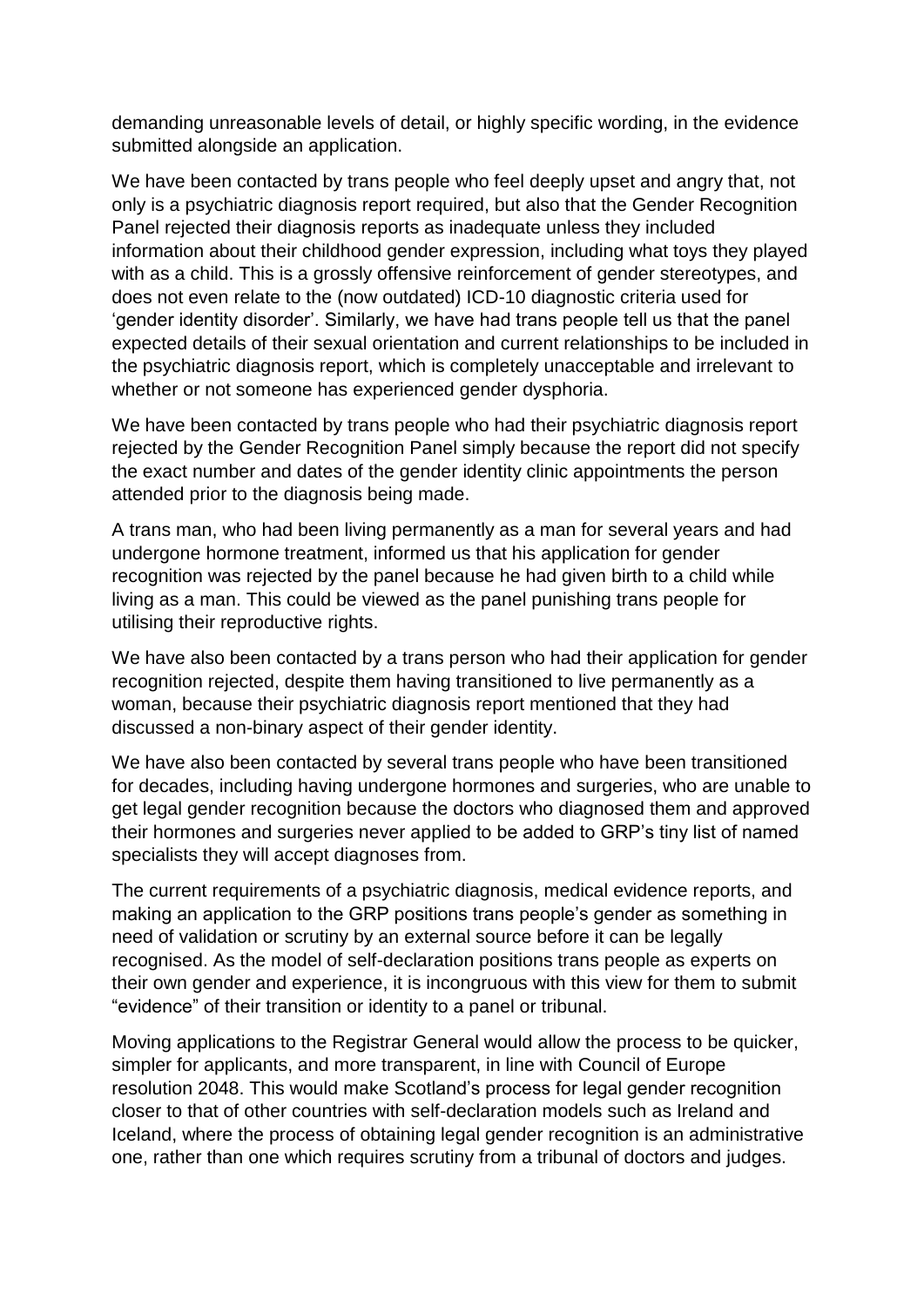We feel any retention of the GRP would be entirely unacceptable, as it would serve to perpetuate the idea that trans people must somehow prove themselves to others before being recognised as who they are. Retaining the panel would also undermine the provisions in the Bill which remove the requirements for a psychiatric diagnosis, medical evidence reports, and evidence of living in your acquired gender to be submitted alongside an application. Without these requirements, there is nothing of substance for such a panel to scrutinise, and therefore no reason for them to continue to be involved in the improved demedicalised process.

As the provisions in the Bill would also mean that Scotland would have a different process than the rest of the UK, it also makes sense administratively for applications to be decided within Scotland, rather than expecting the UK tribunal to fulfil two very different functions.

## Q4 Proposals that applications are to be determined by the Registrar General after a further period of reflection of at least three months

We do not believe that a further period of reflection of at least three months before obtaining a GRC should be required. As in our answer to question 2, we feel that this is an arbitrary requirement, which is not supported by evidence.

We also think that this requirement does not adhere to the principle of selfdeclaration, and reintroduces the idea that trans people require additional checks and balances to be sure of their identity. This perpetuates the problems that are present in the current process. Trans people that we speak to about GRA reform all clearly tell us the same thing – that by the time they apply for legal recognition of their gender, they have already undertaken a significant amount of reflection about who they are.

The Scottish Government's Policy Memorandum notes in paragraph 83 that the intention of this period is to "further affirm the seriousness of the process and provide further assurance that applicants have fully and carefully considered their decision."[41]<sup>41</sup> Again, we would reaffirm that we do not believe that trans people apply to change their legal gender without full and careful consideration.

It is also confusing why this is paired with a requirement for applicants to have been living "in line" with their gender for at least three months before they make their statutory declaration. If the rationale of the requirement in new Section 8C(1)(a)(iii) is to ensure that trans people are certain of their gender and desire to live in this gender until they die before they swear this under oath, it is unclear why an additional period of reflection would be needed.

1

<sup>41</sup> Gender Recognition Reform (Scotland) Bill Policy Memorandum: [https://www.parliament.scot/-/media/files/legislation/bills/s6-bills/gender-recognition](https://www.parliament.scot/-/media/files/legislation/bills/s6-bills/gender-recognition-reform-scotland-bill/introduced/policy-memorandum-accessible.pdf)[reform-scotland-bill/introduced/policy-memorandum-accessible.pdf](https://www.parliament.scot/-/media/files/legislation/bills/s6-bills/gender-recognition-reform-scotland-bill/introduced/policy-memorandum-accessible.pdf)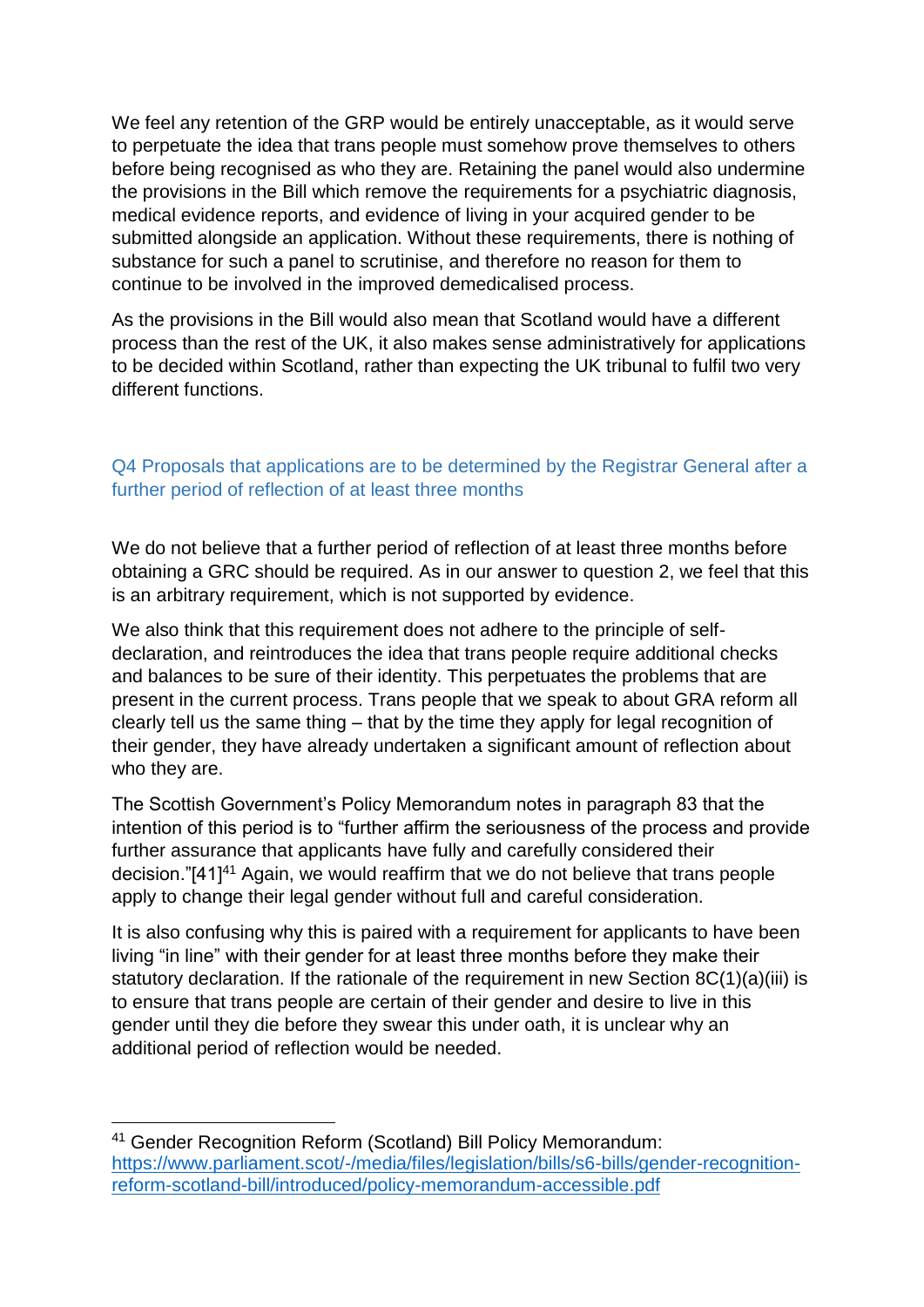The Policy Memorandum notes in paragraph 85 that "Two other countries have reflection periods as part of their gender recognition processes, Denmark and Belgium." $[42]^{42}$  – this is out of a total of at least 32 jurisdictions that provide gender recognition via a self-declaration process, making Denmark and Belgium outliers internationally in this regard. Including a period of reflection is not only unusual among other states which provide legal gender recognition, but is particularly incongruous with a self-declaration model.

The rationale for the provisions in the Bill which move the process of legal gender recognition to one of self-declaration are underpinned by the Scottish Government's agreement that the international human rights principle of self-determination should be the founding principle on which legal gender recognition processes are based. Including a period of reflection for an arbitrary amount of time after a person has made an application to ensure that they are absolutely certain is contrary to and undermines this central principle of self-determination.

The Bill states that the statutory declaration will require a person to say that they "[live] in the acquired gender […] [and intend] to continue to live in the acquired gender permanently". We think that the language in the statutory declaration is sufficiently robust that anyone who is uncertain about whether or not they intend to live permanently as a man or a woman would not make an application, as they would be unable to make a solemn declaration that this statement were true.

We think that a statutory declaration is a fair way to ensure that applicants know that they are making a serious and important decision. Whilst we think that there should be no evidence required for a person to receive legal recognition of their gender, it is still important that an applicant knows that their declaration carries real-life consequences, and that they feel comfortable making the application in the context of it being a solemn and true declaration of their intentions. Because it would be a declaration of your intentions, we think it is appropriate that the statutory declaration includes that you intend to live in your gender permanently.

However, if the Bill progresses with a requirement for a reflection period, we would want there to be a mechanism for waiving this period of reflection for certain applicants. We think this would be particularly important for any trans man or woman who found out that they only had a short amount of time left to live, and who might otherwise die between the point at which they made an application and when the reflection period was over. This is particularly important as it is only through obtaining a GRC that a trans man or woman can ensure that their death is recorded accurately in-line with how they lived their life.

We would suggest a similar approach to that taken for marriage, which allows the Registrar General to waive the 28 day period of notice for a marriage. This is outlined in Section 6(4) of the Marriage (Scotland) Act 1977, which states:

"(4)The district registrar shall not issue a Marriage Schedule under subsection (3) above—

**.** 

<sup>42</sup> Ibid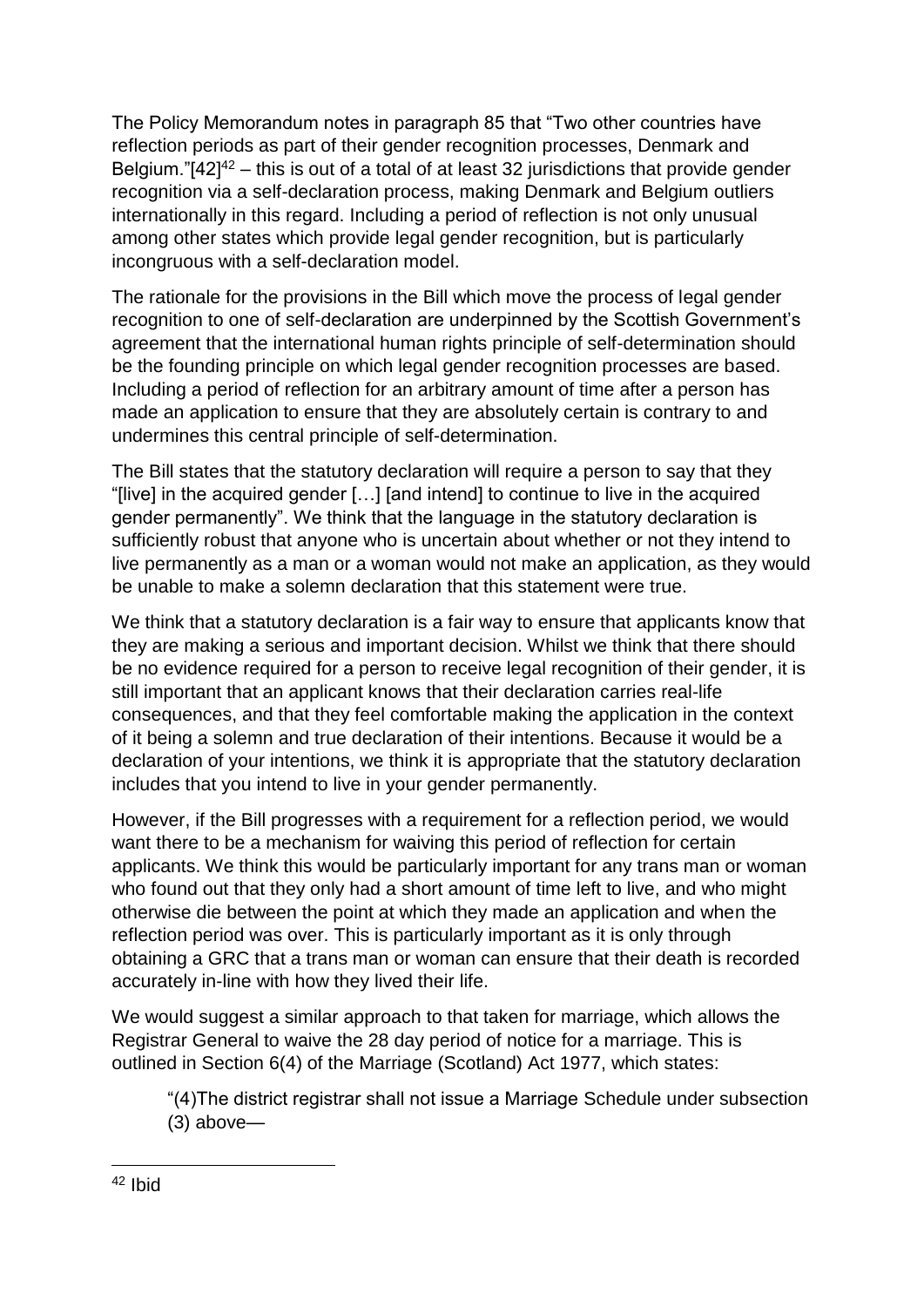(a)within 28 days of the date of receipt (as entered by him in the marriage notice book) of a marriage notice in respect of the marriage to which the Marriage Schedule relates, except where—

(i)He has received a written request from one or both of the parties for the issue of the Marriage Schedule on a specified date within the said 28 days stating the reason for the request; and

(ii)he has been authorised to issue the Marriage Schedule on that specified date by the Registrar General"<sup>43</sup>

Subsection (4ZB) makes it clear that one of the intended reasons that a notice period for a marriage could be dispensed with would be "if the request made under subsection (4)(a)(i) is made because a party to the referred marriage is gravely ill and not expected to recover."<sup>44</sup>

There may be some other exceptional circumstances in which it would be fair to waive the reflection period for an applicant. For example, there may be an urgent situation where a trans person with a Scottish birth or adoption certificate is living outside of Scotland and facing persecution, discrimination, or lack of access to justice due to their trans status or history. This might occur in a jurisdiction with weaker legislative protections from discrimination than exist for trans people in Scotland through the Equality Act 2010, which provides a greater number of trans people than just those who have obtained legal gender recognition with a wide range of protections. In such jurisdictions, obtaining legal gender recognition may provide them with a defence against the treatment they are facing. In such a situation, we would want it to be possible for the reflection period to be waived.

# Q5 Whether the minimum age for applicants for obtaining a GRC should be reduced from 18 to 16

We strongly welcome the provisions in the Bill that would lower the age at which a person can apply for legal gender recognition from 18 to 16.

In Scotland, young people are deemed to have full legal capacity at 16 years old. They are able to vote in elections and consent to any medical, surgical, or dental treatment, as well as having a host of other rights, and this should also extend to having their gender legally recognised. Changing the law in this way will reflect the general consensus in Scottish politics that 16 and 17 year olds are able to make decisions for themselves.

Many young trans men and women aged 16 and 17 will be at a stage of their life where they are making new starts. This may be getting a job, starting college or going to university. Because they aren't able to have their gender legally recognised,

<http://www.legislation.gov.uk/ukpga/1977/15/section/6>

<sup>1</sup> <sup>43</sup> Gender Recognition Act 2004 Section 6:

 $44$  Ibid.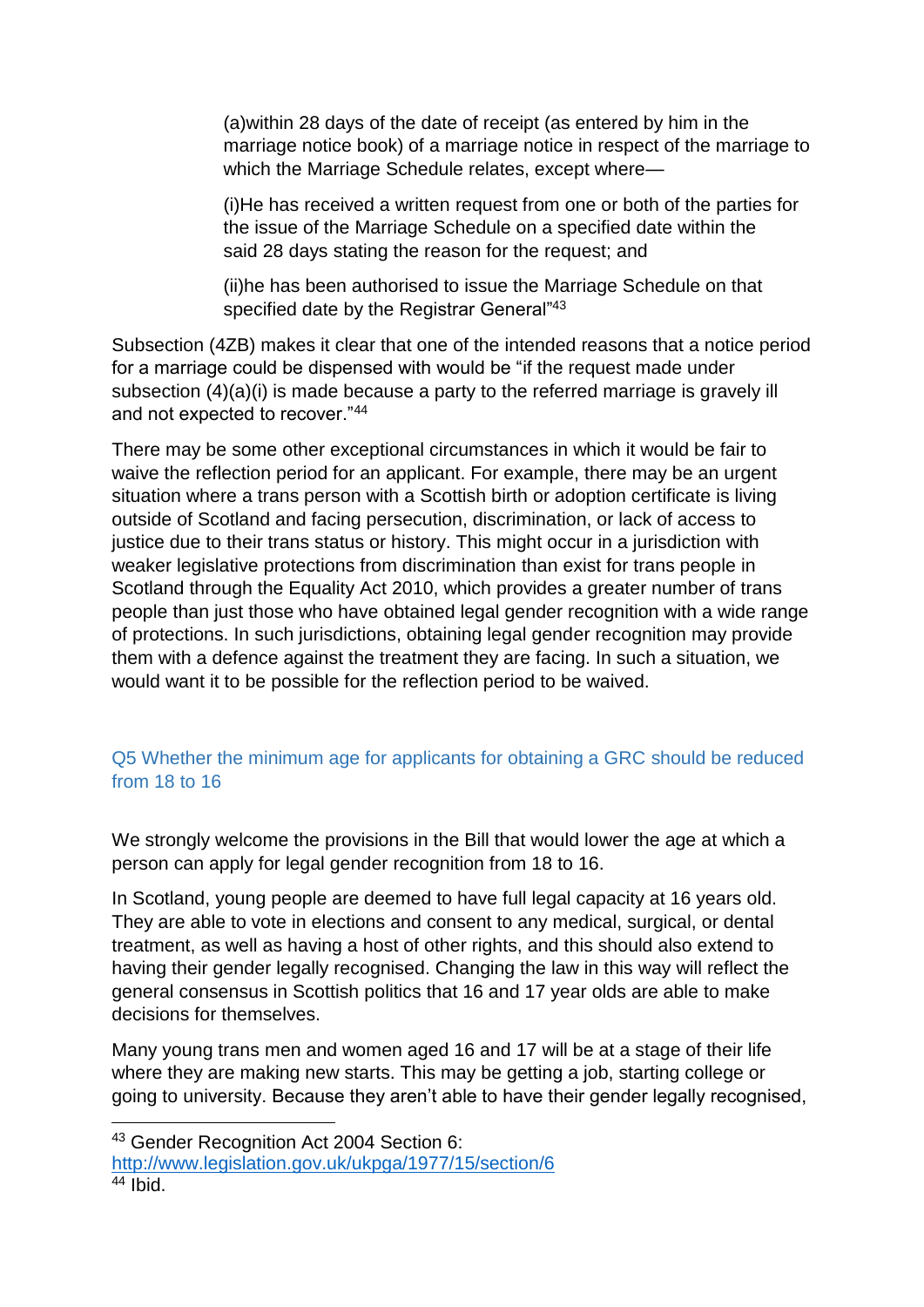they often have to "out" themselves (disclose that they are trans), because they are required to provide their birth certificate when starting these new opportunities. This can often mean that events that are supposed to be exciting and positive can be much more stressful for trans young people, and they may choose to avoid these opportunities because of fear around disclosing their trans status.

Young trans men and women aged 16 and 17 are already able to socially transition, and come out to family, friends, in workplaces, and in education settings. They are already able to update their name and gender on other identity documents to reflect how they are living, such as their passports and driving licences. Lowering the minimum age at which they can also change their birth certificates to reflect how they live their lives and their other identity documents will ensure that they have the same right to privacy about their trans status and history as those people over the age of 18. By not allowing them to do so, a two year gap is created where a trans young person must necessarily have conflicting identity documents, which can cause personal distress as well as administrative issues. An age limit of 18 for applicants for legal gender recognition does not prevent young trans people from transitioning and living their lives in line with their gender identity, but simply creates additional barriers and difficulties for those young people who are doing so, but who are unable to amend the sex recorded on their birth certificate.

As the Scottish Government outlines at paragraph 2.9 of the Children's Rights and Welfare Impact Assessment for the Bill: "The Scottish Government is not aware of any robust evidence to suggest that any countries who have lowered the minimum legal age for gender recognition to 16 have experienced a negative impact on children's rights as a result."

We agree with their assessment at 2.4 of that impact assessment that there is not: "robust evidence that lowering the application age to 16 would be harmful to children or young people, but that there is substantial evidence that keeping the age limit at 18 can negatively impact the wellbeing of young trans people and their ability to live dignified lives free from discrimination." 45

<sup>1</sup> <sup>45</sup> Gender Recognition Reform (Scotland) Bill Children's Rights and Welfare Impact Assessment:

[https://www.gov.scot/binaries/content/documents/govscot/publications/impact](https://www.gov.scot/binaries/content/documents/govscot/publications/impact-assessment/2022/03/gender-recognition-reform-scotland-bill-child-rights-wellbeing-impact-assessment/documents/child-rights-wellbeing-impact-assessment-crwia-gender-recognition-reform-scotland-bill/child-rights-wellbeing-impact-assessment-crwia-gender-recognition-reform-scotland-bill/govscot%3Adocument/child-rights-wellbeing-impact-assessment-crwia-gender-recognition-reform-scotland-bill.pdf)[assessment/2022/03/gender-recognition-reform-scotland-bill-child-rights-wellbeing](https://www.gov.scot/binaries/content/documents/govscot/publications/impact-assessment/2022/03/gender-recognition-reform-scotland-bill-child-rights-wellbeing-impact-assessment/documents/child-rights-wellbeing-impact-assessment-crwia-gender-recognition-reform-scotland-bill/child-rights-wellbeing-impact-assessment-crwia-gender-recognition-reform-scotland-bill/govscot%3Adocument/child-rights-wellbeing-impact-assessment-crwia-gender-recognition-reform-scotland-bill.pdf)[impact-assessment/documents/child-rights-wellbeing-impact-assessment-crwia](https://www.gov.scot/binaries/content/documents/govscot/publications/impact-assessment/2022/03/gender-recognition-reform-scotland-bill-child-rights-wellbeing-impact-assessment/documents/child-rights-wellbeing-impact-assessment-crwia-gender-recognition-reform-scotland-bill/child-rights-wellbeing-impact-assessment-crwia-gender-recognition-reform-scotland-bill/govscot%3Adocument/child-rights-wellbeing-impact-assessment-crwia-gender-recognition-reform-scotland-bill.pdf)[gender-recognition-reform-scotland-bill/child-rights-wellbeing-impact-assessment](https://www.gov.scot/binaries/content/documents/govscot/publications/impact-assessment/2022/03/gender-recognition-reform-scotland-bill-child-rights-wellbeing-impact-assessment/documents/child-rights-wellbeing-impact-assessment-crwia-gender-recognition-reform-scotland-bill/child-rights-wellbeing-impact-assessment-crwia-gender-recognition-reform-scotland-bill/govscot%3Adocument/child-rights-wellbeing-impact-assessment-crwia-gender-recognition-reform-scotland-bill.pdf)[crwia-gender-recognition-reform-scotland-bill/govscot%3Adocument/child-rights](https://www.gov.scot/binaries/content/documents/govscot/publications/impact-assessment/2022/03/gender-recognition-reform-scotland-bill-child-rights-wellbeing-impact-assessment/documents/child-rights-wellbeing-impact-assessment-crwia-gender-recognition-reform-scotland-bill/child-rights-wellbeing-impact-assessment-crwia-gender-recognition-reform-scotland-bill/govscot%3Adocument/child-rights-wellbeing-impact-assessment-crwia-gender-recognition-reform-scotland-bill.pdf)[wellbeing-impact-assessment-crwia-gender-recognition-reform-scotland-bill.pdf](https://www.gov.scot/binaries/content/documents/govscot/publications/impact-assessment/2022/03/gender-recognition-reform-scotland-bill-child-rights-wellbeing-impact-assessment/documents/child-rights-wellbeing-impact-assessment-crwia-gender-recognition-reform-scotland-bill/child-rights-wellbeing-impact-assessment-crwia-gender-recognition-reform-scotland-bill/govscot%3Adocument/child-rights-wellbeing-impact-assessment-crwia-gender-recognition-reform-scotland-bill.pdf)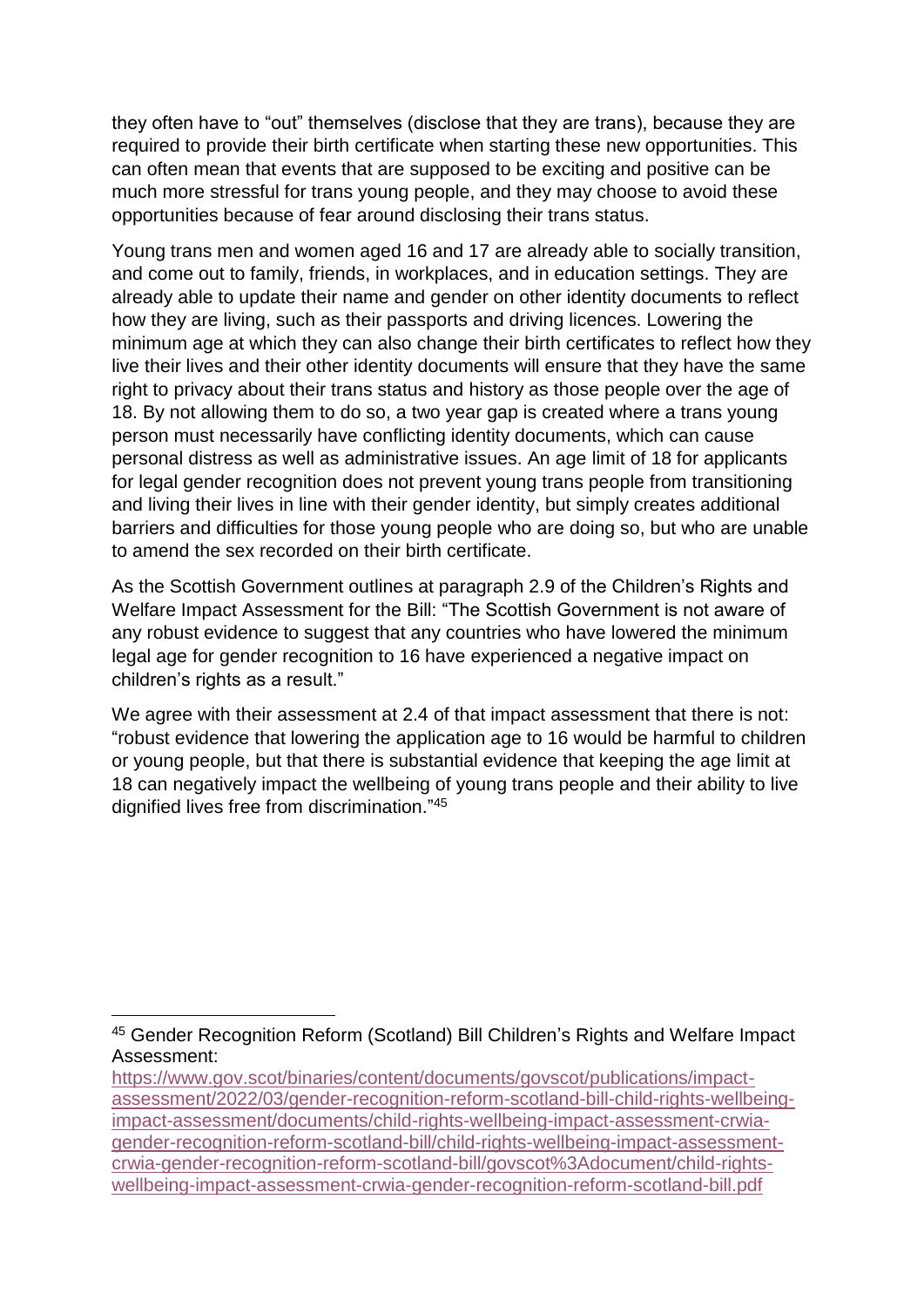#### Q6 If you have any comments on the provisions for interim GRCs

Section 7 of the Bill (which would insert new sections 8F, 8G, 8H, 8I, 8J, 8K and 8L) reflects the current operation of the Gender Recognition Act 2004 in Scotland, and would see their operation continue in the same way if the Bill were to pass.

The purpose of an interim GRC is to provide a way for a spouse or civil partner of a person who is issued with a GRC to end their marriage or civil partnership if they wish to do so, without having to wait the usual non-cohabitation periods (one year with consent, two years without) for no-fault divorce or dissolution. It also provides a trans person with a way to obtain legal gender recognition where their spouse or civil partner does not consent.

We think that makes sense, as it allows both spouses or civil partners to access their legal rights, and to choose to end their marriage or civil partnership. But we note that if Scotland were in future to introduce no-fault divorce, as is now available in England and Wales, the interim GRC and related provisions in the Bill would no longer be needed.

## Q7 If you have any comments on the provisions for confirmatory GRCs for applicants who have overseas gender recognition

Section 8 of the Bill includes new Section 8O, which would allow trans men and women who had obtained legal gender recognition outwith Scotland to apply to the Registrar General for a 'confirmatory Gender Recognition Certificate'.

Given the provisions in new Section 8N, which allow for the recognition of legal gender recognition obtained outwith the United Kingdom, it is unlikely that there are many circumstances that might require a trans man or woman to apply for a confirmatory GRC. The explanatory notes for the Bill also stress this point, outlining in Paragraph 80 that:

"A confirmatory Scottish GRC following gender recognition overseas is not generally needed as overseas legal gender recognition is usually to be treated as valid by virtue of new section 8N(1). Asking applicants why they require a confirmatory GRC will enable the Registrar General to remind applicants that obtaining legal gender recognition overseas provides legal gender recognition in Scotland and, usually, there should be no need for a confirmatory GRC."<sup>46</sup>

Paragraph 78 of the Explanatory Notes however, says that:

1

<sup>46</sup> Gender Recognition Reform (Scotland) Bill Explanatory Notes: [https://www.parliament.scot/-/media/files/legislation/bills/s6-bills/gender-recognition](https://www.parliament.scot/-/media/files/legislation/bills/s6-bills/gender-recognition-reform-scotland-bill/introduced/explanatory-notes-accessible.pdf)[reform-scotland-bill/introduced/explanatory-notes-accessible.pdf](https://www.parliament.scot/-/media/files/legislation/bills/s6-bills/gender-recognition-reform-scotland-bill/introduced/explanatory-notes-accessible.pdf)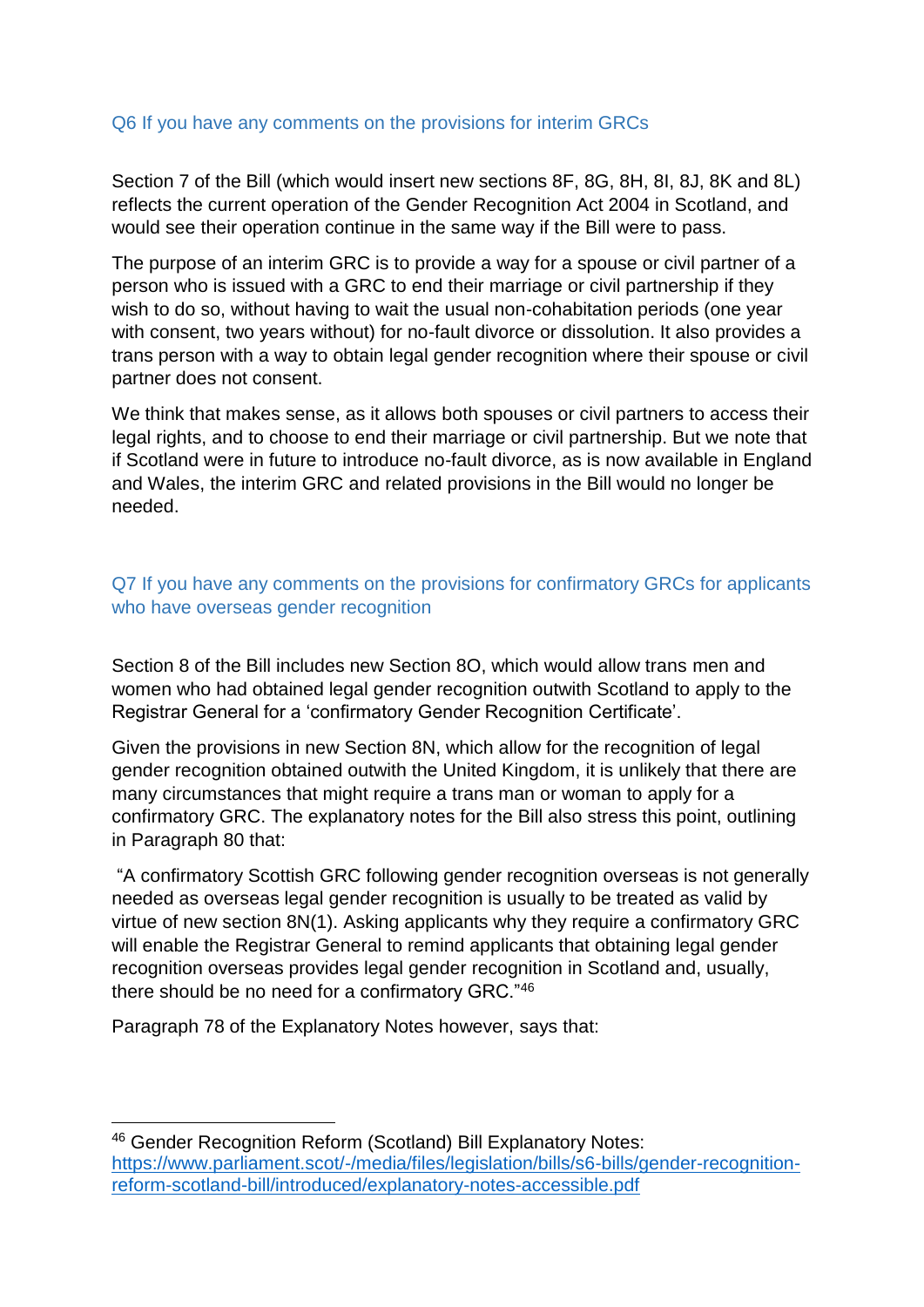"a person may wish to apply for a confirmatory GRC if they wish an amendment to be made to a register entry (for birth, marriage or civil partnership) held by the Registrar General."<sup>47</sup>

This would seem to indicate that where having a Scottish issued GRC would allow for updating an entry in another register held by the Registrar General, that a confirmatory GRC may be of value to a trans man or woman who had obtained legal gender recognition overseas. This could include situations such as:

if a couple had married in Scotland, and then one of the spouses subsequently transitions and obtains legal gender recognition in their country of origin, applying for a confirmatory GRC would allow them to more simply update their Scottish marriage certificate, using the existing administrative route for doing so.

if a trans person with a Scottish birth certificate had obtained legal gender recognition whilst living overseas, applying for a confirmatory GRC would allow the Registrar General to issue them a new birth certificate, without them having to make an application under the new requirements laid out in the Bill

We therefore support these provisions, as they will ensure that all trans men and trans women are able to most simply navigate other administrative processes that rely on them having obtained legal gender recognition, and where being able to provide evidence of this using a Scottish-issued GRC is likely to provide greater ease in doing so.

It would however be useful for accessible information to be available to trans men and women about when applying for a confirmatory GRC would likely provide any benefit to them. This would ensure both that those people who would benefit from obtaining a confirmatory GRC are able to do so, but also ensure that people aren't unnecessarily making applications that are of no benefit and likely to be rejected by the Registrar General.

# Q8 If you have any comments on the offences of knowingly making a false application or including false information

Section 14 of the draft Bill would insert new section 22A, which includes new section 22A(1): "A person commits an offence if the person knowingly makes a statutory declaration in accordance with this Act or regulations made under it which is false in a material particular."

Whilst we agree that knowingly making a false statutory declaration to obtain a GRC should be a criminal offence, we don't think that the creation of this new offence is necessary. It is already an offence to make a false statutory declaration under the Criminal Law (Consolidation) (Scotland) Act 1995 at section 44 subsection (2)(a),

**<sup>.</sup>** <sup>47</sup> Ibid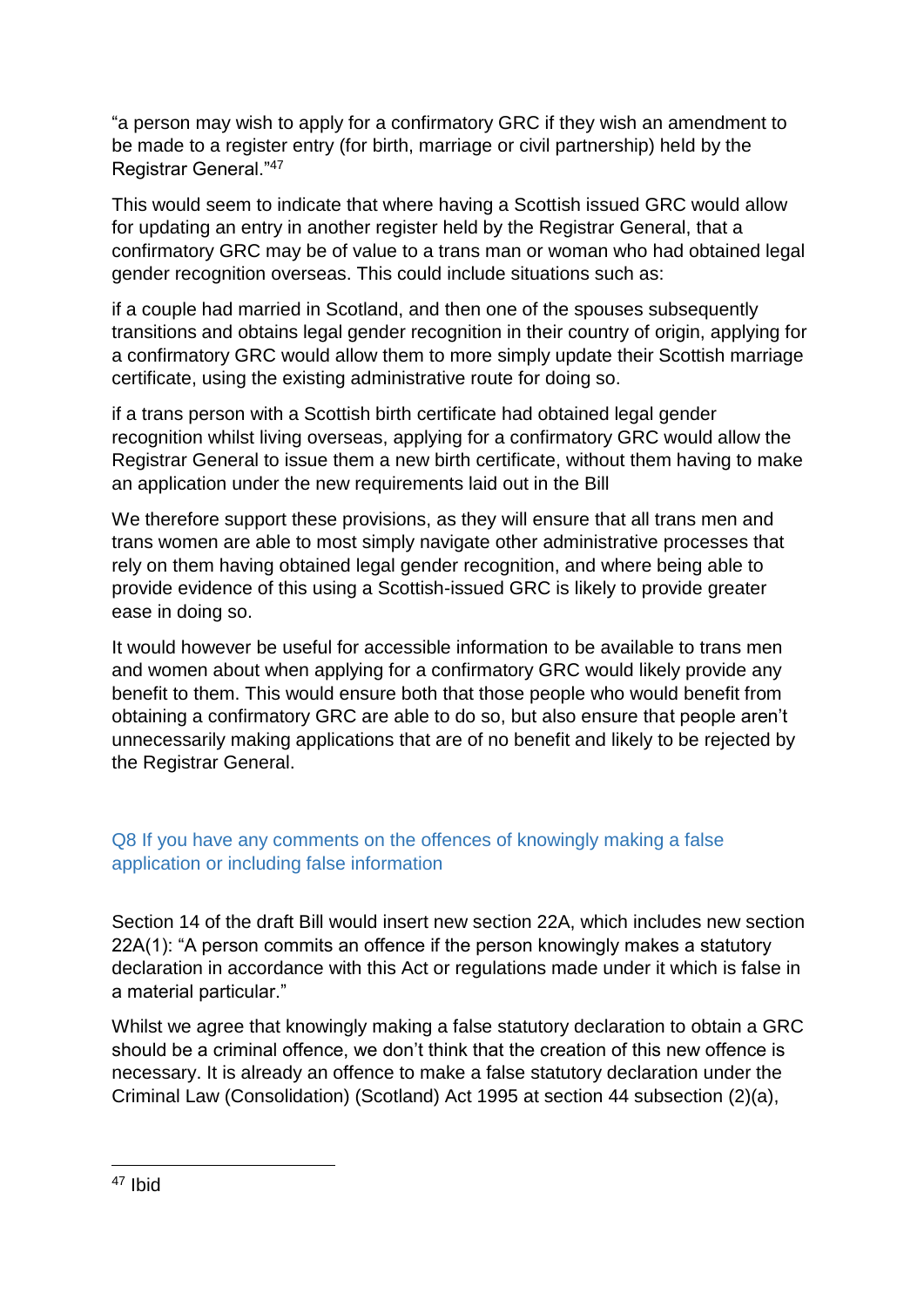and the penalties included in that Act are identical to the penalties included in Section 14 new section 22A of the Bill.<sup>48</sup>

This is evident from paragraph 12 of the schedule to the Bill, which requires that a new subsection be inserted into the Criminal Law (Consolidation) Scotland Act 1995 which would state: "(2A) Subsection (2)(a) does not apply to a statutory declaration made in accordance with the Gender Recognition Act 2004 or regulations made under section 8U(1)(c) of that Act". This is needed to disapply the existing criminal offence of making a false statutory declaration, that would already cover knowingly making a false application for a Gender Recognition Certificate.

Creating a specific offence for making a false declaration in order to obtain a Gender Recognition Certificate, when doing so is already criminal under existing law, is pointless and introduces unnecessary confusion. This new offence is unnecessary, and stigmatises the gender recognition process (and thus trans people) unfairly. As a result, we think that new section 22A(1) should be removed from the Bill.

We are also aware that some trans people are concerned about the circumstances in which they might be accused of having made a false statutory declaration. It is vital to distinguish between a case where a person deliberately falsely claims to be living in the acquired gender and to intend to do so permanently, and a case where a person honestly declares that, but some time later decides to stop living in that gender (sometimes referred to as "detransitioning" or "retransitioning"). People may do this for a number of reasons, including as a result of facing discrimination living in their acquired gender. Clearly people who have genuinely transitioned with the intention of that being permanent, and then later detransition or retransition, should not face criminalisation. They should be able to use the gender recognition process for a second time, if they wish, to update their birth certificate again.

A factsheet from Transgender Europe (TGEU) produced in October 2017 showed that in five countries that have a self-declaratory system (Argentina, Denmark, Ireland, Malta and Norway) there had only been two recorded incidents of repeat applications out of over eleven thousand.<sup>49</sup> Neither of the cases related to applications that were fraudulent; both involved trans people who experienced discrimination and difficulties with their transition and whose circumstances changed. It would be completely inappropriate, if a trans man or woman were to apply for legal gender recognition a second time due to facing similar difficulties whilst living in Scotland, that they may fear criminalisation as a result of doing so.

There is also no evidence from any of the jurisdictions around the world that have introduced a self-declaratory model of legal gender recognition, of non-trans people applying to obtain legal gender recognition for fraudulent purposes – with the exception of one case in Denmark, where a non-trans man applied for legal gender recognition to show that it was possible to do so. If such a situation were to occur in

 $\overline{a}$ 

<sup>48</sup> Criminal Law (Consolidation) Scotland Act 1995 Section 44: <https://www.legislation.gov.uk/ukpga/1995/39/section/44>

<sup>49</sup> TGEU: Implementation of Legal Gender Recognition Procedures based on selfdetermination in Malta, Norway, Denmark, Ireland, Argentina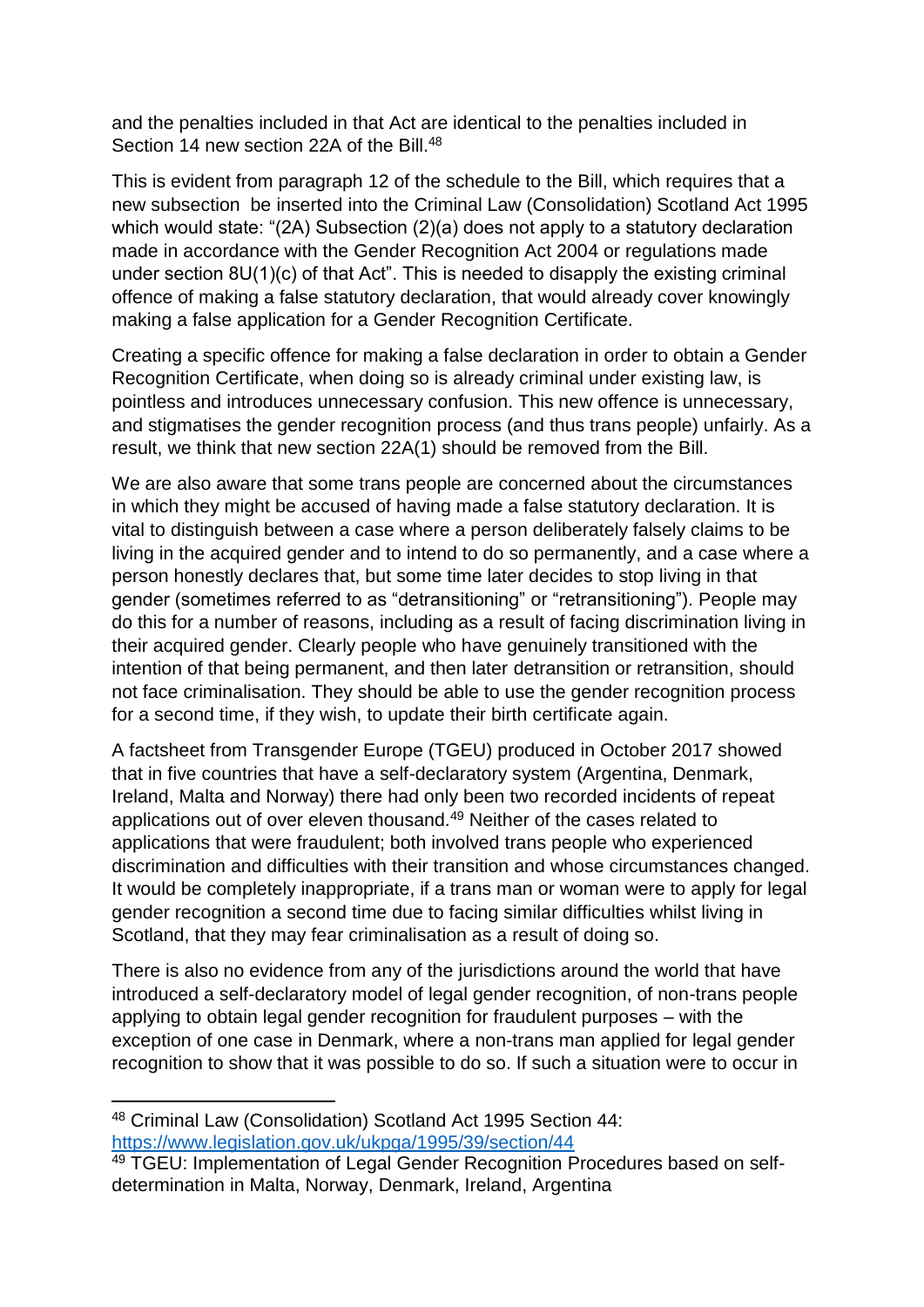Scotland, it would already be a criminal offence under the existing provisions of the Criminal Law (Consolidation) Scotland Act 1995.

We support the additional offence contained in new section 22A(2) around knowingly including false information within an application for a GRC, when converting an interim GRC to a GRC, or when applying for a confirmatory GRC of overseas gender recognition, as there is no existing offence in relation to this.

#### Q9 If you have any comments on the removal of powers to introduce a fee

We strongly welcome the removal of powers to introduce a fee in the Bill as introduced. We think it should be free to apply for a GRC, to ensure that there is fair and equal access for everyone. Legal recognition of your gender identity is a human right, and we do not think that anyone should incur a fee for accessing their human rights.

By removing the power to introduce a fee, this will mean that any future intention to introduce a fee for an application for a GRC would require parliamentary approval, rather than simply allowing for Scottish Ministers to approve a request from the Registrar General to do so.

This is important as, although there is limited research in this area, some evidence suggests that trans people are likely to have lower than average incomes. The National Transgender Discrimination Survey, conducted in the US, found that respondents were four times more likely to have an income below \$10,000 than the general population.<sup>50</sup> There is also some evidence that trans people are less likely to have a job than the general population. The UK Government National LGBT Survey found that only 63% of 16-64 year old trans respondents had been in employment in the previous 12 months, compared to 80% of non-trans LGB respondents, and 75% of the general population. 51

Trans people also often find themselves faced with additional financial burdens as part of transitioning. In particular, the scarcity of resourcing for trans specific NHS treatments often leads to trans people paying for private access to medical interventions. Long waiting times for first appointments at NHS Gender Identity Clinics (which are up to four and a half years at some GICs in Scotland) mean that many will also pay to see a gender specialist privately. Furthermore, the current NHS Gender Reassignment protocol caps the amount of hair removal that will be provided by the NHS for trans women or non-binary people pursuing a feminising transition, and it is often limited to laser hair removal. This means that many people pay either

**<sup>.</sup>** <sup>50</sup> National Transgender Taskforce *Injustice at Every Turn A Report of the National Transgender Discrimination Survey:*

[https://transequality.org/sites/default/files/docs/resources/NTDS\\_Exec\\_Summary.pdf](https://transequality.org/sites/default/files/docs/resources/NTDS_Exec_Summary.pdf) 51 Government Equalities Office (2018) National LGBT Survey Research Report: [https://assets.publishing.service.gov.uk/government/uploads/system/uploads/attach](https://assets.publishing.service.gov.uk/government/uploads/system/uploads/attachment_data/file/721704/LGBT-survey-research-report.pdf) [ment\\_data/file/721704/LGBT-survey-research-report.pdf](https://assets.publishing.service.gov.uk/government/uploads/system/uploads/attachment_data/file/721704/LGBT-survey-research-report.pdf)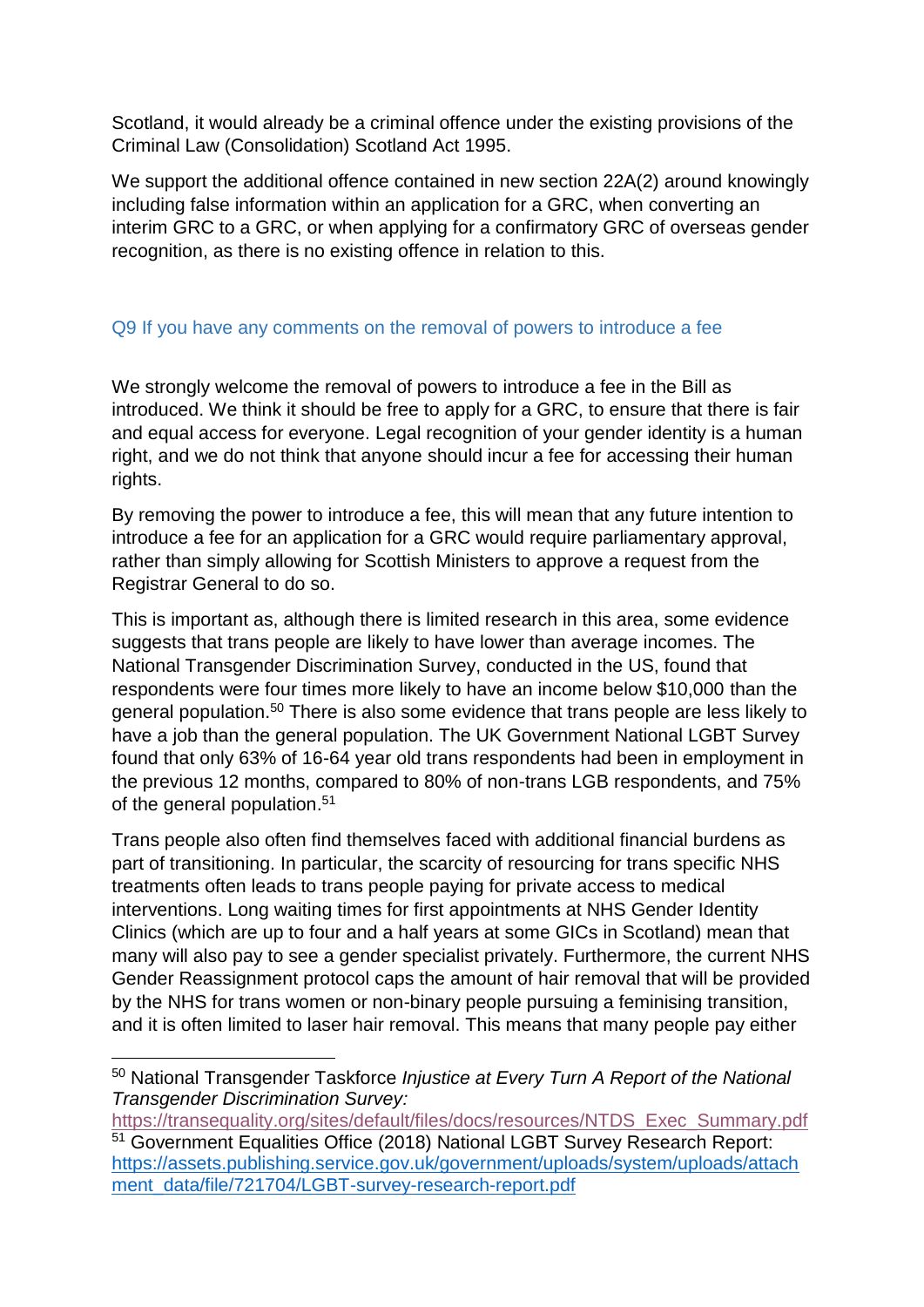to have additional hair removal sessions, or to access different methods of hair removal, such as electrolysis. Trans people also have to cover up front costs of travel and accommodation for surgery, even if this will be refunded by the NHS.

Furthermore, there can be costs associated with social and legal aspects of transition too. Updating other identity documents once you have changed your name and to update the gender marker, such as on a driving licence or passport, creates an additional financial burden. Furthermore, some trans people will need to request new copies of old documents reflecting their new name, such as exam certificates, which organisations may charge a fee for.

The combination of lower average incomes, being less likely to work, and having specific and particular financial burdens as a community made the previous fee to apply for a GRC (which was £140) prohibitively expensive for trans people.

We therefore welcome the intention for no fee to be charged for a person to apply for a Gender Recognition Certificate, as outlined at paragraph 92 of the Policy Memorandum<sup>52</sup>, and the removal of powers to introduce a fee in the Bill.

# Q10 If the Bill's intended policy outcomes could be delivered through other means such as using existing legislation or in another way

As is set out at paragraph 57 of the Policy Memorandum, one of the intended policy outcomes of the Bill is: "to improve the process for those applying for legal gender recognition as the current system can have an adverse impact on applicants, due to the requirement for a medical diagnosis and supporting evidence and the intrusive and lengthy process."<sup>53</sup>

A further intended policy outcome, as set out at paragraph 58 of the Policy Memorandum, is to allow 16 and 17 year olds to apply for a GRC. As the evidence requirements for applying for a GRC and the age at which an application can be made are prescribed by the current Gender Recognition Act 2004, changing these requires primary legislation. The Gender Recognition Act 2004 currently operates on a UK-wide basis, but it is devolved to the Scottish Parliament. The Bill therefore inserts specific new sections relating to applying for and obtaining legal gender recognition in Scotland. However, it does not reform any of the effects of obtaining a Gender Recognition Certificate outlined in Section 9 of the current Act, nor the process for applicants without a Scottish Birth Certificate or who are not ordinarily resident in Scotland. This is the only way to achieve the intended policy outcomes of the Bill.

 $\overline{a}$ <sup>52</sup> Gender Recognition Reform (Scotland) Bill Policy Memorandum: [https://www.parlamaid-alba.scot/-/media/files/legislation/bills/s6-bills/gender](https://www.parlamaid-alba.scot/-/media/files/legislation/bills/s6-bills/gender-recognition-reform-scotland-bill/introduced/policy-memorandum-accessible.pdf)[recognition-reform-scotland-bill/introduced/policy-memorandum-accessible.pdf](https://www.parlamaid-alba.scot/-/media/files/legislation/bills/s6-bills/gender-recognition-reform-scotland-bill/introduced/policy-memorandum-accessible.pdf)  $53$  Ibid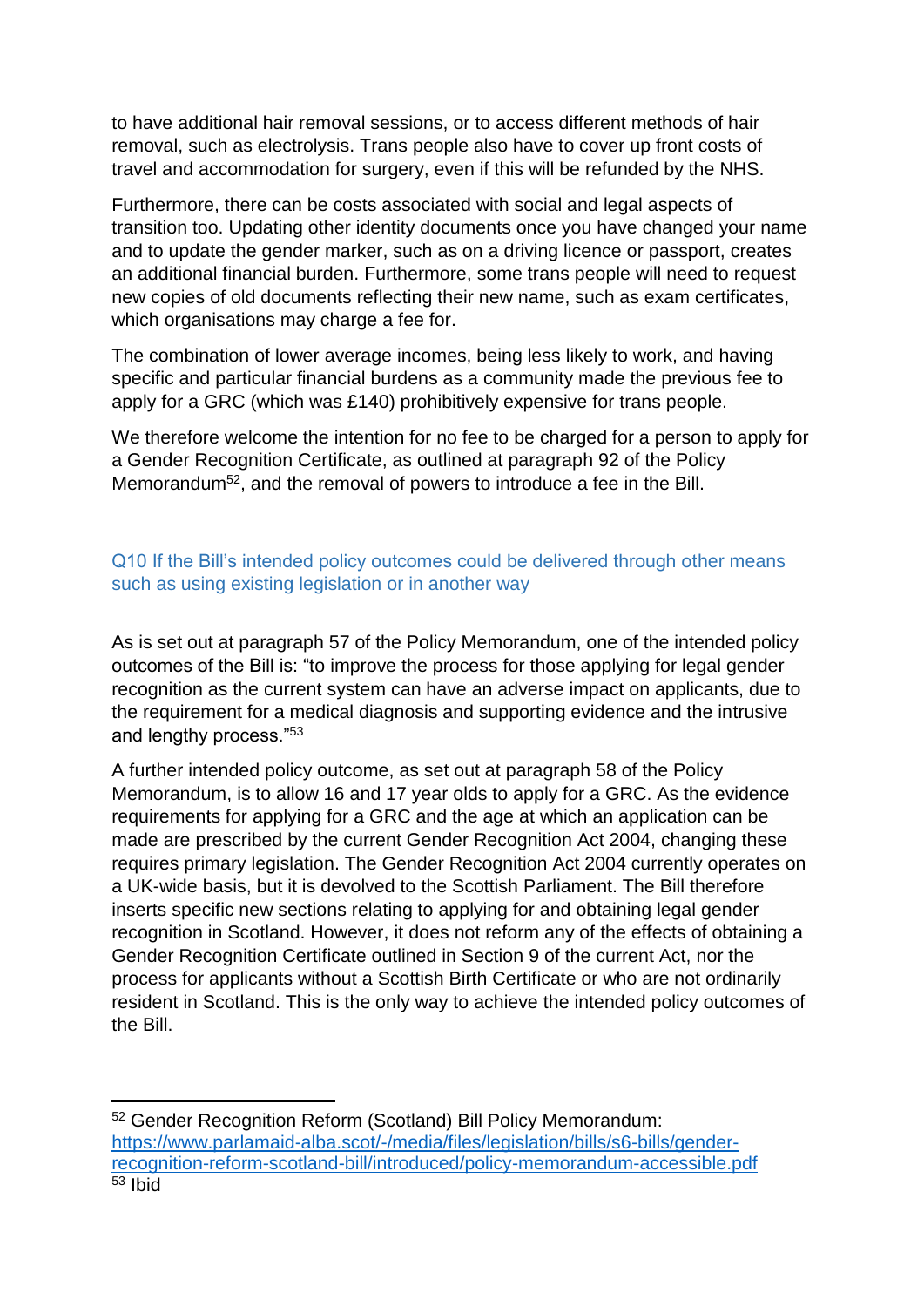As outlined in our response to Question 8, as it is already an offence to make a false statutory declaration under the Criminal Law (Consolidation) Scotland Act 1995, we do not believe that new section 22A(1), in Section 14 of the Bill, is required. The effect of new section 22A(1) is already in place through existing legislation.

## Q11 If you have any suggestions for how this Bill could be amended. If so, please provide details

We have outlined in our answers to the preceding questions on the Bill's provisions, and also to the following question on any additional comments we have on the Bill, where we think that improvements to the Bill are necessary to ensure that Scotland has a legal gender recognition process that is truly in line with international best practice in this area.

In summary, we think that the Bill should be amended to:

- Remove the requirement for a person to have been living in their acquired gender for three months, and to state this in their statutory declaration
- Remove the requirement for a three month reflection period, after which an applicant must reaffirm their desire to obtain legal gender recognition
- Remove the duplicate offence of making a false statutory declaration in order to obtain a GRC, since the offence already exists
- Remove the power for the Registrar General to by regulations make provision for or about "information or evidence to be included in an application or a notice 10 under section 8B(3) (in addition to the information and evidence required by this Act)"
- Narrow the scope of who counts as a "person with an interest in a GRC" and ensure that there are robust mechanisms in place to protect trans people from vexatious complaints about them obtaining legal gender recognition
- Ensure that asylum seekers are able to obtain legal gender recognition while their claim is being processed
- Introduce legal recognition of non-binary people
- Introduce a process for under 16s to obtain legal gender recognition, via parental consent, or via a court decision that to do so is in the child's best interest

## Q12 Any other comments on the Bill

## Support for improvements to the current process for obtaining legal gender recognition

We would like to reiterate our strong support for the proposals in the Bill that would introduce significant improvements to the process of obtaining legal gender recognition for trans men and trans women. These are the proposals to remove the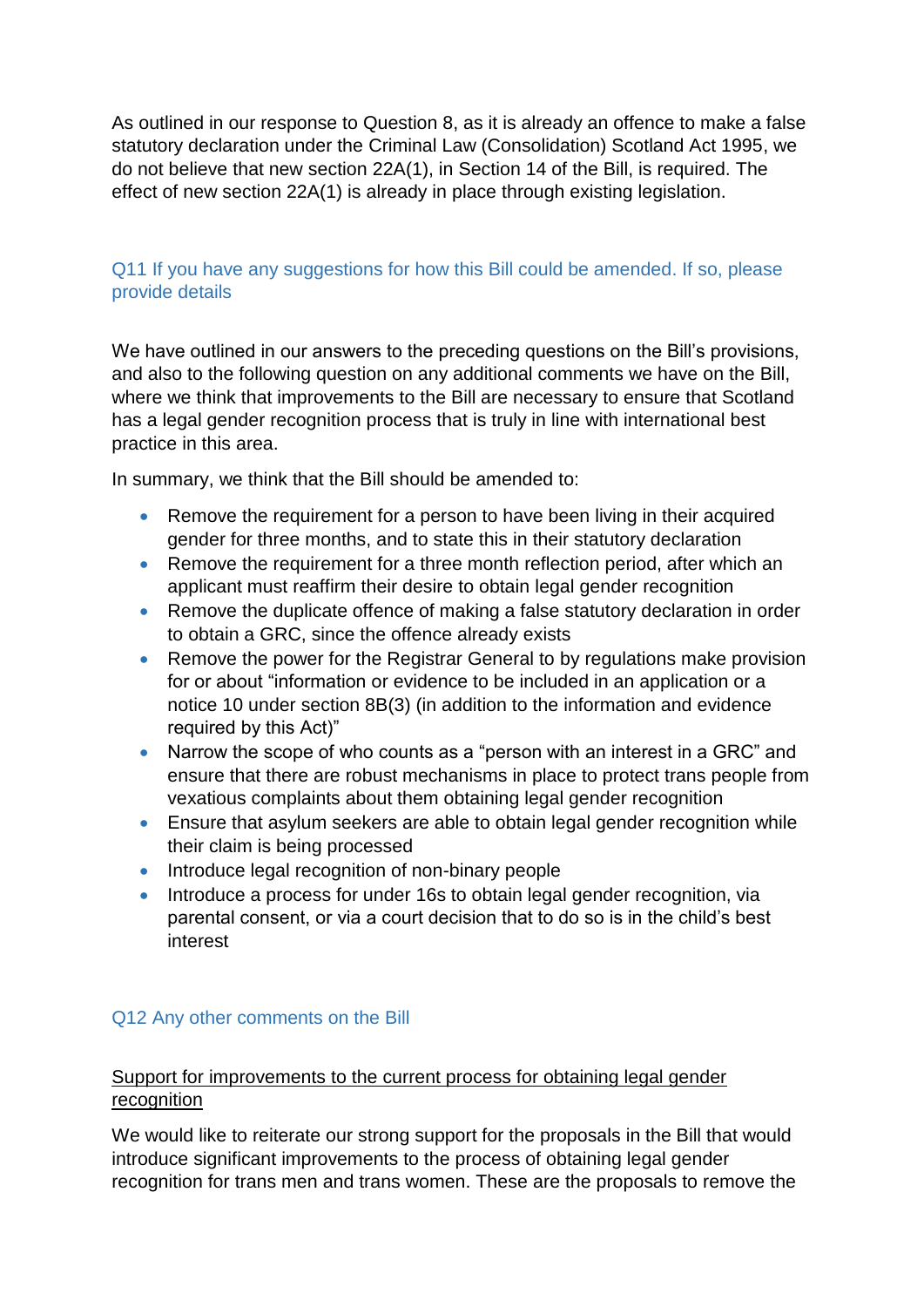requirement for a psychiatric diagnosis and intrusive medical evidence, for a person to have been living in their 'acquired gender' for two years, and for applications to be scrutinised by the GRP, as well as lowering the age at which people can apply to 16.

Obtaining a GRC is the process by which the Scottish Government legally recognises that a trans man or trans woman is living in society as a man or a woman. It is not a process that gives trans men or trans women permission to do so. It puts beyond doubt how a trans man or trans woman is viewed by the state and the law. Trans men and trans women are already able to access partial recognition of their gender without obtaining a GRC, for example by updating the sex marker on other identity documents such as their driving licence or passport. The existing Gender Recognition Act 2004, and this Bill, mandate the requirements for changing the sex marker on a birth certificate.

Trans men, trans women and non-binary people are able to socially transition taking steps such as changing their names, updating other identity documents (such as a passport, driving licence, and NHS medical records) and coming out to friends, family and at work—before obtaining legal gender recognition. They are also lawfully able to use single-sex services and spaces that correspond with how they are living, regardless of whether or not they have obtained a gender recognition certificate.<sup>54</sup>

For those trans people who want to access trans specific healthcare, and undergo medical interventions as part of their transition, they are also able to do this before obtaining legal gender recognition. The Bill will have no impact on trans people's existing rights to take other social, medical, and legal steps to live in society in accordance with their gender. It will also not create any new rights for people to do so.

That legal gender recognition is about recognising how someone is already living in society, rather than granting them permission to do so, is clear from the requirements that exist in the current process. It is also clear from the original ruling of the European Court of Human Rights that required the UK to implement a legal gender recognition process for trans men and trans women, which stated: "the Court considers that society may reasonably be expected to tolerate a certain inconvenience to enable individuals to live in dignity and worth in accordance with the sexual identity chosen by them at great personal cost."<sup>55</sup>

A process of legally recognising trans men and trans women has existed in Scotland since 2005, following the passing of the Gender Recognition Act 2004 on a UK-wide basis. We welcome that the Gender Recognition Reform (Scotland) Bill will reform

1

<sup>54</sup> See the Services, public functions and associations Statutory Code of Practice guidance on trans people and single-sex services, pages 197–199: [https://www.equalityhumanrights.com/sites/default/files/servicescode\\_0.pdf](https://www.equalityhumanrights.com/sites/default/files/servicescode_0.pdf)

<sup>55</sup> European Court of Human Rights "Case of Christine Goodwin v. United Kingdom" accessed at http://hudoc.echr.coe.int/eng#{"fulltext":["\"CASE OF CHRISTINE GOODWIN v. THE UNITED

KINGDOM\""],"documentcollectionid2":["GRANDCHAMBER","CHAMBER"],"itemid":[ "001-60596"]}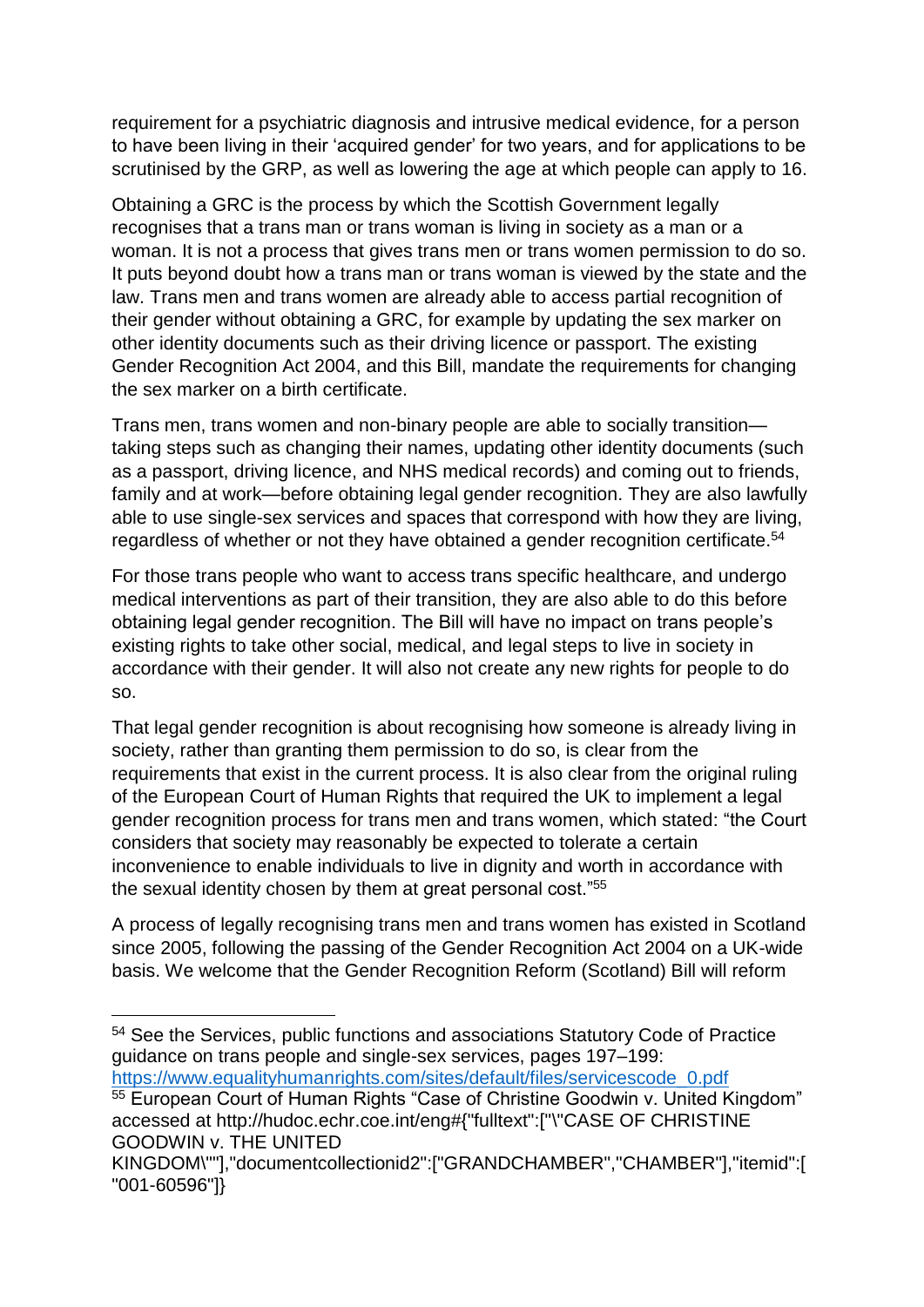the process by which this recognition is possible, and acknowledge and agree with the statement in the Policy Memorandum at paragraph 59 that: "it does not change the effects of a GRC and the rights and responsibilities which a person has on obtaining legal gender recognition."<sup>56</sup>

A "person who has an interest"

1

New Section 8S, in Section 9 of the Bill, which covers revocations of a GRC after applications to the sheriff states:

"(1) A person who has an interest in a gender recognition certificate may apply to the sheriff for the revocation of the certificate on the ground that—

(a) the Registrar General for Scotland issued the wrong type of gender recognition certificate under section 8E,

- (b) the application for the certificate was fraudulent, or
- (c) the person to whom the certificate was issued was incapable of—
	- (i) understanding the effect of obtaining the certificate, or
	- (ii) validly making the application for the certificate.

(2) A person who has an interest in a confirmatory gender recognition certificate may apply to the sheriff for the revocation of the certificate on the ground that the application for the certificate was fraudulent."

Similarly, new section 8P, which covers instances where a court needs to reach a decision about overseas gender recognition, includes:

"(2) A court may make an order determining the question mentioned in subsection  $(1)$ —

(a) where the question arises in the course of civil proceedings before the court, or

(b) on an application being made to the court by a person who has an interest in the question."

The Bill's Explanatory Notes state that examples of a "person who has an interest" include a "spouse, civil partner or child of a person who has obtained a GRC". It is unclear which other family members, for example parents or siblings, would also be included.

<sup>56</sup> Gender Recognition Reform (Scotland) Bill Policy Memorandum: [https://www.parliament.scot/-/media/files/legislation/bills/s6-bills/gender-recognition](https://www.parliament.scot/-/media/files/legislation/bills/s6-bills/gender-recognition-reform-scotland-bill/introduced/policy-memorandum-accessible.pdf)[reform-scotland-bill/introduced/policy-memorandum-accessible.pdf](https://www.parliament.scot/-/media/files/legislation/bills/s6-bills/gender-recognition-reform-scotland-bill/introduced/policy-memorandum-accessible.pdf)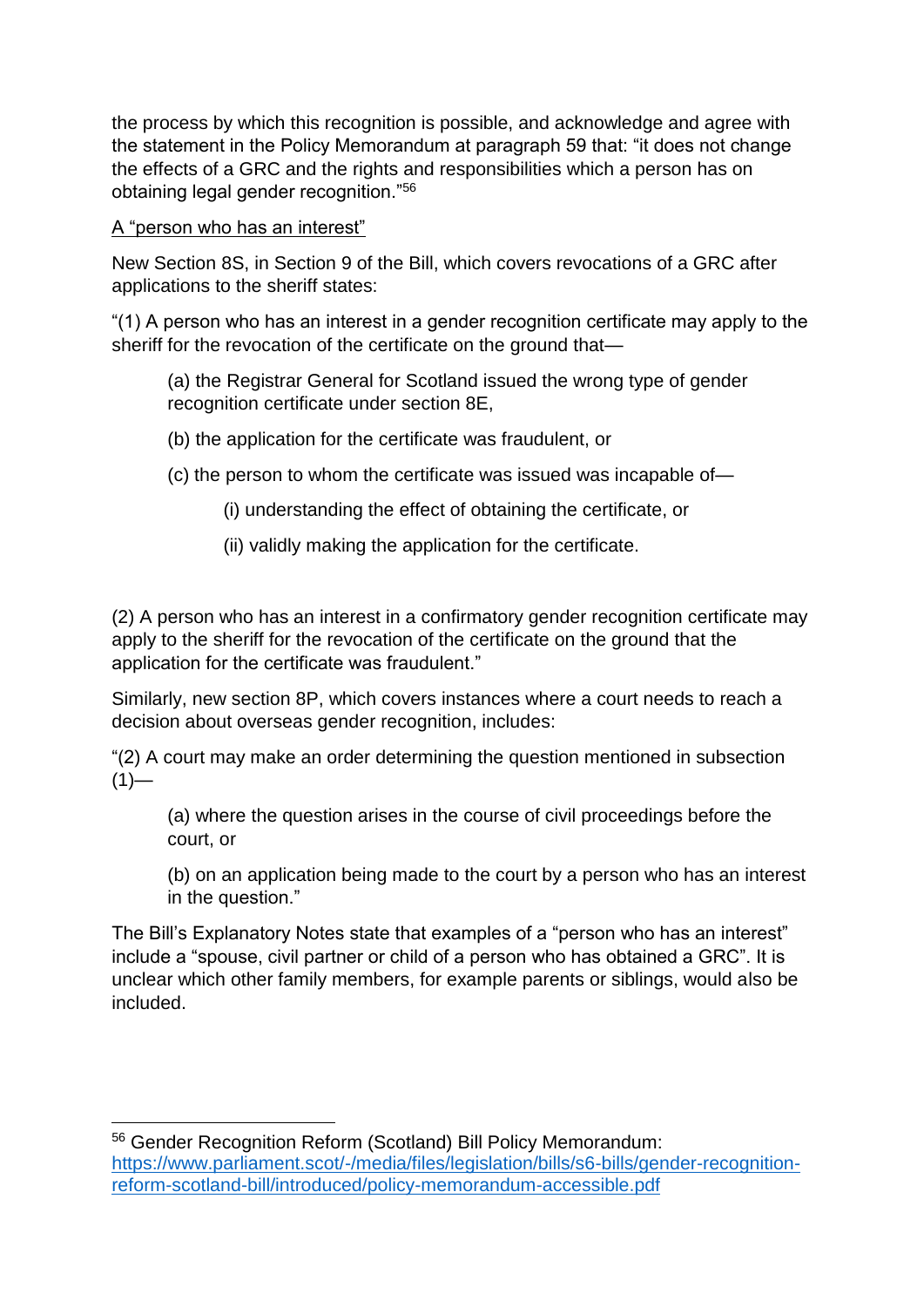This is different from the rule under the existing Gender Recognition Act (section 8) which provides that only the spouse / civil partner, and the Secretary of State, can apply for revocation of a GRC<sup>57</sup>.

We agree that it should be possible for the court to revoke a GRC, and that the grounds outlined in section 8S would all be fair and reasonable ones on which to do so. We also agree that there may be limited circumstances in which a court needs to come to a decision about whether overseas legal gender recognition should be recognised in Scotland.

However, it is important that new section 8S cannot be used by individuals to make frivolous or vexatious applications to the sheriff to revoke a trans person's GRC. Such a process might be used by an unsupportive family member, or an ex-spouse, to cause greater difficulty and distress for a trans person whom they would prefer had not obtained legal gender recognition. It is important that any process by which an individual could apply to have another person's GRC revoked is sensible and limited in who would be considered "a person who has an interest in a gender recognition certificate".

Although social attitudes are improving, there is still a significant minority of people who hold negative attitudes about trans people. For example in the Scottish Social Attitudes Survey 2015, 32% of people said they would be unhappy or very unhappy if a close family member married or had a long term relationship with a person who had undergone gender reassignment surgery<sup>58</sup>. Polling by YouGov in 2021 found that 12% of Britons would not be supportive if their child, sibling or close family member came out as trans or non-binary.<sup>59</sup> It is therefore crucial that new section 8S cannot be used by people who object to someone having obtained legal gender recognition, simply because they disagree with the person's choice, to force that person to go to Court to prove that their application was not fraudulent.

There are campaign organisations that disagree with this bill, and in some cases, with the concept of gender recognition itself, and we are concerned that an organisation might seek out, and possibly fund, cases where a family member is willing to take a trans family member to court to challenge their GRC.

In the World Professional Association for Transgender Health's 2017 statement on identity recognition, they note that "court and judicial hearings can produce psychological, as well as financial and logistical barriers to legal gender change, and may also violate personal privacy rights or needs".<sup>60</sup> The effects on the mental and

**.** 

<https://www.legislation.gov.uk/ukpga/2004/7/section/8>

<sup>57</sup> Gender Recognition Act 2004 Section 8:

<sup>58</sup> Scottish Social Attitudes 2015: attitudes to discrimination and positive action: [https://www.gov.scot/publications/scottish-social-attitudes-2015-attitudes](https://www.gov.scot/publications/scottish-social-attitudes-2015-attitudes-discrimination-positive-action/pages/4/)[discrimination-positive-action/pages/4/](https://www.gov.scot/publications/scottish-social-attitudes-2015-attitudes-discrimination-positive-action/pages/4/)

<sup>&</sup>lt;sup>59</sup> International Survey: how accepting would Britons be of a family member coming out? Eir Nolsoe, 31<sup>st</sup> August 2021: [https://yougov.co.uk/topics/international/articles](https://yougov.co.uk/topics/international/articles-reports/2021/08/31/international-survey-how-supportive-would-britons-)[reports/2021/08/31/international-survey-how-supportive-would-britons-](https://yougov.co.uk/topics/international/articles-reports/2021/08/31/international-survey-how-supportive-would-britons-)

<sup>60</sup> World Professional Association for Transgender Health's statement on identity recognition (2017):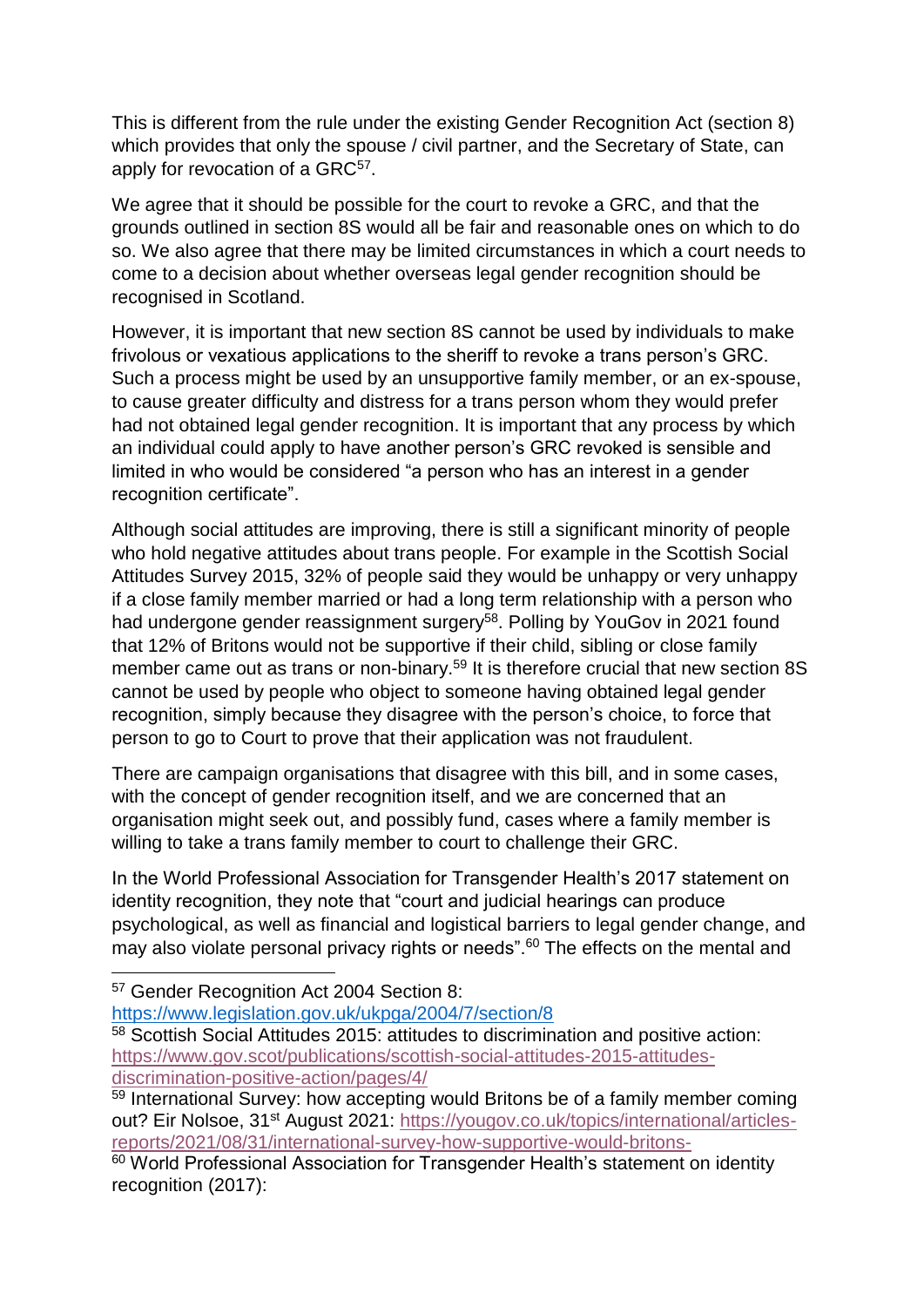physical health of a trans person must be considered as part of any investigation, hearing, or review of their application for a GRC if its legitimacy is questioned by another party.

We are particularly concerned that in order to defend themselves from a claim of having made a fraudulent application, that trans men and women may be forced to provide evidence to a Court demonstrating that they have not done so over and above the requirements for obtaining a GRC set out in the Bill. This might include evidence required under the current law, such as a psychiatric diagnosis, or medical reports detailing any medical interventions they have had as part of their transition. This would fundamentally undermine the purpose and provisions of the Bill.

We also note that the person whose GRC is being challenged may incur very substantial costs defending it in court, and may be unable to afford the defence. This is in addition to the likely high emotional cost.

Finally we note that new section 8S as it stands may tend to encourage people in families where there is a difference of opinion about a family member being trans, to take their trans family member to court, and this is contrary to the generally accepted approach of encouraging settlement of family disputes outwith court.

We therefore think that the right to apply to court to revoke a person's GRC should be limited to the Registrar General and the spouse / civil partner of the person, as in the existing legislation, and that new section 8S in section 9 of the bill should be amended accordingly.

## The requirement that applicants for a GRC must be 'ordinarily resident' in Scotland

New Section 8A(2)(b) in Section 2 of the Bill requires that a person be "ordinarily resident" in Scotland if they are not the subject of a birth register entry. Asylum seekers are not considered to be legally resident in Scotland when awaiting a decision on their application for refugee status or for some other form of leave to remain. This is likely to mean that they would not pass the threshold of being considered 'ordinarily resident' in Scotland.

We think that a specific provision is needed in the Bill to ensure that trans asylum seekers, refugees, and other people awaiting a decision for some form of leave to remain can apply for legal gender recognition.

Many trans asylum seekers have left a country of origin where they were unable to access any legal gender recognition process<sup>61</sup>, and indeed may have suffered persecution on account of their gender identity. Trans asylum seekers may be housed in asylum support accommodation or detention centres that don't match their gender identity, due to arriving in Scotland with identity documents from their country

 $\overline{a}$ 

[https://www.wpath.org/media/cms/Documents/Web%20Transfer/Policies/WPATH%2](https://www.wpath.org/media/cms/Documents/Web%20Transfer/Policies/WPATH%20Identity%20Recognition%20Statement%2011.15.17.pdf) [0Identity%20Recognition%20Statement%2011.15.17.pdf](https://www.wpath.org/media/cms/Documents/Web%20Transfer/Policies/WPATH%20Identity%20Recognition%20Statement%2011.15.17.pdf) <sup>61</sup> TGEU "Legal Recognition Toolkit" [https://tgeu.org/wp](https://tgeu.org/wp-content/uploads/2017/02/Toolkit16LR.pdf)[content/uploads/2017/02/Toolkit16LR.pdf](https://tgeu.org/wp-content/uploads/2017/02/Toolkit16LR.pdf)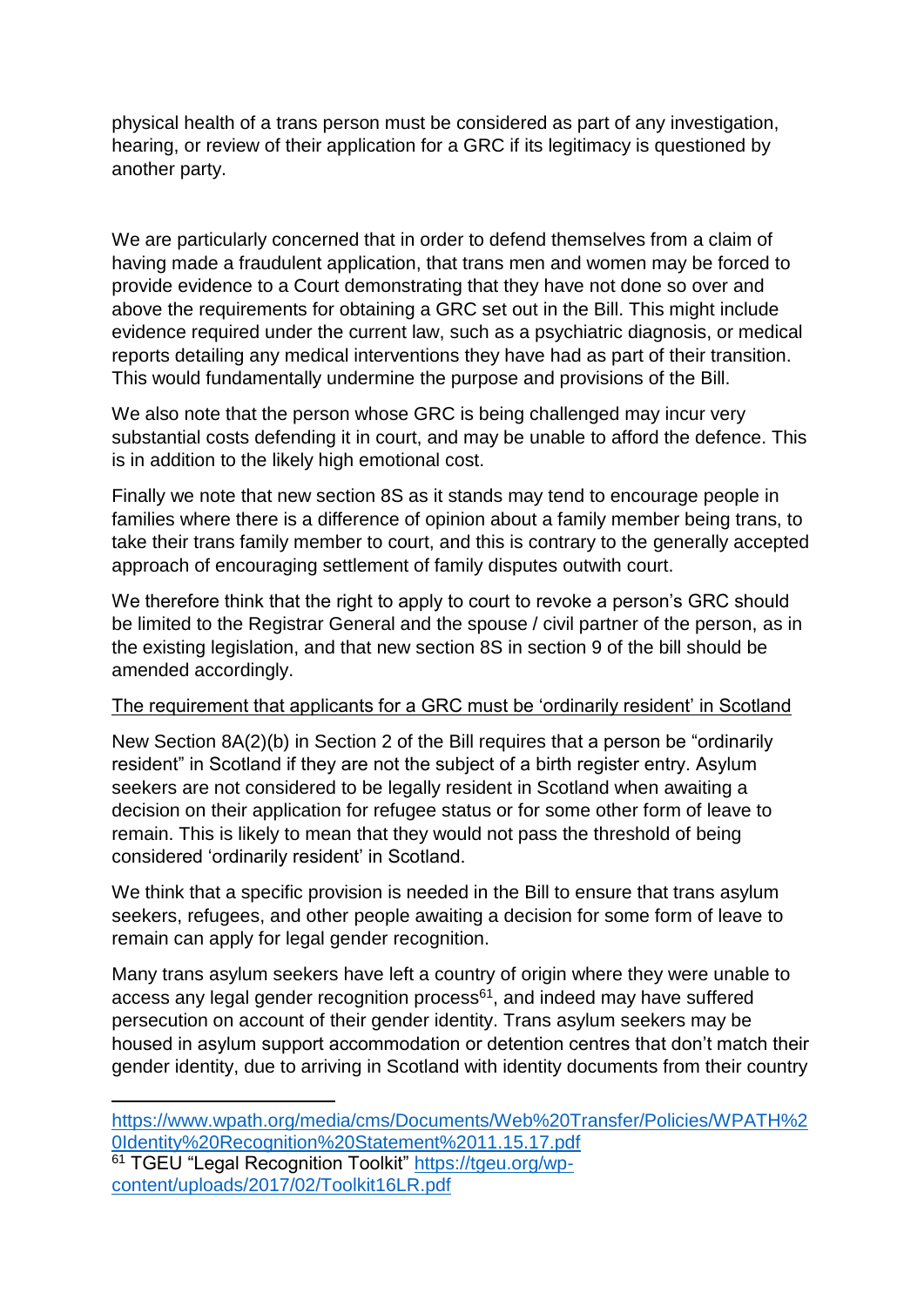of origin that reflect their assigned sex at birth.<sup>62</sup> They may have been unable to change their documents due to a process not existing in their country of origin, or because they would have faced discrimination and harassment for doing so. They may have status as an asylum seeker for several years in Scotland, while they are awaiting a decision about their right to remain.

It is therefore vital that asylum seekers in Scotland are able to access the legal gender recognition process, as this may assist them in being housed correctly and in obtaining documents in Scotland that reflect their lived identity and not the information on their documents from their country of origin.

As many trans asylum seekers will be in Scotland as a result of experiencing transphobic persecution in their country of origin, it is crucial that these experiences are not exacerbated by being unable to access the process of legal gender recognition upon arrival. Staff working with asylum seekers should be provided with information on the new process in order to be able to support trans asylum seekers to make an application where appropriate.

Of course, it should never be a requirement that a trans asylum seeker has legal gender recognition to be housed in a facility that corresponds with their gender identity. Many trans asylum seekers will arrive without legal gender recognition from their country of origin, and it may take weeks for them to access a legal gender recognition process, during which time they may face discrimination and violence in asylum support accommodation or detention centres.<sup>63</sup> However, the policy on the housing of trans asylum seekers is outside of the scope of this consultation.

Despite the fact that we would strongly oppose legal gender recognition being a requirement for trans asylum seekers arriving in Scotland, we think it is important that the Scottish Government considers how the use of a requirement that people be 'ordinarily resident' in Scotland if they do not have a Scottish birth or adoption certificate may exclude certain groups from being able to apply for legal gender recognition.

An example of this sort of provision in existing legal gender recognition legislation around the world is in section 8 of the Maltese Gender Identity, Gender Expression and Sex Characteristic Act 2015: "(8) A person who was granted international protection in terms of the Refugees Act, and in terms of any other subsidiary legislation issued under the Refugees Act, and who wants to change the recorded gender and first name, if the person so wishes to change the first name, shall make a declaration confirmed on oath before the Commissioner for Refugees declaring the person's self-determined gender and first name. The Commissioner for Refugees shall record such amendment in their asylum application form and protection certificate within fifteen days."<sup>64</sup>

**.** 

<sup>62</sup> UKLGIG and Stonewall "No Safe Refuge" [https://uklgig.org.uk/wp](https://uklgig.org.uk/wp-content/uploads/2017/03/no_safe_refuge.pdf)[content/uploads/2017/03/no\\_safe\\_refuge.pdf](https://uklgig.org.uk/wp-content/uploads/2017/03/no_safe_refuge.pdf)

 $63$  Ibid

<sup>64</sup> Maltese Gender Identity, Gender Expression and Sex Characteristics Act 2015: [https://tgeu.org/wp-content/uploads/2015/04/Malta\\_GIGESC\\_trans\\_law\\_2015.pdf](https://tgeu.org/wp-content/uploads/2015/04/Malta_GIGESC_trans_law_2015.pdf)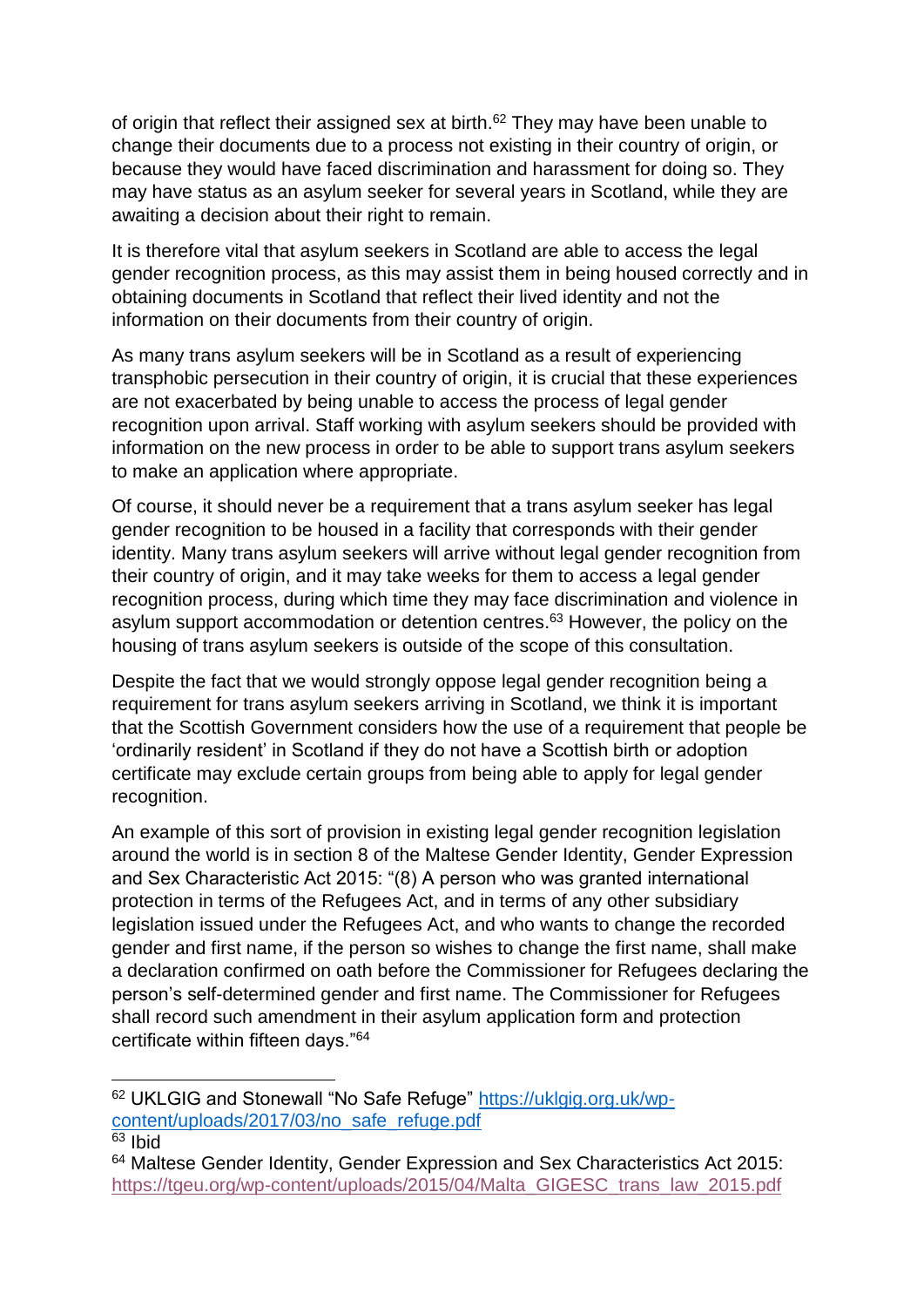Although legal gender recognition in Malta is generally only open to citizens, this provision was included to ensure that refugees and asylum seekers could access it as well. We urge the Committee to explore with relevant expert organisations who specialise in the law in this area in what way a provision could be added to the Bill to ensure that refugees and asylum seekers in Scotland have access to legal gender recognition.

#### Recognition of gender recognition obtained outwith the United Kingdom

We also largely support new section 8N (that would be inserted by section 8 of the Bill) to automatically recognise legal gender recognition obtained overseas, unless this is "manifestly contrary to public policy". At the moment, only those who have obtained legal gender recognition from a place listed on the "Approved Countries or Territories" list are able to have their legal gender recognition automatically recognised here, otherwise they have to apply via the overseas track .<sup>65</sup> This section would make it significantly fairer and simpler for trans men and trans women who had obtained gender recognition overseas to have certainty about being legally recognised in Scotland.

However, new Section 8N(3)(a) at Section 8 of the Bill states that: "'overseas gender recognition' means gender recognition obtained in a country or territory outwith the United Kingdom which resulted in a person's gender under the law of that country or territory becoming male instead of female, or female instead of male."

In other areas of law, "manifestly contrary to public policy" doesn't necessarily mean that Scots Law does not recognise any types of legal status acquired outwith Scotland that would not have been granted here. For example, Scots Law recognises overseas polygamous marriages as marriages for some purposes.

New Section 8N(3)(a) at Section 8 of the Bill would mean that a non-binary person, who had obtained legal recognition of their gender identity in another jurisdiction, would not be able to have their gender identity recognised in Scotland. Where a nonbinary person was arriving in Scotland having already obtained legal gender recognition of their identity, and perhaps only with identity documents recording and recognising them as non-binary, this could present challenges for an individual in terms of clarity about their legal rights and treatment in Scotland. We are often contacted by trans people around the world who are planning to move to Scotland, with requests for information about their ability to be legally recognised when they are living here. It would be useful to understand how a non-binary person arriving in Scotland who had already obtained legal gender recognition would be treated for legal purposes, and ensure that accurate and accessible information was available to people intending to move here.

Similarly, there are a number of jurisdictions that recognise trans children and young people who are under 16. It would be useful to understand whether recognising such children and young people would be considered "manifestly contrary to public

**.** 

<sup>&</sup>lt;sup>65</sup> The Gender Recognition (Approved Countries and Territories) Order 2011 <https://www.legislation.gov.uk/ukdsi/2011/9780111510810>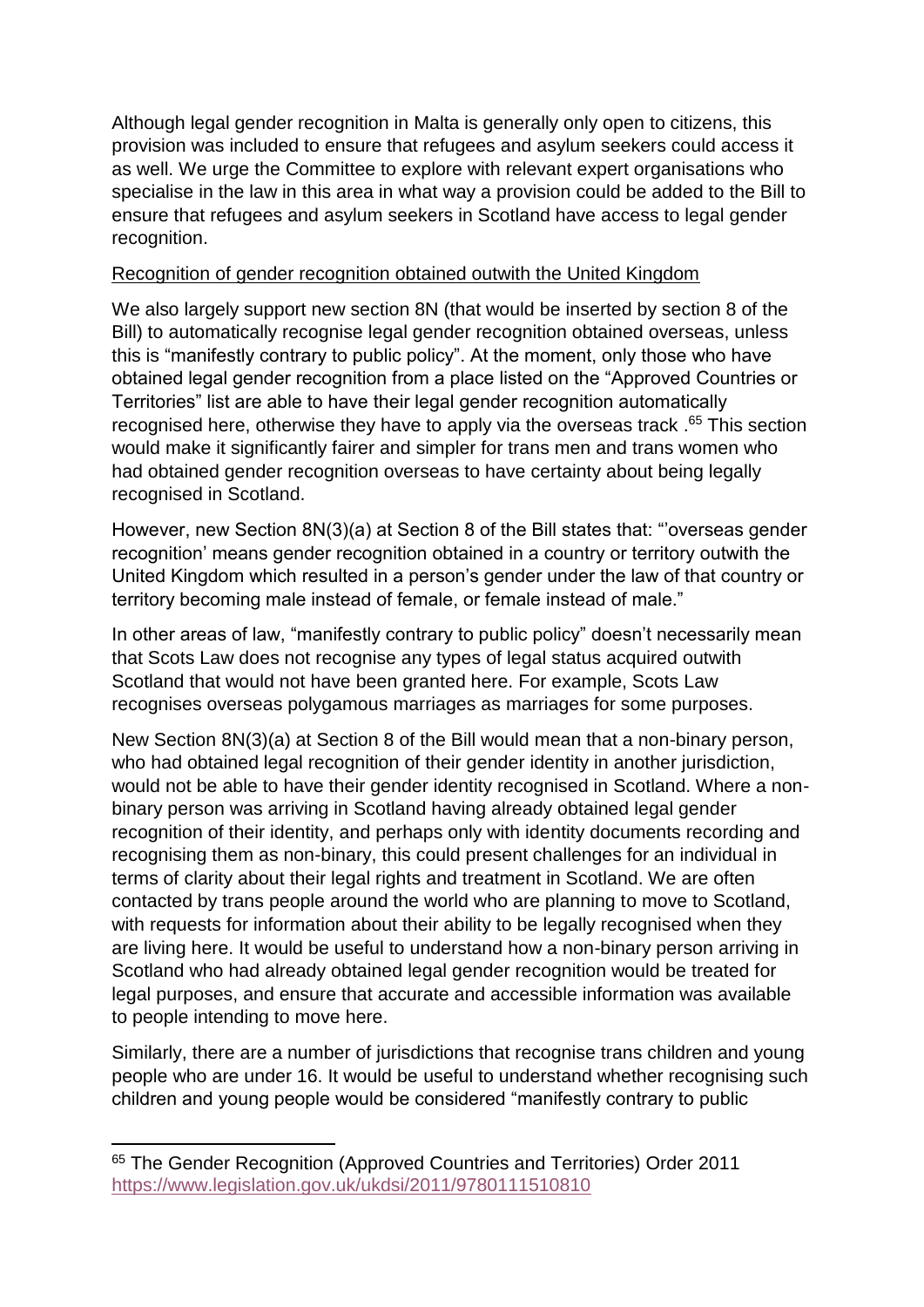policy". Whilst the mechanism for making such decisions by a Court is outlined in new section 8P of Section 8 of the Bill, many families would benefit greatly from understanding whether or not their trans child would be recognised if they were to move to Scotland having already obtained legal gender recognition overseas.

#### Accessibility

Along with the proposed reforms, we would welcome a platform for individuals to apply for a GRC online. This would also require a parallel paper application for those unable to apply digitally, and provisions for applicants to provide both digital and physical evidence for those without access to printers or scanners.

A simple digital and paper application process would allow trans people to apply for a GRC with the relative ease, and make it less likely for them to run into issues with incongruent identity documents.

This should also be accompanied by accessible information about how to fill in an application available in multiple formats and languages, including community languages, braille, Easy Read, BSL, etc. These are essential to ensuring that disabled trans people also have access to legal gender recognition.

Similarly, there should also be provisions for individuals struggling with their application to request support, and these should be especially sensitive to those under 18 who may be applying without the support of their parent or guardian.

Simple explainers in a range of formats on the application process, what a GRC means, and how it could be used would also be helpful in ensuring that applicants fully understand the process, know what to expect, and can communicate it to others.

#### Legal recognition for non-binary people

Unlike for trans men and trans women, there is currently no process for non-binary people to apply to have their gender legally recognised. This means that non-binary people are unable to get their birth certificates changed to reflect their gender identities. It also means that in the eyes of the law they are either a man or a woman – despite them knowing that this is not an accurate reflection of the way they feel about their own identity.

We are very disappointed that the Bill does not include reform of the Gender Recognition Act 2004 in a way that would result in the legal recognition of non-binary people. The reasons given for this by the Bill's EQIA are: "The Scottish Government considers that legal recognition of non-binary people would raise a number of issues in relation to areas such as registration, data, rights and responsibilities, changes to legislation, service delivery and costs."

The process to obtain legal gender recognition currently available to trans men and trans women was introduced in the UK as a consequence of a ruling by the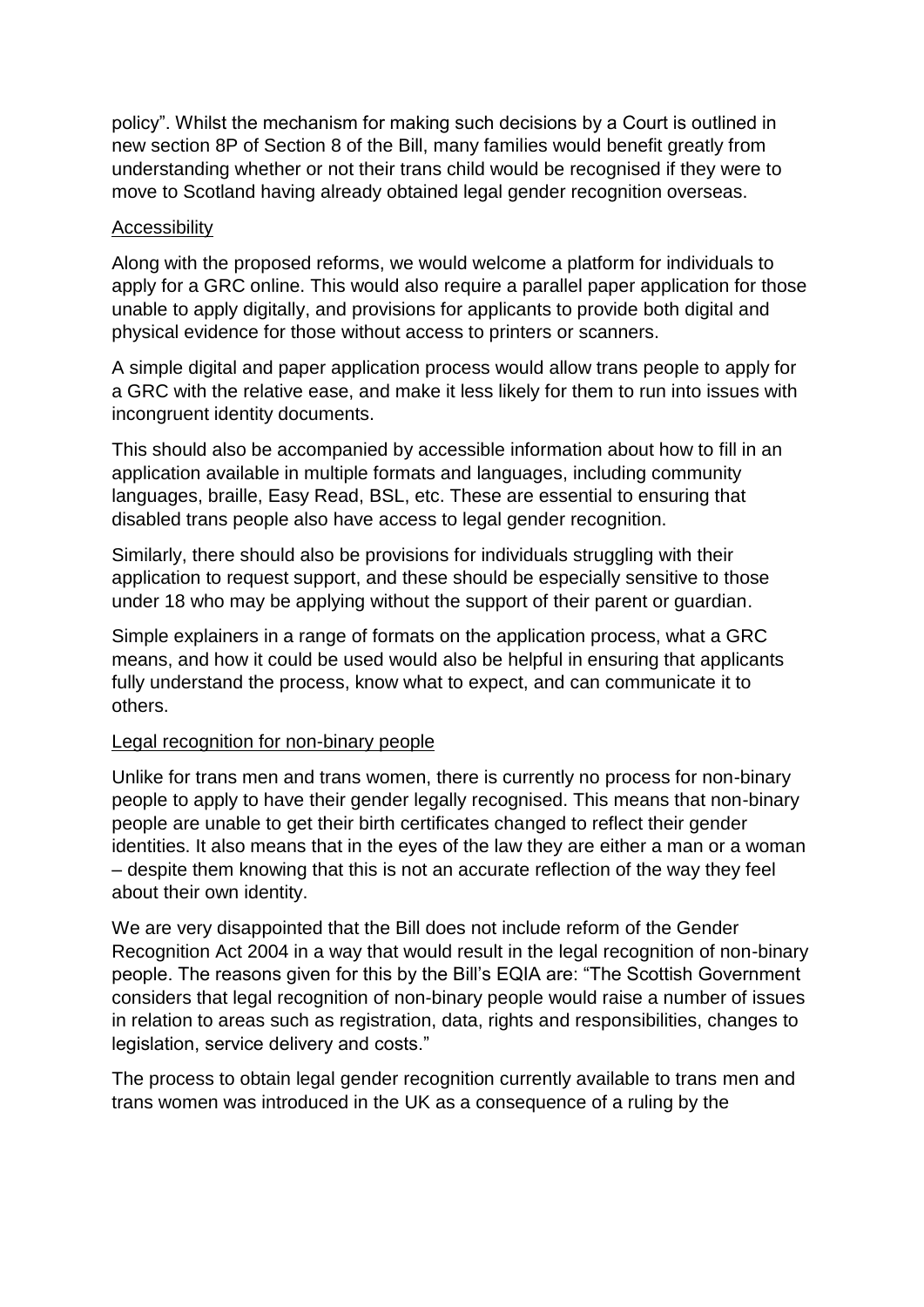European Court of Human Rights. This ruling stated that not being able to have your gender legally recognised is a breach of your Article 8 right to a private life.<sup>66</sup>

In making that decision, part of the court's ruling was: "The Court does not underestimate the difficulties posed or the important repercussions which any major change in the system will inevitably have, not only in the field of birth registration, but also in the areas of access to records, family law, affiliation, inheritance, criminal justice, employment, social security and insurance… No concrete or substantial hardship or detriment to the public interest has indeed been demonstrated as likely to flow from any change to the status of transsexuals and, as regards other possible consequences, the Court considers that society may reasonably be expected to tolerate a certain inconvenience to enable individuals to live in dignity and worth in accordance with the sexual identity chosen by them at great personal cost."<sup>67</sup>

In the twenty one years since that ruling was made, huge progress has been made in in the way that trans people are treated, understood, and provided with legal protections, in Scotland and beyond. However, a continued lack of recognition of non-binary people leaves them in the exact position that trans men and trans women were in before this ruling and the subsequent introduction of the Gender Recognition Act 2004, with no way to be legally recognised as who they are. Although extending legal gender recognition to non-binary people will undoubtedly have consequences for other areas of legislation, this reflects the situation when the case of Goodwin vs UK was taken to the European Court of Human Rights. We feel that similarly to the ECtHR decision in that case, the right to be recognised and 'live in dignity and worth' outweighs these other considerations.

The Yogyakarta Principles 2006 assert how crucial a right to gender identity is for all individuals: "Everyone has *the right to recognition everywhere as a person before the law*…Each person's self-defined sexual orientation and gender identity is integral to their personality and is one of the most basic aspects of self-determination, dignity and freedom."**<sup>68</sup>** (emphasis added)

The Council of Europe's Parliamentary Assembly Resolution 2048 also calls on member states to "consider including a third gender option in identity documents for those who seek it" in the Resolution's section on legal gender recognition.<sup>69</sup>

Furthermore, the World Professional Association for Transgender Health updated its statement on legal gender recognition in 2017, where it called for numerous best

**.** 

<https://assembly.coe.int/nw/xml/XRef/Xref-XML2HTML-EN.asp?fileid=21736>

<sup>&</sup>lt;sup>66</sup> European Court of Human Rights "Case of Christine Goodwin v. United Kingdom" accessed at http://hudoc.echr.coe.int/eng#{"fulltext":["\"CASE OF CHRISTINE GOODWIN v. THE UNITED

KINGDOM\""],"documentcollectionid2":["GRANDCHAMBER","CHAMBER"],"itemid":[ "001-60596"]}

<sup>67</sup> Ibid

<sup>&</sup>lt;sup>68</sup> The Yogyakarta Principles: Principles on the application of international human rights law in relation to sexual orientation and gender identity

<sup>&</sup>lt;sup>69</sup> 'Council of Europe Parliamentary Assembly Resolution 2048 on discrimination against transgender people in Europe', 2015: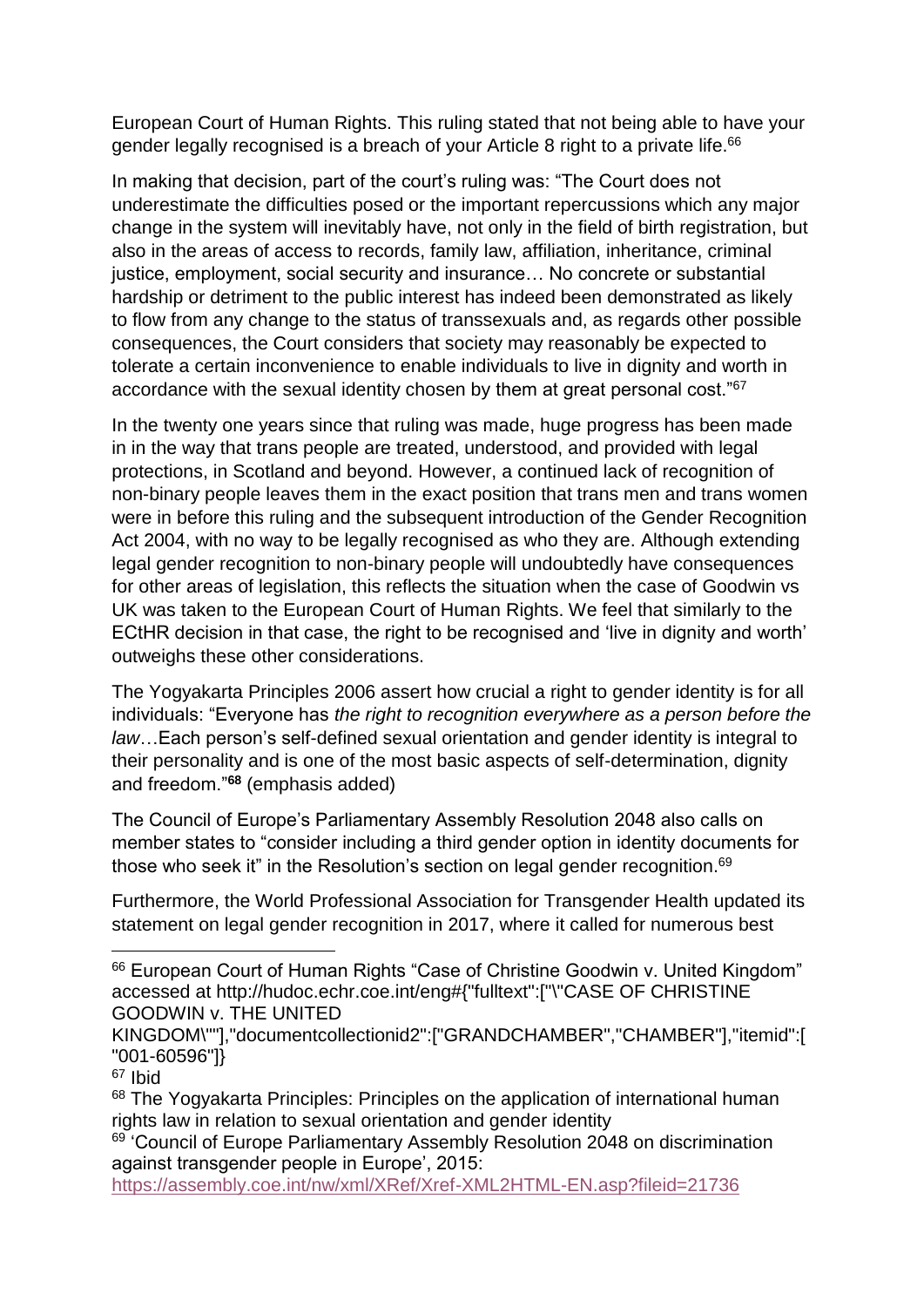practice approaches to be taken, including recognising non-binary people: "WPATH recognizes that there is a spectrum of gender identities, and that choices of identity limited to Male or Female may be inadequate to reflect all gender identities. An option of X, NB (non-binary), or Other (as examples) should be available for individuals who so choose."**<sup>70</sup>**

In 2018, the UN Independent Expert on protection against violence and discrimination on the basis of sexual orientation and gender identity recommended that legal gender recognition procedures should: "Acknowledge and recognize nonbinary identities, such as gender identities that are neither "man" nor "woman"".<sup>71</sup>

By only allowing people to be recognised as a man or a woman, current legislation implies that other gender identities – non-binary identities – are less valid and less valued than these. It also means that non-binary people do not have the same access to their right to be recognised as who they are as all other people in Scotland, and in keeping with human rights principles.

Argentina, Iceland, Malta, Colombia, Alberta, British Columbia, Newfoundland and Labrador, Northwest Territories, Nova Scotia (Canada), California, Nevada, New Jersey, New York City, Oregon, Washington State (USA), New Zealand, Tasmania (Australia) and Uruguay all allow non-binary people to be recognised legally on their birth certificates. By excluding non-binary people from this Bill, the proposed legislation will be far from world-leading.

The Scottish Government has indicated that it accepts that non-binary people are living in Scotland, and that they may face particular issues and inequalities – this can be seen by the Scottish Government establishing a working group on non-binary people's equality, which made recommendations to Scottish Ministers about how to improve non-binary people's equality and inclusion in Scotland in March 2022.<sup>72</sup> We understand that the publication of those recommendations, alongside the Scottish Government's response, is imminent.

Similarly, other political parties in Scotland have indicated their understanding that non-binary people are a part of the trans community, and that they face discrimination and barriers – with the Scottish Greens, Scottish Labour and Scottish

**.** 

<sup>70</sup> World Professional Association for Transgender Health's statement on identity recognition (2017):

[https://www.wpath.org/media/cms/Documents/Web%20Transfer/Policies/WPATH%2](https://www.wpath.org/media/cms/Documents/Web%20Transfer/Policies/WPATH%20Identity%20Recognition%20Statement%2011.15.17.pdf) [0Identity%20Recognition%20Statement%2011.15.17.pdf](https://www.wpath.org/media/cms/Documents/Web%20Transfer/Policies/WPATH%20Identity%20Recognition%20Statement%2011.15.17.pdf)

<sup>&</sup>lt;sup>71</sup> Report of the Independent Expert on protection against violence and discrimination based on sexual orientation and gender identity A/73/152 (2018): [https://documents-dds-](https://documents-dds-ny.un.org/doc/UNDOC/GEN/N18/220/41/PDF/N1822041.pdf?OpenElement)

[ny.un.org/doc/UNDOC/GEN/N18/220/41/PDF/N1822041.pdf?OpenElement](https://documents-dds-ny.un.org/doc/UNDOC/GEN/N18/220/41/PDF/N1822041.pdf?OpenElement) <sup>72</sup> Scottish Government Working Group on Non-Binary People's Equality: <https://www.gov.scot/groups/non-binary-working-group/>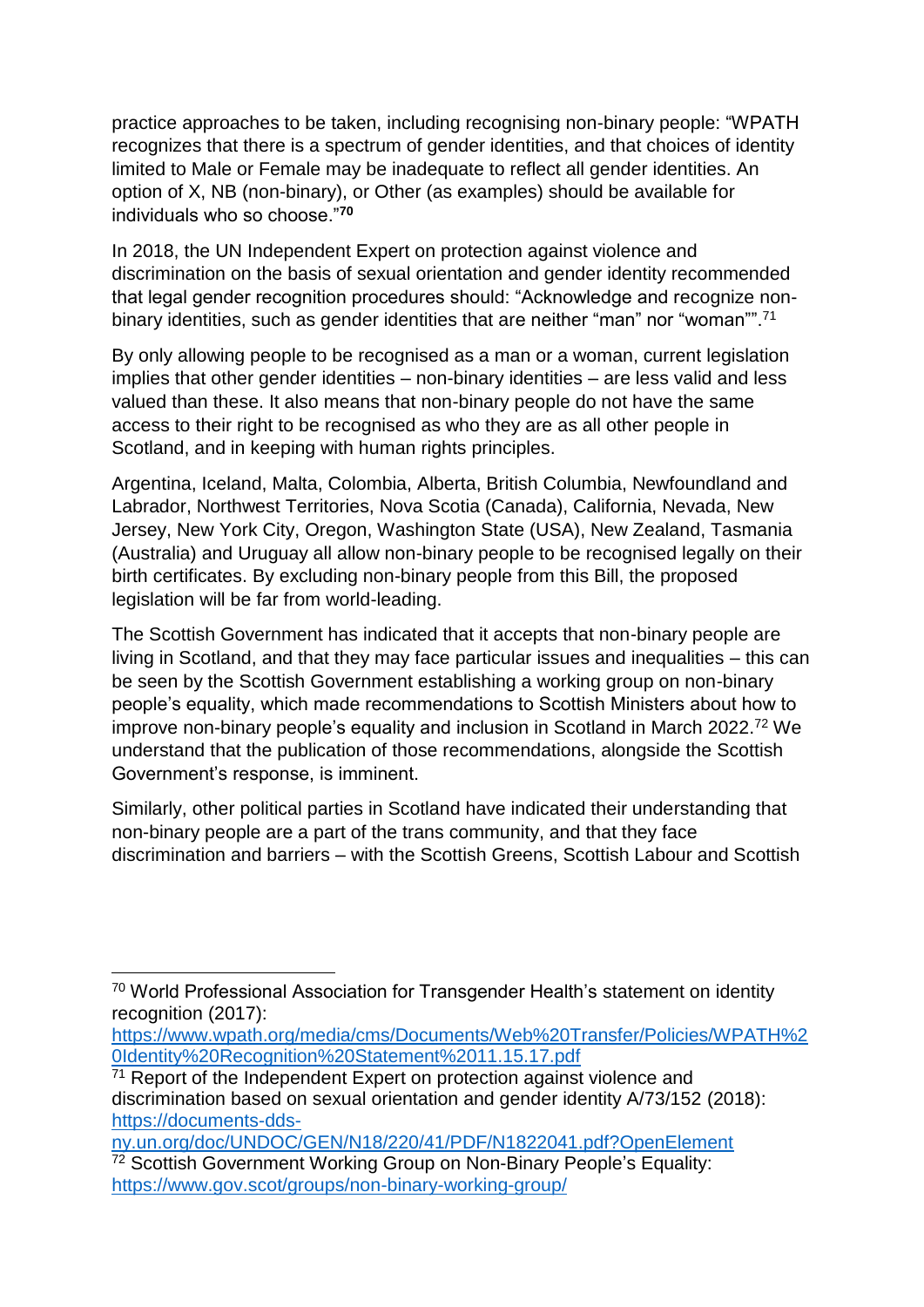Liberal Democrats having included manifesto commitments for the 2021 Holyrood Election to legally recognise non-binary people.<sup>73</sup>

In paragraphs 113 – 117 of the Policy Memorandum, the Scottish Government elaborates on its decision not to extend legal gender recognition to non-binary people at the current time through this Bill<sup>74</sup>. We agree that to do so would likely result in the things outlined, e.g. an increased cost to NRS, and the need for consequential amendments to devolved and reserved legislation. Whilst we agree with the assessment laid out in these paragraphs around the consequences of legally recognising non-binary people, the current situation means many of these complexities are already present for non-binary people themselves. Non-binary people have to navigate a society, legal system, services and workplaces, and use identity documents that almost exclusively require them to be seen and treated as male or female, when they are neither of these things.

The Scottish Government has indicated through the introduction of this Bill and the provisions included within it that it has reached a position where it believes that trans men and trans women should be able to have their gender identity recognised legally by a self-declaratory system, underpinned by human rights principles. We feel that in using these principles, it should and must follow that a system of legal gender recognition that truly delivers for all trans people in Scotland must include legal gender recognition of non-binary people as well. All of the difficulties that can be encountered by trans men and women due to not having a birth certificate that reflects how they live their lives, and all of the human rights arguments in favour of allowing trans men and women to be recognised legally on the principle of selfdetermination, apply equally to non-binary people.

We would therefore like the Committee to explore the possibility of an amendment to the Bill that would require Scottish Ministers to fully scope how we can move forward from the current impasse.

The previous Scottish Government announced their intention not to provide legal gender recognition to non-binary people in June 2019<sup>75</sup>. Whilst the Working Group on Non-Binary People's Equality has subsequently completed their work and made recommendations, this was within the context of that announcement, and on the understanding that Scottish Ministers would reject a recommendation to introduce non-binary legal gender recognition. Whilst we understand that those

<sup>74</sup> Gender Recognition Reform (Scotland) Bill Policy Memorandum: [https://www.parliament.scot/-/media/files/legislation/bills/s6-bills/gender-recognition](https://www.parliament.scot/-/media/files/legislation/bills/s6-bills/gender-recognition-reform-scotland-bill/introduced/policy-memorandum-accessible.pdf)[reform-scotland-bill/introduced/policy-memorandum-accessible.pdf](https://www.parliament.scot/-/media/files/legislation/bills/s6-bills/gender-recognition-reform-scotland-bill/introduced/policy-memorandum-accessible.pdf)

<sup>1</sup>  $73$  Equality Network webpage "Holyrood manifestoes 2021-2026 – what the parties are saying on LGBTI equality issues": [https://www.equality-network.org/holyrood](https://www.equality-network.org/holyrood-manifestos-2021-26-what-the-parties-are-saying-on-lgbti-equality-issues/)[manifestos-2021-26-what-the-parties-are-saying-on-lgbti-equality-issues/](https://www.equality-network.org/holyrood-manifestos-2021-26-what-the-parties-are-saying-on-lgbti-equality-issues/)

<sup>&</sup>lt;sup>75</sup> Statement by Cabinet Secretary for Social Security and Older People Shirley-Anne Somerville to the Scottish Parliament: [https://www.gov.scot/publications/statement](https://www.gov.scot/publications/statement-gender-recognition/)[gender-recognition/](https://www.gov.scot/publications/statement-gender-recognition/)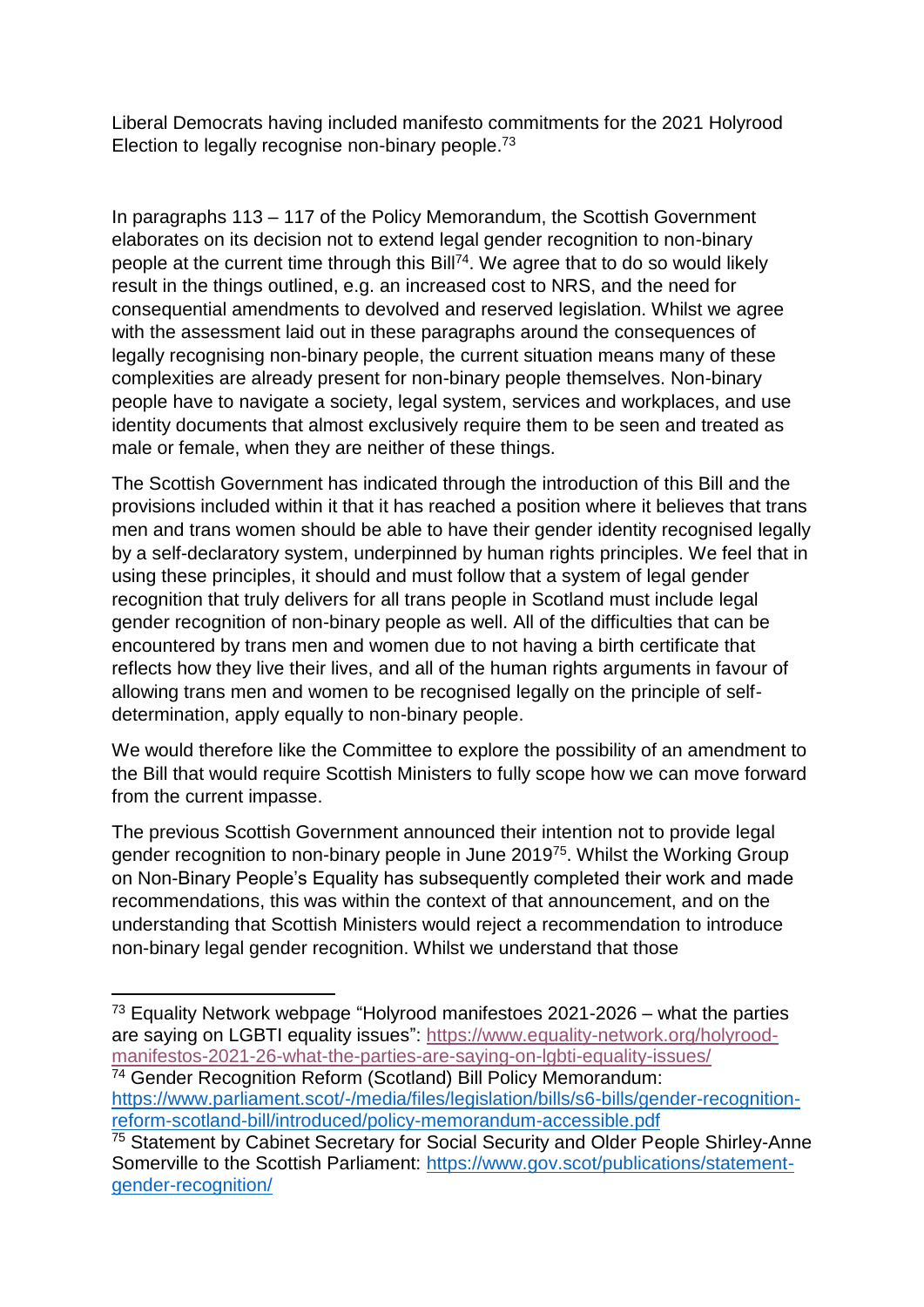recommendations are likely to shape the commitment to developing a non-binary action plan by 2023<sup>76</sup>, we are concerned that there will be an ongoing situation where consequences of providing non-binary people with legal recognition are raised as a barrier to doing so, without adequate attention and resource paid to how to remove those barriers.

We consider that this could be done by inserting provisions in the Bill requiring Scottish Ministers to undertake this work, and for this to be commenced within two years of the Bill coming into effect. Across Europe, a range of methods have been taken to better understand how to move forward in this area. For example in Ireland, the Irish Gender Recognition Act 2015 required ministers to commence a review into the operation of the Act no later than two years after it came into operation, with this review going on to focus on whether non-binary people should also be included<sup>7778</sup>. In Belgium, the Government commissioned an expert report in this area<sup>79</sup>.

#### Applicants under the age of 16

1

There are no provisions in the Bill to allow trans children and young people under the age of 16 to have their gender legally recognised. While we strongly support the provisions in the Bill to allow applicants who are 16 and 17 to apply for legal gender recognition, we would also welcome an amendment to the Bill which would allow those under 16 to also apply with parental consent.

We think it is vital that people under 16 have access to the legal gender recognition process. An Amnesty International report into legal gender recognition processes across Europe states that "Absolute denial of legal gender recognition to individuals under a given age is not consistent with existing international standards regarding the rights of children."<sup>80</sup>

<sup>76</sup> Scottish Government and Scottish Green Party Draft Shared Policy Programme: [https://www.gov.scot/binaries/content/documents/govscot/publications/agreement/20](https://www.gov.scot/binaries/content/documents/govscot/publications/agreement/2021/08/scottish-government-and-scottish-green-party-shared-policy-programme/documents/scottish-government-and-scottish-green-party-draft-shared-policy-programme/scottish-government-and-scottish-green-party-draft-shared-policy-programme/govscot%3Adocument/SG%2BSGP%2BTalks%2B-%2BDraft%2BPolicy%2BProgramme%2B-%2Bversion%2B7%2B-%2BFINAL%2B-%2BOFFSEN.pdf?forceDownload=true) [21/08/scottish-government-and-scottish-green-party-shared-policy-](https://www.gov.scot/binaries/content/documents/govscot/publications/agreement/2021/08/scottish-government-and-scottish-green-party-shared-policy-programme/documents/scottish-government-and-scottish-green-party-draft-shared-policy-programme/scottish-government-and-scottish-green-party-draft-shared-policy-programme/govscot%3Adocument/SG%2BSGP%2BTalks%2B-%2BDraft%2BPolicy%2BProgramme%2B-%2Bversion%2B7%2B-%2BFINAL%2B-%2BOFFSEN.pdf?forceDownload=true)

[programme/documents/scottish-government-and-scottish-green-party-draft-shared](https://www.gov.scot/binaries/content/documents/govscot/publications/agreement/2021/08/scottish-government-and-scottish-green-party-shared-policy-programme/documents/scottish-government-and-scottish-green-party-draft-shared-policy-programme/scottish-government-and-scottish-green-party-draft-shared-policy-programme/govscot%3Adocument/SG%2BSGP%2BTalks%2B-%2BDraft%2BPolicy%2BProgramme%2B-%2Bversion%2B7%2B-%2BFINAL%2B-%2BOFFSEN.pdf?forceDownload=true)[policy-programme/scottish-government-and-scottish-green-party-draft-shared-policy](https://www.gov.scot/binaries/content/documents/govscot/publications/agreement/2021/08/scottish-government-and-scottish-green-party-shared-policy-programme/documents/scottish-government-and-scottish-green-party-draft-shared-policy-programme/scottish-government-and-scottish-green-party-draft-shared-policy-programme/govscot%3Adocument/SG%2BSGP%2BTalks%2B-%2BDraft%2BPolicy%2BProgramme%2B-%2Bversion%2B7%2B-%2BFINAL%2B-%2BOFFSEN.pdf?forceDownload=true)[programme/govscot%3Adocument/SG%2BSGP%2BTalks%2B-](https://www.gov.scot/binaries/content/documents/govscot/publications/agreement/2021/08/scottish-government-and-scottish-green-party-shared-policy-programme/documents/scottish-government-and-scottish-green-party-draft-shared-policy-programme/scottish-government-and-scottish-green-party-draft-shared-policy-programme/govscot%3Adocument/SG%2BSGP%2BTalks%2B-%2BDraft%2BPolicy%2BProgramme%2B-%2Bversion%2B7%2B-%2BFINAL%2B-%2BOFFSEN.pdf?forceDownload=true)

[<sup>%2</sup>BDraft%2BPolicy%2BProgramme%2B-%2Bversion%2B7%2B-%2BFINAL%2B-](https://www.gov.scot/binaries/content/documents/govscot/publications/agreement/2021/08/scottish-government-and-scottish-green-party-shared-policy-programme/documents/scottish-government-and-scottish-green-party-draft-shared-policy-programme/scottish-government-and-scottish-green-party-draft-shared-policy-programme/govscot%3Adocument/SG%2BSGP%2BTalks%2B-%2BDraft%2BPolicy%2BProgramme%2B-%2Bversion%2B7%2B-%2BFINAL%2B-%2BOFFSEN.pdf?forceDownload=true) [%2BOFFSEN.pdf?forceDownload=true](https://www.gov.scot/binaries/content/documents/govscot/publications/agreement/2021/08/scottish-government-and-scottish-green-party-shared-policy-programme/documents/scottish-government-and-scottish-green-party-draft-shared-policy-programme/scottish-government-and-scottish-green-party-draft-shared-policy-programme/govscot%3Adocument/SG%2BSGP%2BTalks%2B-%2BDraft%2BPolicy%2BProgramme%2B-%2Bversion%2B7%2B-%2BFINAL%2B-%2BOFFSEN.pdf?forceDownload=true)

<sup>77</sup> Irish Gender Recognition Act 2015 Section 7:

<https://www.irishstatutebook.ie/eli/2015/act/25/section/7/enacted/en/html#sec7> <sup>78</sup> Irish Government Department of Social Protection Review (under section 7) of the Gender Recognition Act 2015: [https://www.gov.ie/en/consultation/001721-review-of](https://www.gov.ie/en/consultation/001721-review-of-the-gender-recognition-act-2015/)[the-gender-recognition-act-2015/](https://www.gov.ie/en/consultation/001721-review-of-the-gender-recognition-act-2015/)

<sup>79</sup> See e.g. Emmanuelle BRIBOSIA, Isabelle RORIVE and Hania OUHNAOUI, *Rapport au sujet de l'arrêt n° 099-2019 de la Cour constitutionnelle du 19 juin 2019 annulant partiellement la loi du 25 juin 2017 réformant des régimes relatifs aux personnes transgenres, et de ses conséquences en droit belge à la lumière du droit compare* (Institut pour l'Egalité entre les Femmes et les Hommes, 2019). <sup>80</sup> *The state decides who am: Lack of legal gender recognition for transgender people in Europe* (2014) Amnesty International, London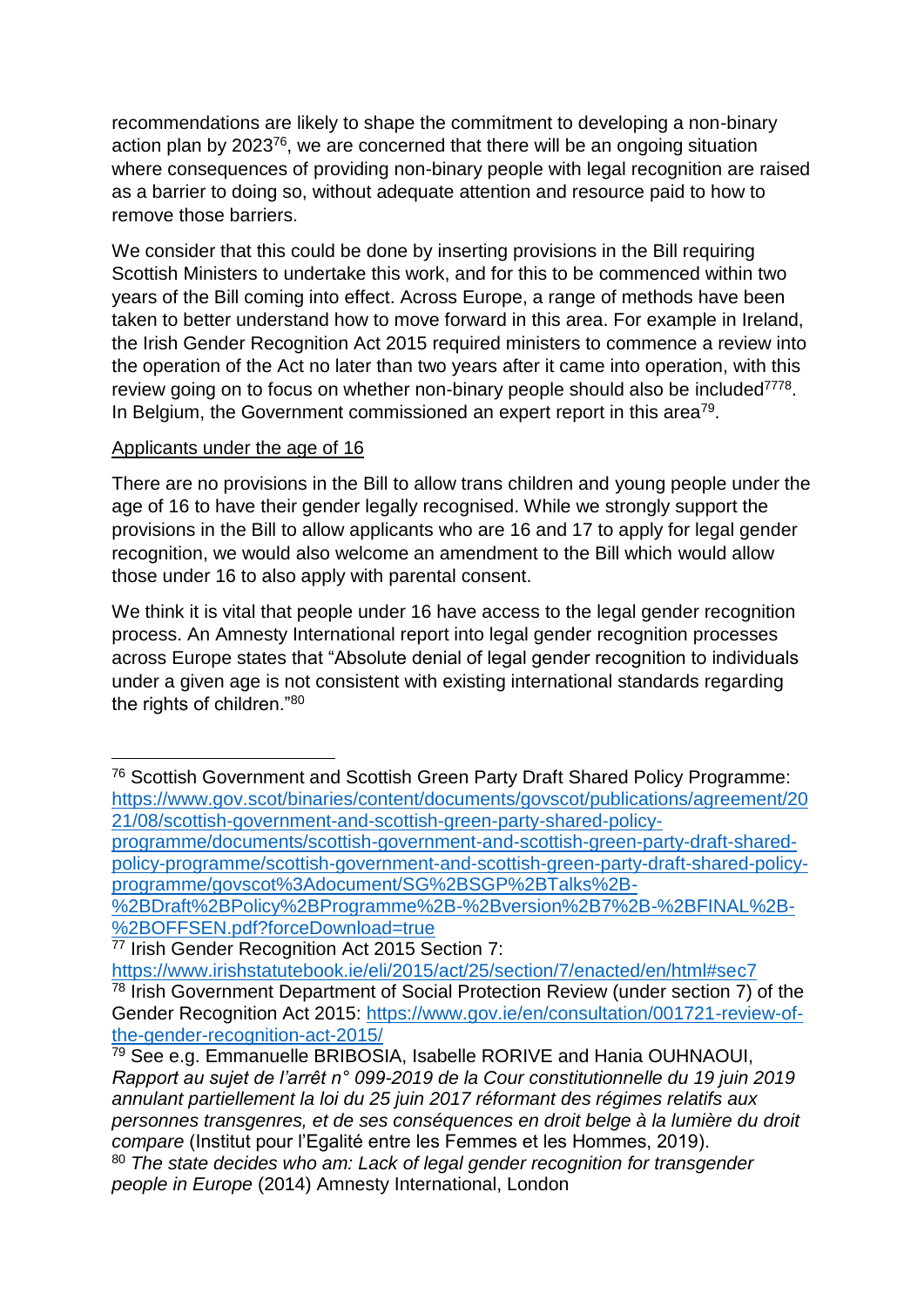In 2018, the UN Independent Expert on protection against violence and discrimination on the basis of sexual orientation and gender identity recommended that legal gender recognition procedures should: "Ensure that minors have access to recognition of their gender identity" and said that "Many States assume that children are not able to consent to gender recognition procedures. Children are thus often de jure and de facto excluded from gender recognition with the corresponding heightened risk of persecution, abuse, violence and discrimination."<sup>81</sup>

Extending the right to obtain legal gender recognition to those under 16 would also be in keeping with many of the principles of the United Nations Convention on the Rights of the Child, including articles 2, 3, 6, 8, 12, 14, 16, and 28.

Countries operate a range of different models for allowing under 16s to obtain gender recognition: some with parental consent, some through a court process, some through a capacity model, and some through selecting a designated person to apply on the child's behalf. Jurisdictions that have some mechanism of recognising under 16s include: Argentina, Australia (Tasmania), Belgium, Canada (Alberta, British Columbia, Newfoundland and Labrador, Northwest Territories, Nova Scotia, Yukon), Iceland, Luxembourg, Malta, New Zealand, Spain (Andalucia), Switzerland, United States (California, Montana, New Jersey, New York State, Nevada, Oregon, Washington State) and Uruguay.

Allowing trans young people under the age of 16 to have their gender legally recognised is not about access to medical treatments. Decisions about the medical treatment of young trans people would continue to be made by medical professionals, and would not be affected. Instead, providing a mechanism for under 16s is about enabling consistency in people's legal documentation, and allowing them the same recognition of their identity as everyone else, and not denying them access to their legal right to recognition of their identity exclusively on the basis of their age.

In Scotland, children and young people under 16 cannot access any irreversible treatments as part of a medical transition, such as cross sex hormones. Children and young people under 18 cannot access surgical interventions. Furthermore, healthcare providers are not obliged to provide people with medical interventions as a result of them having obtained legal gender recognition. Amending the Bill to provide a mechanism for under 16s to have their gender legally recognised would have no impact on how decisions are taken about individual trans patients' medical transitions.

Whilst it is undoubtedly true that under 16s would require support to be able to apply for legally recognition, it is important to stress that under 16s are not necessarily uncertain of their gender identity. A small number of trans children and young people, living in Scotland, are very confident and certain of their gender - they have

 $\overline{\phantom{a}}$ <sup>81</sup> Report of the Independent Expert on protection against violence and discrimination based on sexual orientation and gender identity A/73/152 (2018): [https://documents-dds-](https://documents-dds-ny.un.org/doc/UNDOC/GEN/N18/220/41/PDF/N1822041.pdf?OpenElement)

[ny.un.org/doc/UNDOC/GEN/N18/220/41/PDF/N1822041.pdf?OpenElement](https://documents-dds-ny.un.org/doc/UNDOC/GEN/N18/220/41/PDF/N1822041.pdf?OpenElement)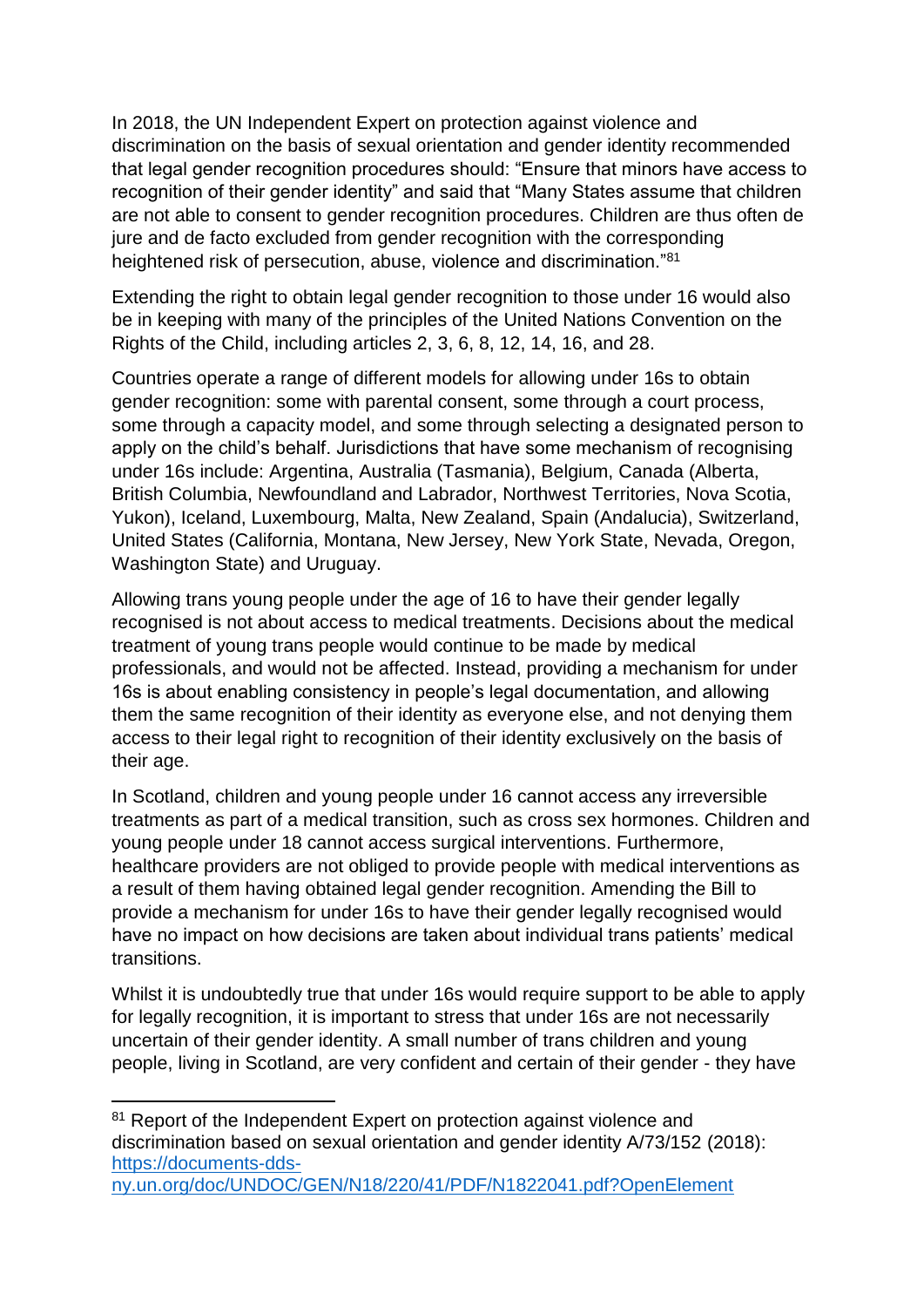fully socially transitioned with the support of their family, peers and school, and will be living confidently and permanently in their gender identity. These young people should have access to legal gender recognition.

We would not think it was appropriate for anyone, regardless of their age, to obtain legal gender recognition if they were uncertain of their gender identity. A person should only apply for legal recognition when they are confident and settled in their gender, and when they feel sure that they will be living permanently as a man, woman or non-binary person. However, we think that the requirement that someone must sign a statutory declaration in front of a notary public, which declares your intention to live in your gender until death – is a proportionate and suitable way of ensuring that anyone who is experiencing uncertainty will not apply.

A small but increasing number of trans young people in Scotland are able to be open about their gender identity and live happy, healthy lives with the support of their parents, families and peers. At the moment, even those young people who have been living for many years as themselves, who are accepted by their families, and who go along to school expressing themselves in the way that they feel most comfortable, are unable to have their gender identity legally recognised on their birth certificate. With their parent's consent they can already change their gender on their medical records and passport, but their birth certificate remains stuck in their old gender which causes them significant distress and inequality.

Children and young people are less likely to have other forms of ID, so may be more reliant on showing and using a birth certificate to demonstrate who they are. Because they are unable to update their birth certificates, this may mean having to use it despite it conflicting with their gender identity, their other identity documents and the reality of their daily life. This can mean that trans children and young people have little privacy around their trans status, and are rarely able to decide for themselves if they share this with organisations or services.

Similarly, there may be uncertainty about how they should be treated in some situations, due to a discrepancy between how they are living and the sex recorded on their birth certificate. For example, some decisions about eligibility for welfare payments may be dependent on whether a child is recorded as male or female on their birth certificate. Because trans young people are able to socially transition, and update all other records and documents, their inability to gain legal gender recognition can leave them in an unacceptable legal limbo for years.

We think that requiring applicants under 16 to have parental consent will bring the process of legal gender recognition in line with many of the other administrative changes that trans young people can make at that age, such as changing their passport, medical records, and name. This would mean that the process for under 16s would mirror the process for adults introduced by the provisions in this Bill; that legal gender recognition becomes a decision subject to the same processes as those for updating your other identity documents. In the case of trans adults this would mean being able to do so simply by self-declaration, and in the case of trans young people and children under 16 this would mean being able to do so with parental consent. If a trans person under 16 did not have a parent with parental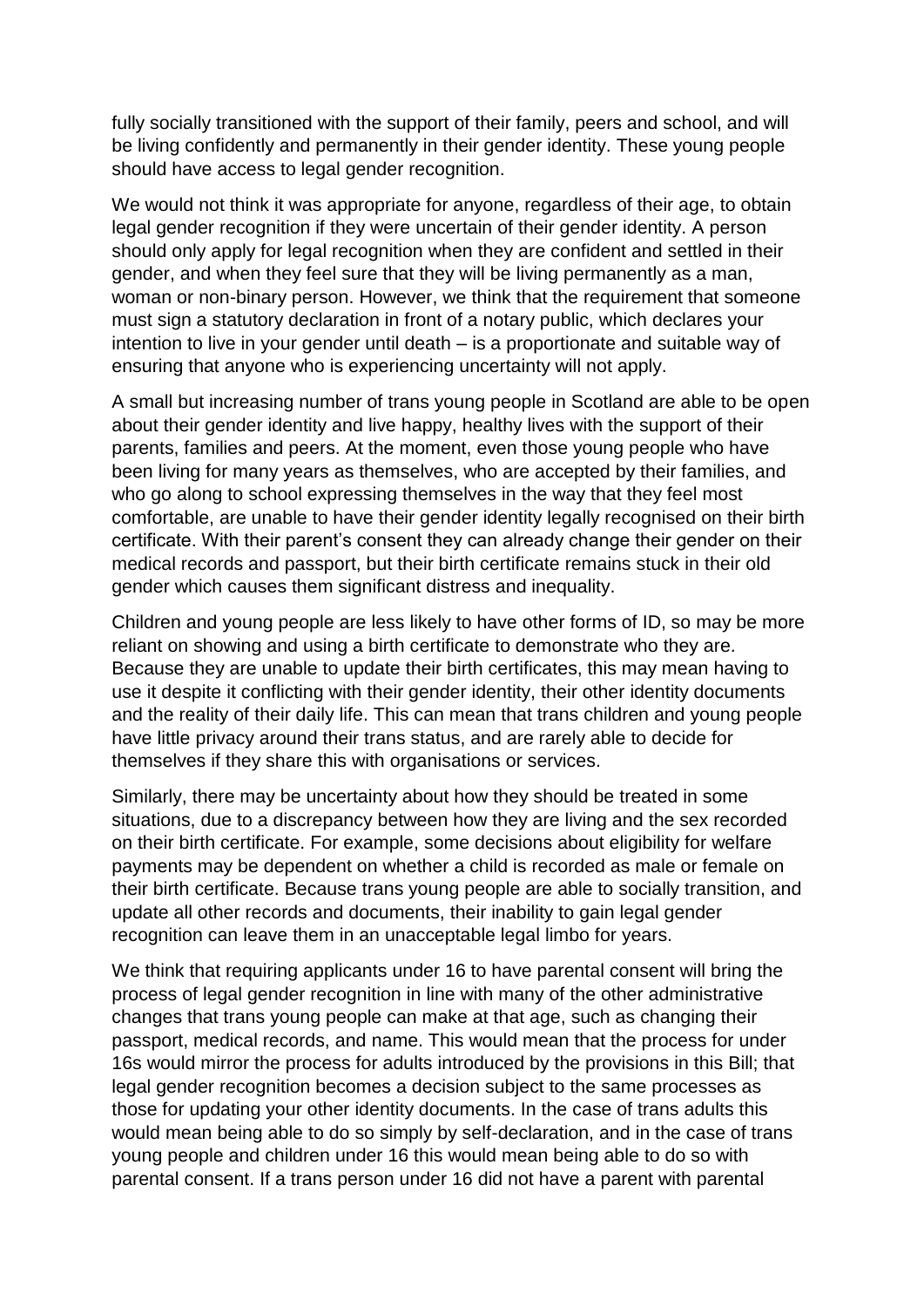rights and responsibilities, then somebody else with parental rights and responsibilities should be able to make the application.

We think that a parental application should require the person making the application to sign a statutory declaration which includes that they have a solemn and true belief that the young person has an intention to live in their gender identity. We would want the application to be made with the best interests and wishes of the child having been taken into account, and the wording of the statutory declaration should make this clear.

However, we do think that there should also be a process in place for those young people who wish to obtain legal gender recognition where there is some kind of dispute about whether or not there is parental consent. This will ensure that they are able to have their gender legally recognised if this is in their best interests. It is our understanding that at the moment, if a young person under 16 did not have parental consent for their application, they could apply to the Sheriff Court for the need for parental consent to be dispensed with, under the provisions of Section 11 of the Children (Scotland) Act 1995.<sup>82</sup>

## What the Bill doesn't do

The ongoing policy and public discussions about Gender Recognition Act reform, which have been underway in Scotland since late 2017, have often included discussion of issues related to how trans people are treated by services and participate in public life over and above what is related to legal gender recognition.

Whilst not exhaustive, below is some discussion of the most frequently raised areas of discussion.

1. ow trans people can access single or separate- sex services

The law that allows for the provision of single or separate- sex services is the Equality Act 2010. There are exceptions in the Equality Act 2010 that allow services to be provided separately to men and women, or only to either men or women, if they meet certain criteria<sup>83</sup>. Without these exceptions, providing single or separate- sex services would be unlawful (because it would be treating either men or women less favourably on the basis of their sex, which is prohibited).

There is an additional exception in the Equality Act 2010 that allow single- or separate sex service providers to treat trans people less favourably if it is a proportionate means of achieving a legitimate  $a^{84}$ . No single or separate- sex service is required to use this exception, and many such services have been operating in a trans inclusive way, with trans men accessing men's services and

83 Equality Act 2010 Schedule 3 Part 7 Sections 26 and 27: <https://www.legislation.gov.uk/ukpga/2010/15/schedule/3/part/7>

84 Equality Act 2010 Schedule 3 Part 7 Section 28:

**<sup>.</sup>** 82 Children (Scotland) Act 1995 Section 11

<http://www.legislation.gov.uk/ukpga/1995/36/section/11>

<https://www.legislation.gov.uk/ukpga/2010/15/schedule/3/part/7>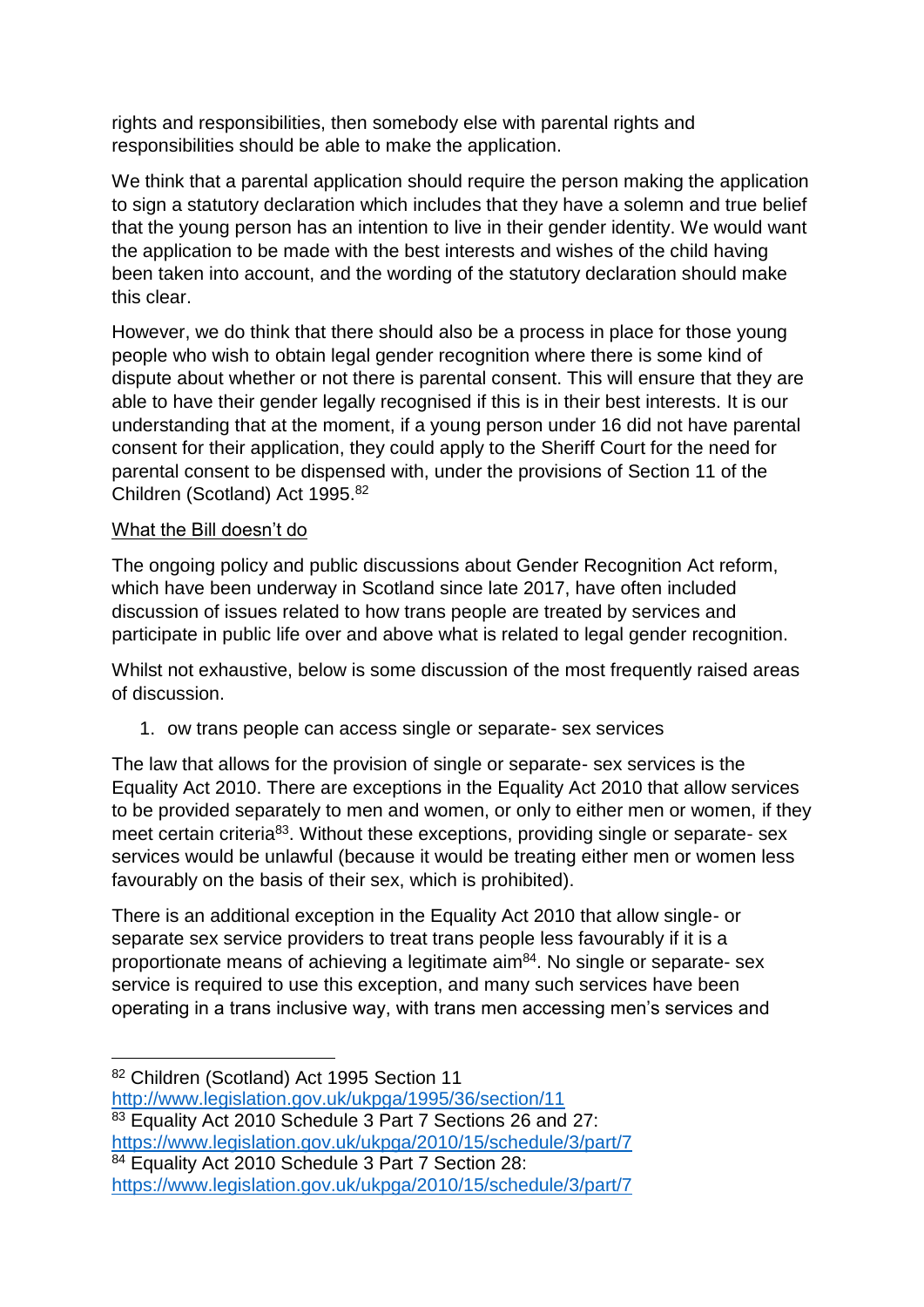trans women accessing women's services, successfully for a significant number of years in Scotland.

In the Equality Act 2010, a trans person is a person with the protected characteristic of "gender reassignment". The protected characteristic is held by anyone who is:

"proposing to undergo, is undergoing or has undergone a process (or part of a process) for the purpose of reassigning the person's sex by changing physiological or other attributes of sex."<sup>85</sup>

The law says that anyone who has the protected characteristic is a 'transsexual'. The definition makes it clear that in order to have the protected characteristic, a person does not need to have undergone any gender reassignment medical treatments, or to be under medical supervision. Social and legal aspects of changing your sex count as well (in the definition, called 'other attributes of sex').

It also makes it clear that a person has the protected characteristic from the point that they are proposing to make these changes – not only at the point that those changes are occurring or have occurred.

This means that everyone who qualifies for a GRC under the existing GRA, and everyone who would qualify for one under the GRA as amended by this bill, would already have the protected characteristic of gender reassignment before they can apply for their GRC, and they would continue to have the protected characteristic after the GRC is granted. In other words, having a GRC or not makes no difference to whether a person has the gender reassignment protected characteristic. Changing the arrangements for obtaining a GRC will not change who has the gender reassignment protected characteristic, and so will not change who is protected, or the extent to which they are protected, under the Equality Act 2010. It will not change the operation of the exceptions that allow single-sex services to treat trans people less favourably where that is a proportionate means to a legitimate aim, and it will not change who those exceptions apply to.

2. Prisons

**.** 

The Scottish Prison Service's gender identity and gender reassignment policy<sup>86</sup> outlines how they will treat trans people in custody. Individual decision-making, based on risk assessment, is used to decide whether a trans person is held in the male or female estate, with the safety of the trans person and other people in custody central to that decision-making process.

Having a Gender Recognition Certificate does not guarantee any individual trans person in custody the right to be held on the estate corresponding to their acquired

<https://www.legislation.gov.uk/ukpga/2010/15/section/7>

86 Scottish Prison Service "Gender Identity and Gender Reassignment Policy for those in our Custody 2014) can be downloaded here: <https://www.sps.gov.uk/Corporate/Publications/Publication-2561.aspx>

<sup>85</sup> Equality Act 2010 Section 7: